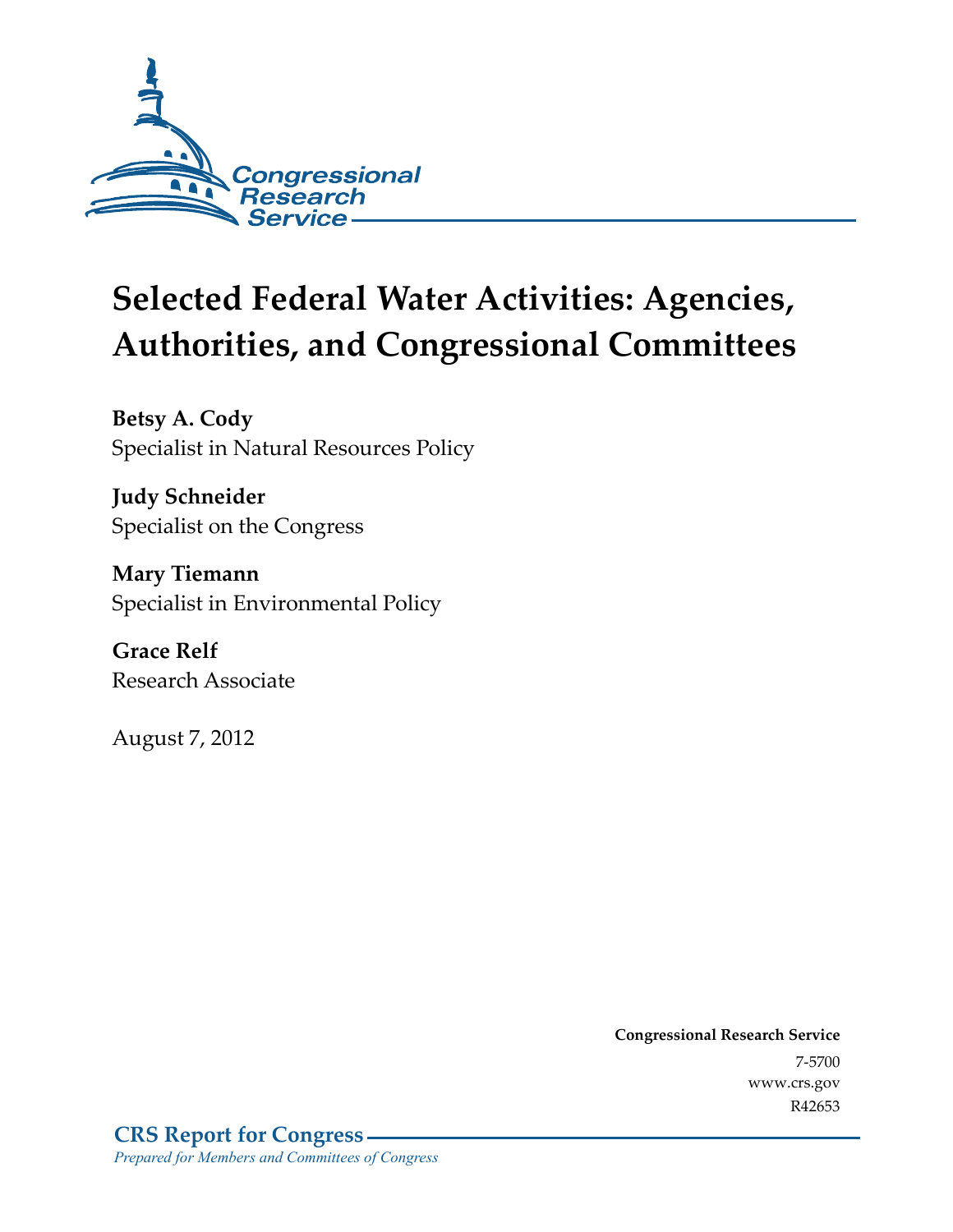## **Summary**

Congress has enacted hundreds of federal laws affecting the nation's water resources and continues to address numerous water-related issues annually. From responding to natural disasters such as droughts and floods, to improving water resources and water quality infrastructure and protecting fish and wildlife, many congressional committees are involved in legislating, funding, and overseeing the water-related activities of numerous federal agencies. Nearly two centuries of such activity have resulted in a complex web of federal involvement in water resource management and use.

Although the responsibility for development, management, protection, and allocation of the nation's water resources is spread among federal, state, local, tribal, and private interests, this report focuses on the complexity of *federal* activities related to water. The report covers multiple topic areas and individual water-related subtopics ranging from water supply and water quality infrastructure to fisheries management and water rights. The report is not exhaustive; instead, the authors have attempted to cover the major federal activities authorized by Congress that affect water resource development, management, and use in the United States. Similarly, the analysis does not cover every aspect of House and Senate committee jurisdiction affecting water issues. Accordingly, it may be helpful to seek the views of the House and Senate Parliamentarian Offices for a more definitive evaluation of committee jurisdictions related to water.

The report covers four general areas: (1) "Water Resources Development, Management, and Use"; (2) "Water Quality, Protection, and Restoration"; (3) "Water Rights and Allocation"; and (4) "Research and Planning." These are further divided into tables that list topic areas and individual water-related subtopics. For each subtopic, CRS has identified selected federal agencies and activities related to the topic, authorities for such activities, and relevant House and Senate committee jurisdictions. The "Water Resources Development, Management, and Use" theme includes subtopics that relate to supply and reservoir development, drought and flood management, and hydropower and navigation. The "Water Quality, Protection, and Restoration" theme includes issues relating to water quality (e.g., water pollution and treatment, drinking water quality) and aquatic resources protection and management. The "Water Rights and Allocation" theme addresses water allocation and interstate compacts, river basin commissions, federal reserved water rights, and tribal water rights. The "Research and Planning" theme includes subtopics related to research and data collection, including water cycle and climate change research, and watershed planning. Appendixes address considerations in determining House and Senate committee jurisdictions and present the official language from House Rule X and Senate Rule XXV, respectively, as indicators of congressional jurisdiction over water resources. A glossary of House and Senate Committee abbreviations and federal agency acronyms is also included.

In sum, the nine tables that make up the body of the document underscore the complexity of federal activities affecting water resource development, management, protection, and use in the United States. As apparent throughout these tables, numerous standing committees in the House and Senate have jurisdiction over various components of federal water policy. The wide range of federal executive responsibilities for water resources reflects comparably complex congressional legislative responsibilities, which in turn reflect the multiple ways in which water laws affect social and economic activities and vice versa.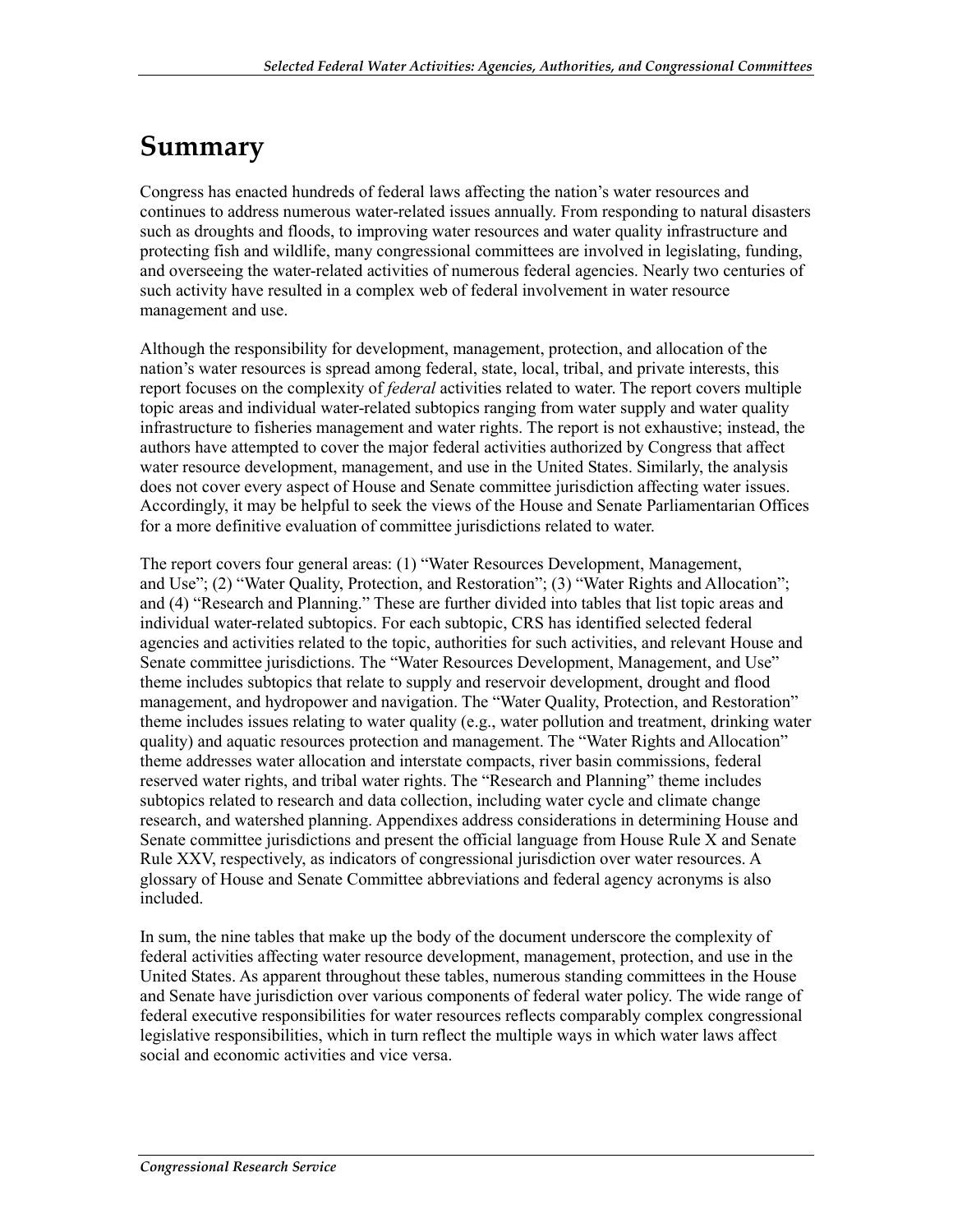## Contents

| Selected Federal Water Activities: Agencies, Authorities, and Congressional |  |
|-----------------------------------------------------------------------------|--|
|                                                                             |  |
|                                                                             |  |
|                                                                             |  |
|                                                                             |  |
|                                                                             |  |
|                                                                             |  |
|                                                                             |  |
|                                                                             |  |
|                                                                             |  |
|                                                                             |  |
|                                                                             |  |
|                                                                             |  |
|                                                                             |  |
|                                                                             |  |
|                                                                             |  |
|                                                                             |  |
|                                                                             |  |
|                                                                             |  |
|                                                                             |  |
|                                                                             |  |
|                                                                             |  |
|                                                                             |  |
|                                                                             |  |
|                                                                             |  |
|                                                                             |  |
|                                                                             |  |
|                                                                             |  |
|                                                                             |  |
|                                                                             |  |
|                                                                             |  |
|                                                                             |  |
|                                                                             |  |
|                                                                             |  |
|                                                                             |  |
|                                                                             |  |
|                                                                             |  |
|                                                                             |  |
|                                                                             |  |
|                                                                             |  |
|                                                                             |  |
|                                                                             |  |
|                                                                             |  |
|                                                                             |  |
|                                                                             |  |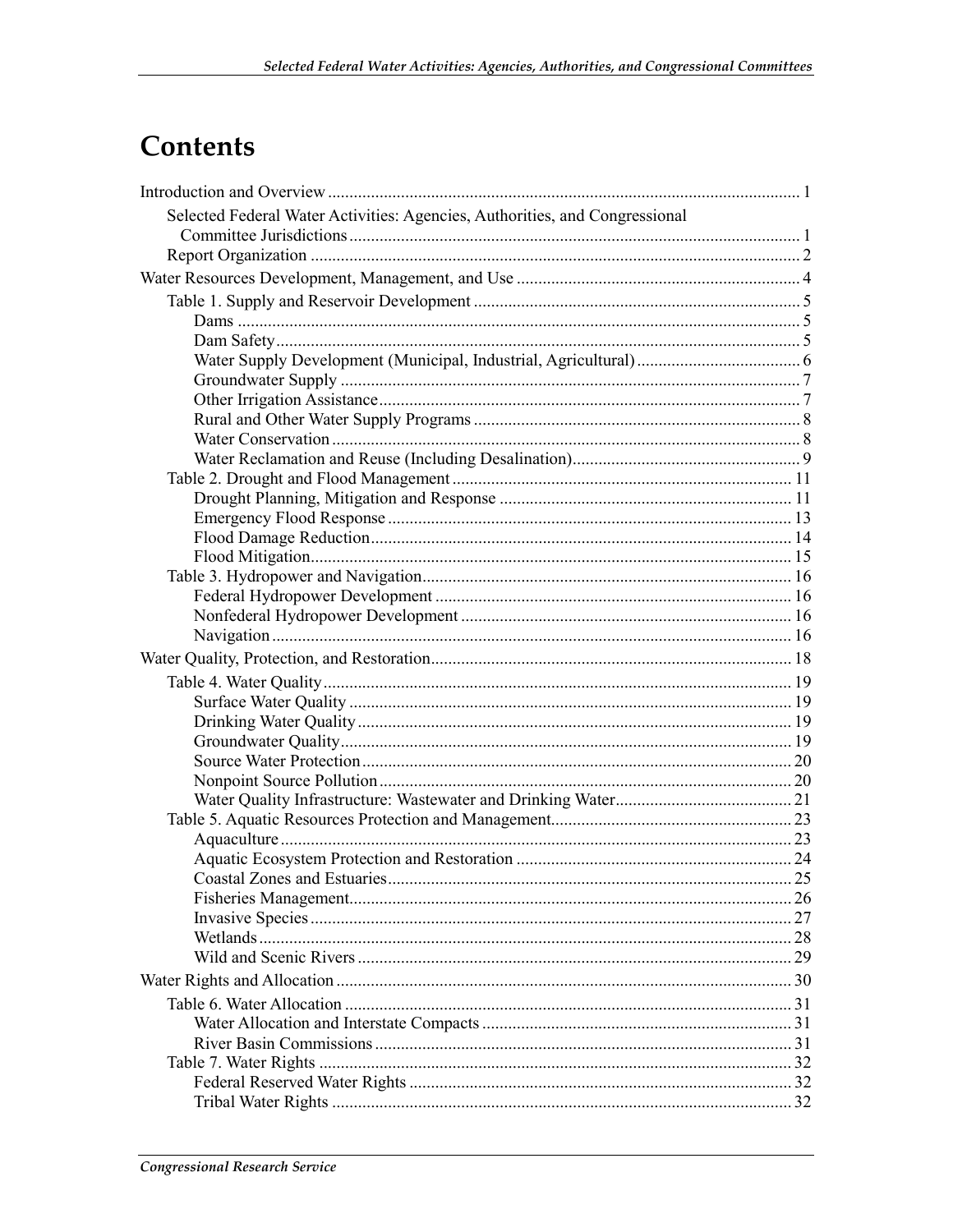#### Contacts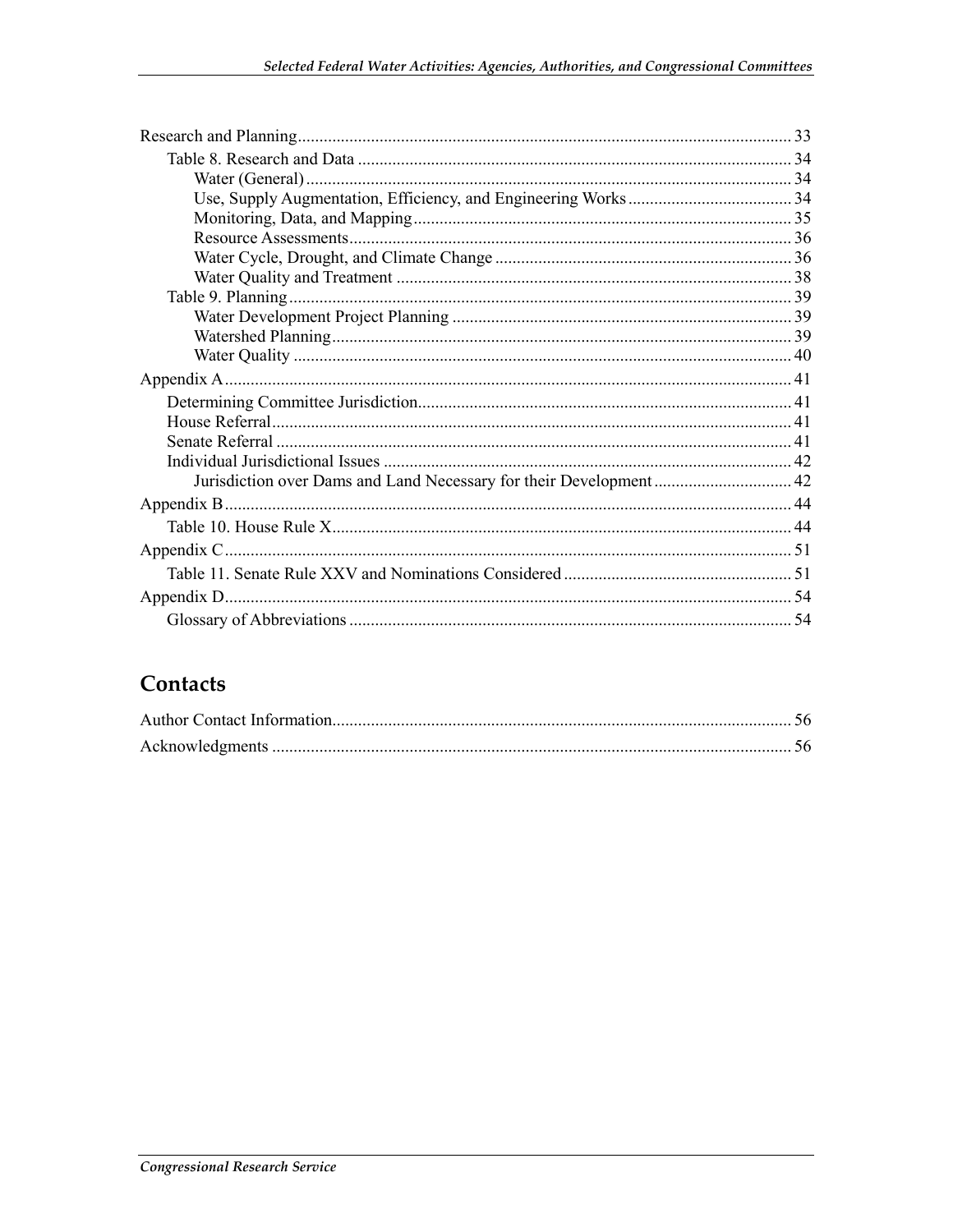## **Introduction and Overview1**

Congress addresses numerous water issues annually. From responding to natural disasters such as droughts and floods, to improving the nation's water resource and water quality infrastructure, and protecting fish and wildlife, many different congressional committees are involved in legislating, funding, and overseeing the water-related activities of numerous federal agencies. Nearly two centuries of such involvement in water resource project development, environmental and resource management activities, and responding to population shifts and changing societal desires have resulted in a complex web of federal activities related to water.

Although the responsibility for development, management, protection, and allocation of the nation's water resources is spread among federal, state, local, tribal, and private interests, this report focuses on the complexity of *federal* activities related to water. It is meant to serve as a guide to federal water-related activities, including the administering agency(ies), the primary or overarching authorities for such activities, and House and Senate committee jurisdictions. In most cases, the primary authorities listed are authorizing statutes and accompanying *U.S. Code* citations; in some cases, constitutional or other authorities are provided. In providing this analysis, CRS does not cover every aspect of water policy. Instead, the authors have attempted to cover the major federal activities authorized by Congress that affect water resource development, management, protection, and use in the United States. Similarly, this analysis does not cover every aspect of House and Senate committee jurisdiction affecting water issues. Accordingly, it may be helpful to seek the views of the House and Senate Parliamentarian Offices for a more definitive evaluation of committee jurisdictions related to water. Further, programs known to have expired and for which reauthorization legislation is pending are noted; however, given the breadth of the report and constant executive and legislative branch activity, it is not possible to provide comprehensive status reports for all entries.

#### **Selected Federal Water Activities: Agencies, Authorities, and Congressional Committee Jurisdictions**

The federal government has been involved in water resources development since the earliest days of the nation. From congressionally directed improvements, first to facilitate navigation and later to reduce flood damages and expand irrigation in the West, the federal government has been called upon to assist and pay for a multitude of water resource development projects. In recent decades, Congress has enacted legislation to regulate water quality; protect fish, wildlife, and threatened and endangered species; and facilitate water supply augmentation.

Specific federal water laws have been enacted for the diverse purposes noted above. Development and implementation of these laws have required the action of numerous congressional committees and federal agencies. At the congressional level, this action has resulted in a set of diverse and sometimes overlapping committee jurisdictions dealing with various aspects of water policy and addressing the interests of differing constituencies. At the executive branch level, this interest and congressional direction have resulted in many agencies and organizations being involved in different but related and sometimes overlapping aspects of federal water policy. The activities

The 1 Grace Relf, a 2012 CRS research associate, coordinated the development of this report. For other authors and contributors, please see Acknowledgments.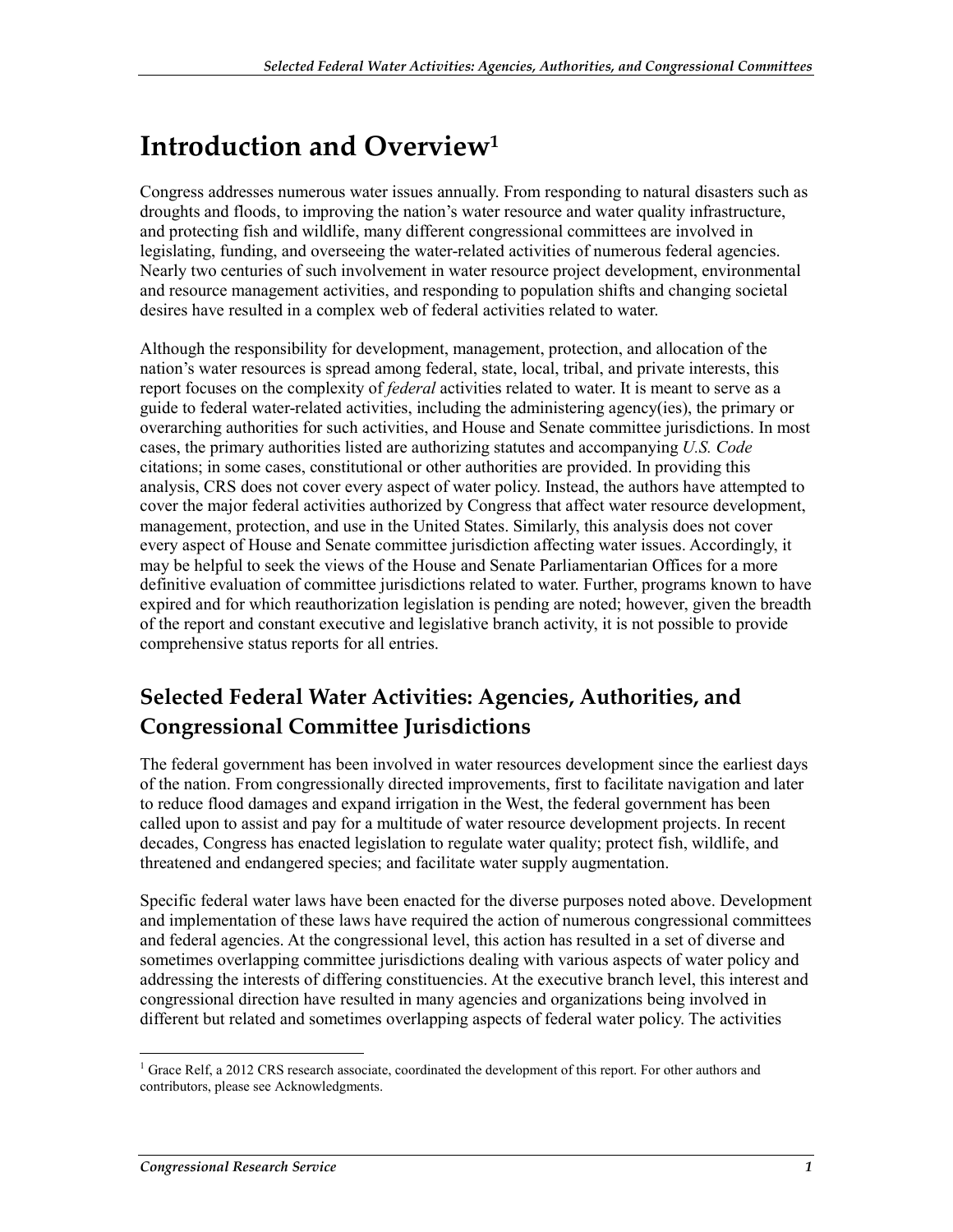identified in this report fall into the jurisdiction of numerous congressional standing committees (and generally exclude appropriations and other committees in the relevant chambers that deal with banking, taxes, and finance issues.) Similarly, the activities identified in this report are addressed in some form by many federal executive branch agencies.

CRS can provide additional information on all the issues addressed in this report.

#### **Report Organization**

The following tables describe federal water-related activities and programs in the United States, and identify the administering agency(ies), primary authorities,<sup>2</sup> and congressional committees of jurisdiction for each agency activity or program.<sup>3</sup> The tables are arranged under broad areas, subtopics, and topic terms.

The four areas covered by the report are as follows:

- "Water Resources Development, Management, and Use";
- "Water Quality, Protection, and Restoration";
- "Water Rights and Allocation"; and
- "Research and Planning."

Each theme area begins with a brief introduction and is followed by a table(s) of relevant agencies, activities and programs, and House and Senate committees of jurisdiction.<sup>4</sup> Each table covers more focused areas of water issues—subtopics—based on agency function and the historical development of federal water programs. In organizing these tables, a series of topic terms was developed under which both members of the general public and those more familiar with water policy might categorize federal water-related activities. These topic terms were determined by the CRS analysts and legislative attorneys involved in developing the report.

The "Water Resources Development, Management, and Use" theme includes subtopics that relate to supply and reservoir development, drought and flood management, and hydropower and navigation. The "Water Quality, Protection, and Restoration" theme includes issues relating to water quality and aquatic resources protection and management. The "Water Rights and Allocation" theme addresses water allocation and interstate compacts, river basin commissions, federal reserved water rights, and tribal water rights. The "Research and Planning" theme includes subtopics related to research and data collection, including water cycle and climate change research, and watershed planning.

Significant overlaps occur both within and among the different categories. This analysis generally excludes marine/ocean issues, and international and boundary water issues, except for jointly managed dams at the U.S.-Mexico border and Environmental Protection Agency (EPA) programs along the U.S.-Mexico border. Additionally, Congress has established various economic

<sup>1</sup> <sup>2</sup> Citations refer to statutes as amended.

<sup>3</sup> While some agencies administer *programs* authorized by Congress, others construct, operate, and manage projects or carry out other activities that are not covered by specific programs. Hence, column two of the following tables lists agency activities or functions, and program names, in italics where applicable.

<sup>4</sup> Committees are listed alphabetically by chamber.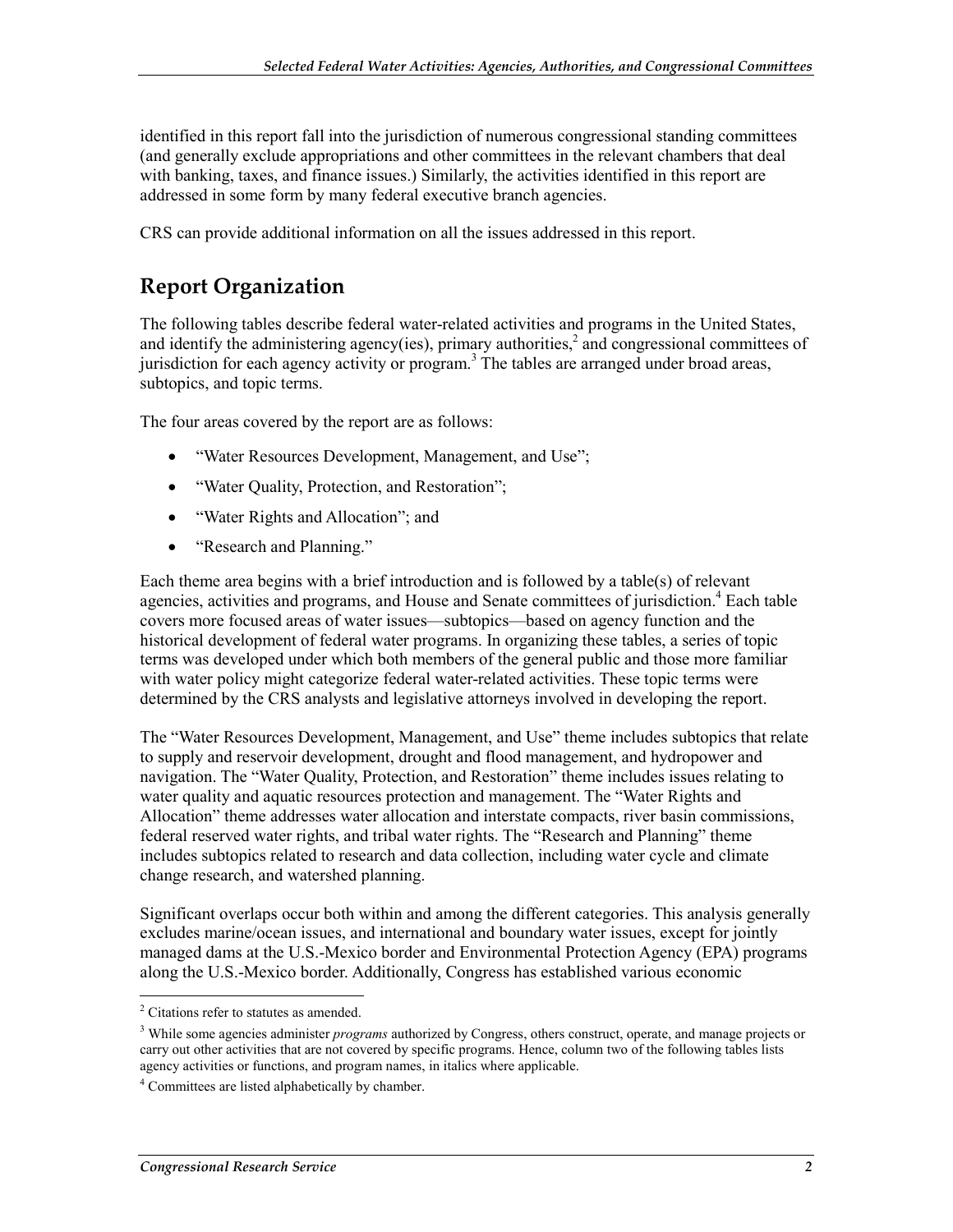development programs that include water supply and/or treatment projects among the categories of purposes eligible for federal assistance; this report, however, does not include those programs for which water-related activities are not the major focus. Also excluded are broad environmental remediation or waste management statutes such as the Comprehensive Environmental Response, Compensation, and Liability Act (CERCLA) and the Solid Waste Disposal Act, or activities of the Federal Emergency Management Agency other than flood disaster assistance (such as the flood insurance program). Water activities affecting Indian tribes are also not uniformly addressed in the accompanying tables, but instead are covered where they are known to interact with broader federal agency water-related programs and activities, such as water supply development and water quality infrastructure. Because federal environmental laws such as the Endangered Species  $Act<sup>5</sup>$  and the National Environmental Policy Act<sup>6</sup> apply to all federal agencies, federal agency activities under those laws are not identified in this report.

**Appendix A** of the report discusses considerations in determining House and Senate committee jurisdictions and provides an example of the complexity in water topics and jurisdictional coverage. **Appendix B** and **Appendix C** present the official language from House Rule X and Senate Rule XXV, respectively, as indicators of congressional jurisdiction over water resources. Both the House and Senate tables also address subcommittee jurisdiction, and the Senate table provides information on executive branch nominations handled by Senate committees. **Appendix D** provides a glossary of House and Senate Committee abbreviations, as well as a glossary of federal agency acronyms. Program acronyms are generally spelled out where they first occur in each table.

In sum, the nine tables that make up the body of the report define water based on the topic terms determined by CRS. These tables underscore the intricacy of the federal programs affecting water resource development, management, protection, and use in the United States. As apparent throughout the tables, numerous standing committees in the House and Senate have jurisdiction over various components of federal water policy; moreover, this figure generally excludes the extensive responsibilities of the appropriations committees in both chambers, and generally excludes the direct and indirect activities of other committees in the relevant chambers that deal with banking, taxes, and finance issues.

Film 15 Endangered Species Act (16 U.S.C. 1531 et seq.).

<sup>6</sup> National Environmental Policy Act (42 U.S.C. 4321-4347).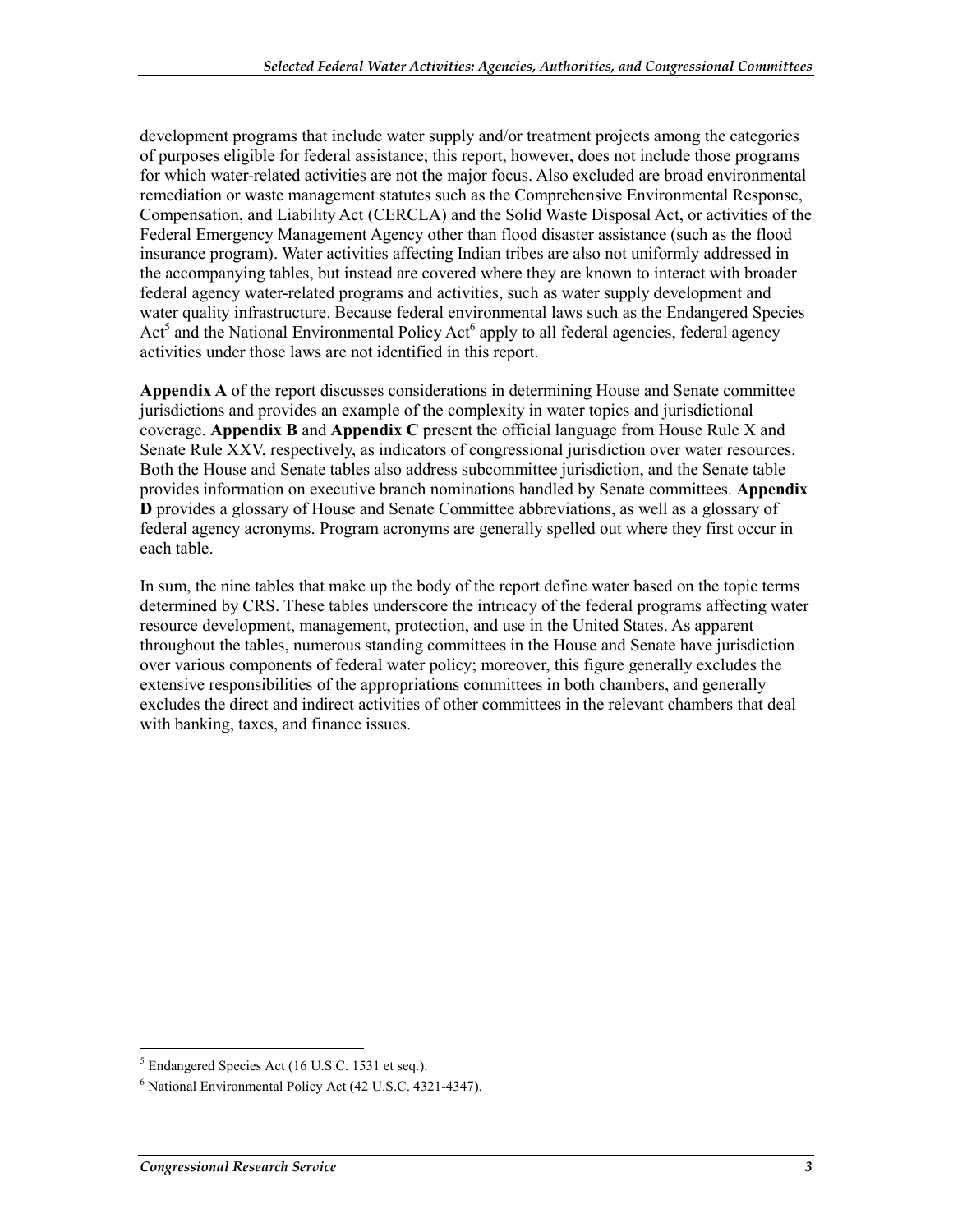# **Water Resources Development, Management, and Use**

Historically, the federal government played a large role in development of the nation's water resources—in particular constructing large water resource infrastructure projects (e.g., locks, levees, and dams)—for navigation, flood damage reduction, and irrigation water supply in the West. Most of the largest federal dams serve multiple purposes, including those just noted, as well as producing hydropower and providing water supplies for municipal and industrial uses. More recently Congress has authorized activities and programs to augment water supplies via water conservation programs and reclamation and reuse programs (including desalination).

This section focuses on federal activities related to water resource development, management and use and includes three tables:

**Table 1** lists activities related to water supply and reservoir development and includes topic areas such as dams and dam safety; general water supply development; groundwater supply; irrigation assistance; rural water supply; water conservation; and water reclamation, reuse and desalination.

**Table 2** lists activities related to drought and flood management and includes topic areas such as drought planning, mitigation, and response; emergency flood response; flood damage reduction; and flood mitigation.

**Table 3** lists activities related to hydropower and navigation and includes topic areas such as federal hydropower development; nonfederal hydropower development; and navigation.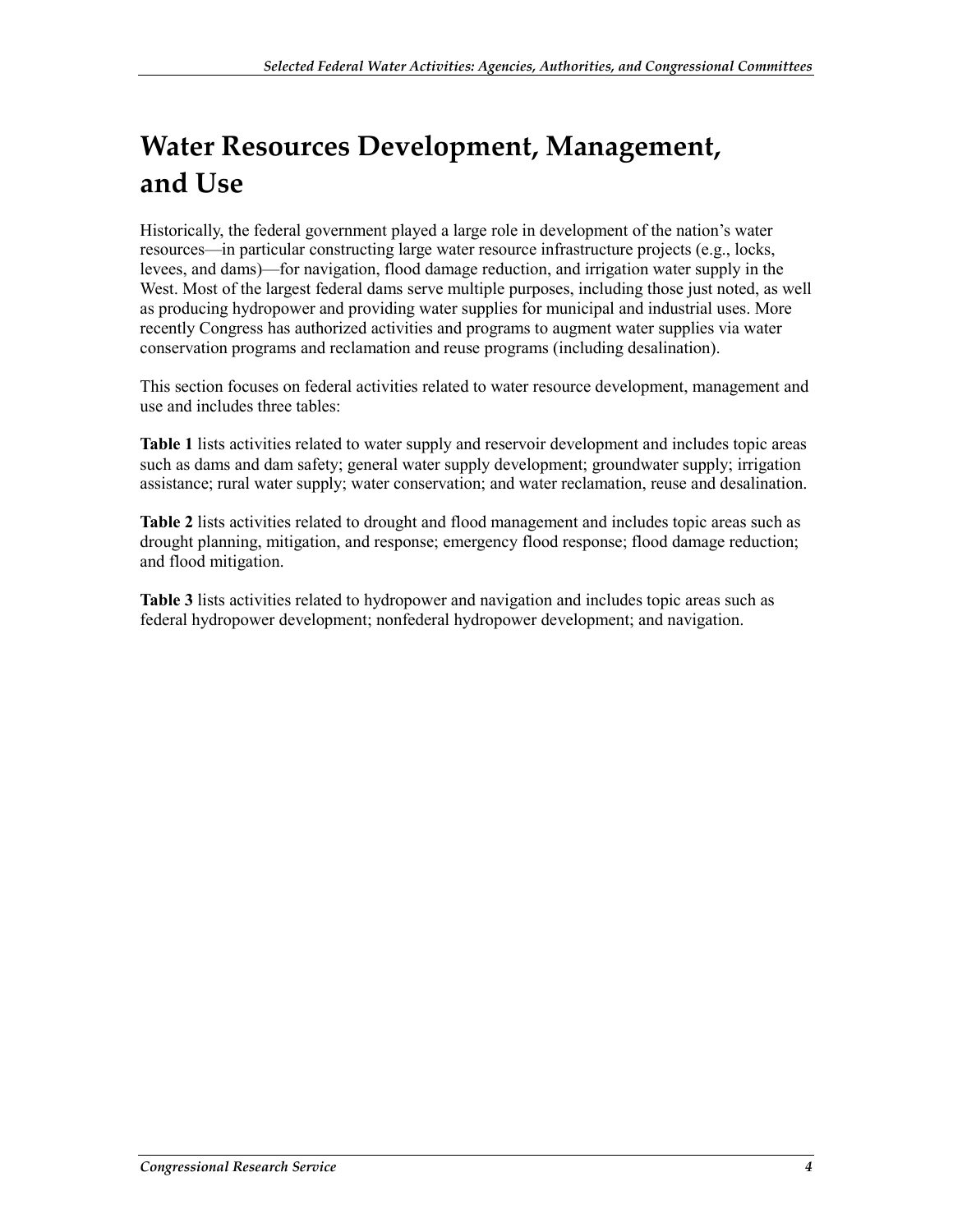| Department and Agency <sup>a</sup> | <b>Activities and Programs</b>                                                                                                                                                                                                                                | <b>Primary Authorities</b>                                                                                                                                                      | Committee<br><i>lurisdiction</i> <sup>b</sup>    |
|------------------------------------|---------------------------------------------------------------------------------------------------------------------------------------------------------------------------------------------------------------------------------------------------------------|---------------------------------------------------------------------------------------------------------------------------------------------------------------------------------|--------------------------------------------------|
| Dams                               |                                                                                                                                                                                                                                                               |                                                                                                                                                                                 |                                                  |
| <b>DOI: BOR</b>                    | BOR (or Reclamation) constructs, operates, and maintains<br>dams principally for irrigation. Major projects also serve flood<br>damage reduction, navigation, municipal and industrial supply,<br>and recreation purposes.                                    | Reclamation Act of 1902, as amended (43<br>U.S.C. 371 et seq.); and site-specific<br>authorities                                                                                | House NR<br>Senate ENR                           |
| <b>DOD: USACE</b>                  | USACE constructs, operates, and maintains single and multi-<br>purpose dams, with primary purposes of navigation and flood<br>damage reduction under general and project-specific<br>authorities.                                                             | Rivers and Harbors Acts (multiple statutes),<br>and Flood Control Acts (multiple statutes),<br>including Flood Control Act of 1936 and 1955;<br>Water Resource Development Acts | House T&I<br>Senate EPW                          |
| <b>USDA: NRCS</b>                  | Watershed and Flood Prevention Operations (also known as P.L.-<br>566 and the Small Watershed Program)- provides financial and<br>technical assistance to local project sponsors for small flood<br>damage reduction projects, including dams and reservoirs. | Watershed Protection and Flood Prevention<br>Act of 1954, P.L. 83-566, as amended (16)<br>U.S.C. 1000 et. seq.), and (33 U.S.C. 701b-1)                                         | House Ag<br>House T&I<br>Senate Ag<br>Senate ENR |
| <b>USDA: NRCS</b>                  | Small Watershed Rehabilitation Program- provides technical and<br>financial assistance for planning, design, and implementation to<br>rehabilitate aging dams (including upgrading or removing dams)<br>constructed under the Small Watershed Program.        | Grain Standards and Warehouse<br>Improvement Act of 2000 as §14 Watershed<br>Protection and Flood Prevention Act, as<br>amended (16 U.S.C. 1012)                                | House Ag<br>Senate Ag                            |
| State: IBWC                        | Two international dams operated and managed jointly by the<br>U.S. and Mexican Governments through the U.S. and Mexico<br>sections of the IBWC provide water storage and flood damage<br>reduction benefits.                                                  | Rio Grande, Colorado and Tijuana Treaty of<br>1944, ratified by the Senate on April 18, 1945                                                                                    | House FA<br>House NR<br>Senate ENR<br>Senate FR  |
| Dam Safety                         |                                                                                                                                                                                                                                                               |                                                                                                                                                                                 |                                                  |
| <b>DOI: BOR</b>                    | Safety Evaluation of Existing Dams (SEED)- performs site<br>evaluations and identifies potential deficiencies at Reclamation<br>and other DOI dams. Deficiencies addressed via the SOD<br>program, noted below.                                               | Reclamation Safety of Dams Act, P.L. 95-578,<br>as amended (43 U.S.C. 506)                                                                                                      | House NR<br>Senate ENR                           |
| DOI: BOR                           | Safety of Dams Program (SOD)- BOR evaluates and implements<br>actions to resolve safety concerns at Reclamation dams.                                                                                                                                         | Reclamation Safety of Dams Act, P.L. 95-578,<br>as amended (43 U.S.C. 506)                                                                                                      | House NR<br>Senate ENR                           |

### **Table 1. Supply and Reservoir Development**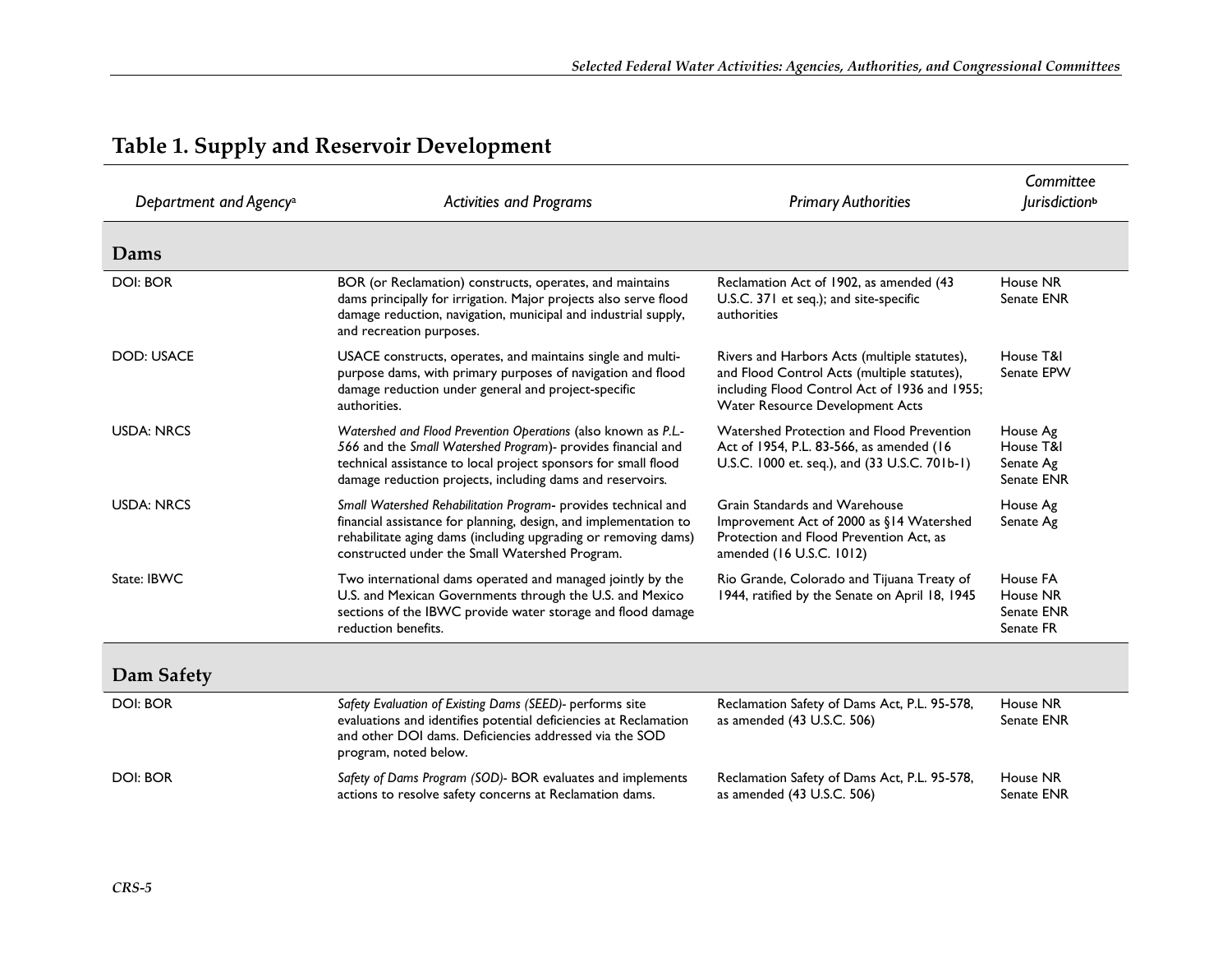| Department and Agency <sup>a</sup> | <b>Activities and Programs</b>                                                                                                                                                                                      | <b>Primary Authorities</b>                                                      | Committee<br><i>lurisdiction</i> <sup>b</sup> |
|------------------------------------|---------------------------------------------------------------------------------------------------------------------------------------------------------------------------------------------------------------------|---------------------------------------------------------------------------------|-----------------------------------------------|
| <b>DOD: USACE</b>                  | Dam Safety Program-conducts inspections of USACE dams,<br>provides technical & management assistance, maintains a<br>national inventory of federal and nonfederal dams.                                             | National Dam Inspection Act, P.L. 92-367, as<br>amended (33 U.S.C. 467 et seq.) | House T&I<br>Senate EPW                       |
| DHS: FEMA                          | National Dam Safety Program- provides grant assistance to state<br>dam safety programs, as well as training and technical research.                                                                                 | National Dam Inspection Act, P.L. 92-367, as<br>amended (33 U.S.C. 467f)        | House T&I<br>Senate EPW                       |
| DHS: FEMA (Chair)                  | Interagency Committee on Dam Safety- serves as permanent<br>forum for coordination of federal activities in dam safety.                                                                                             | National Dam Inspection Act, P.L. 92-367, as<br>amended (33 U.S.C. 467e)        | House T&I<br>Senate EPW                       |
| <b>DOE: FERC</b>                   | Dam Safety Program- FERC inspects nonfederal projects to<br>investigate potential dam safety problems.                                                                                                              | Federal Power Act (16 U.S.C. 803 (c))                                           | House E&C<br>Senate ENR                       |
|                                    | Owners Dam Safety Program- provides owners with the<br>resources and expertise to maintain safe dams.                                                                                                               |                                                                                 |                                               |
| DOI: USGS                          | USGS exchanges scientific information with other agencies<br>involved in dam safety. This includes data gathered under the<br>Survey's geologic hazards research (e.g. seismic data).                               | The Reclamation Safety of Dams Act of 1978<br>(43 U.S.C. 506 et seq.)           | House NR<br>Senate ENR                        |
| DOI: BIA                           | The Secretary of the Interior is to classify the condition of<br>dams on Indian lands, establish a dam safety maintenance and<br>repair program within BIA, and rehabilitate dams identified as<br>posing a threat. | Indian Dam Safety Act of August 23, 1994 (25<br>U.S.C. 3801 note)               | House NR<br>Senate IA                         |

#### **Water Supply Development (Municipal, Industrial, Agricultural)**

| DOI: BOR | General and project-specific authorities to construct, operate,<br>and maintain dams principally for irrigation supply on a<br>reimbursable basis (based on ability to pay and without<br>interest). Many projects also provide water for municipal and<br>industrial uses (M&I supply). M&I costs are reimbursable, with<br>interest. | Reclamation Act of 1902, as amended (43<br>U.S.C. 371 et seq.); and site specific<br>authorities; Water Supply Act of 1958 (43<br>U.S.C. 390b) | House NR<br>Senate ENR               |
|----------|----------------------------------------------------------------------------------------------------------------------------------------------------------------------------------------------------------------------------------------------------------------------------------------------------------------------------------------|------------------------------------------------------------------------------------------------------------------------------------------------|--------------------------------------|
| DOI: BOR | BOR is directed to undertake a water reclamation and reuse<br>program to augment local water supplies, including<br>groundwater reclamation and recharge. More than 50 projects<br>have been authorized for construction by Congress.                                                                                                  | Reclamation Wastewater and Groundwater<br>Study and Facilities Act, as amended, Title XVI<br>of P.L. 102-575 (43 U.S.C. 390h)                  | House NR<br>Senate ENR<br>Senate EPW |
| DOI: BOR | BOR is authorized to provide a clean, safe, affordable, and<br>reliable water supply to rural residents in Reclamation states.                                                                                                                                                                                                         | Rural Water Supply Act of 2006, P.L. 109-451<br>(43 U.S.C. 2401 et seg.)                                                                       | House NR<br>Senate ENR               |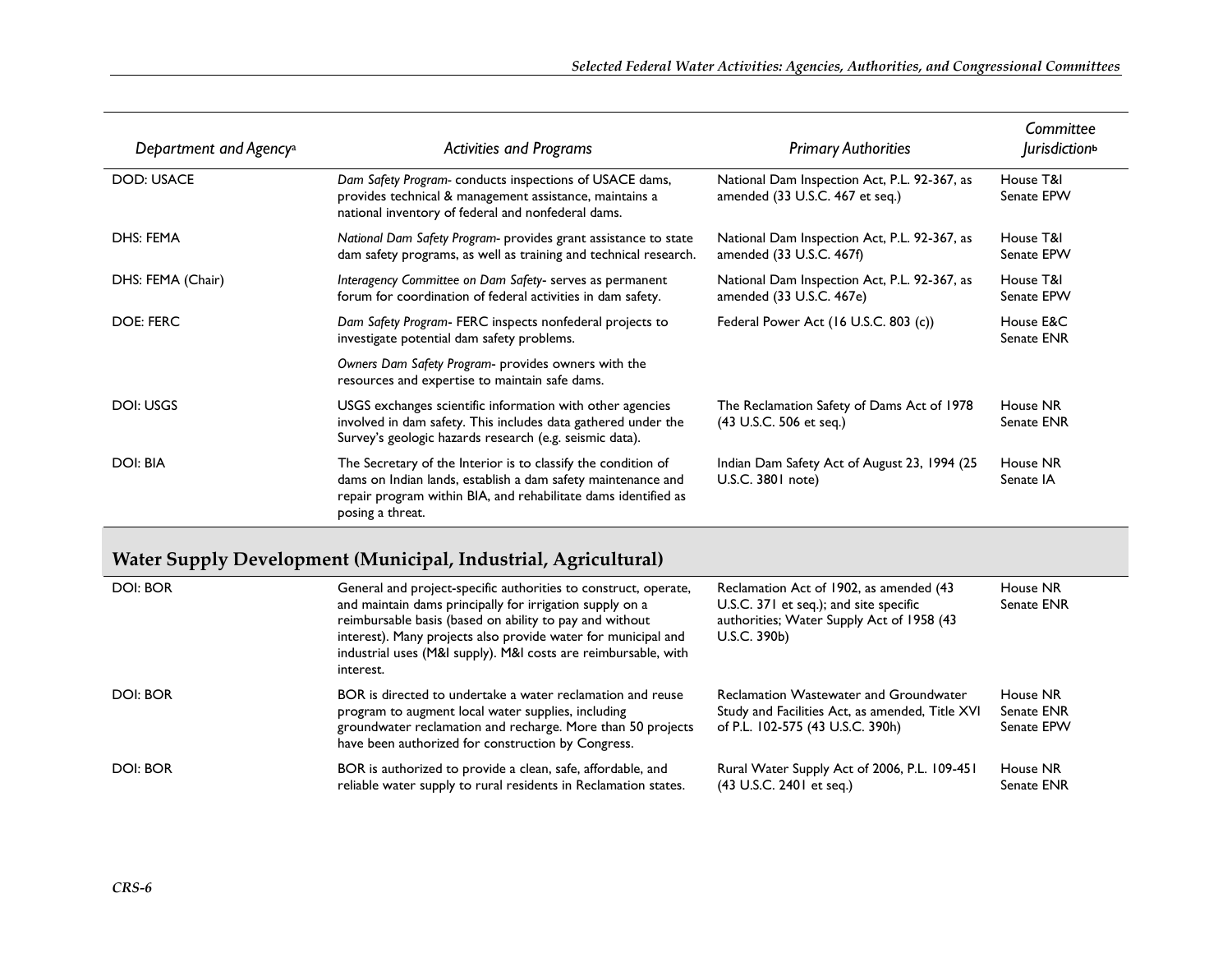|                                    |                                                                                                                                                                                                                                                                       |                                                                                                                                                                                                                                            | Committee                            |
|------------------------------------|-----------------------------------------------------------------------------------------------------------------------------------------------------------------------------------------------------------------------------------------------------------------------|--------------------------------------------------------------------------------------------------------------------------------------------------------------------------------------------------------------------------------------------|--------------------------------------|
| Department and Agency <sup>a</sup> | <b>Activities and Programs</b>                                                                                                                                                                                                                                        | <b>Primary Authorities</b>                                                                                                                                                                                                                 | <i>lurisdiction</i> <sup>b</sup>     |
| HHS: IHS                           | Sanitation Facilities Construction Program- The IHS is authorized<br>to provide and maintain domestic and community water<br>supplies and facilities and waste disposal facilities for Indian<br>homes and communities.                                               | The Indian Sanitation Facilities Act, as<br>amended, P.L. 86-121 (42 U.S.C. §§ 2001-2004                                                                                                                                                   | House E&C<br>House NR<br>Senate IA   |
| <b>DOD: USACE</b>                  | Authorities include the reimbursable inclusion of M&I water<br>storage in multi-purpose reservoirs; and the temporary sale of<br>surplus water for municipal and industrial use.                                                                                      | Water Supply Act of 1958 (43 U.S.C. 390b),<br>and the Flood Control Act of 1944 (33 U.S.C.<br>708)                                                                                                                                         | House T&I<br>Senate EPW              |
| <b>DOD: USACE</b>                  | USACE is authorized to provide emergency supplies of clean<br>water to localities in response to supply contamination<br>threatening public health and welfare.                                                                                                       | Flood Control and Coastal Emergency Act<br>(33 U.S.C. 701n)                                                                                                                                                                                | House T&I<br>Senate EPW              |
| <b>DOD: USACE</b>                  | Authorized to include irrigation as a reimbursable purpose for<br>multi-purpose reservoirs. Also authorized to allow interim use<br>for irrigation of uncontracted water at USACE reservoirs.                                                                         | Flood Control Act of 1944 (43 U.S.C. 390);<br>Water Resources Development Act of 1986<br>(43 U.S.C. 390)                                                                                                                                   | House T&I<br>Senate EPW              |
| Groundwater Supply <sup>c</sup>    |                                                                                                                                                                                                                                                                       |                                                                                                                                                                                                                                            |                                      |
| <b>DOI: BOR</b>                    | BOR is authorized to study, plan, and assist in construction of<br>reclamation wastewater and reuse projects to augment local<br>area water supplies, including groundwater reclamation and<br>recharge. BOR may also participate in groundwater banking.             | Reclamation Wastewater and Groundwater<br>Study and Facilities Act, as amended, Title XVI<br>of P.L. 102-575 (43 U.S.C. 390h); and site-<br>specific authorities                                                                           | House NR<br>Senate ENR<br>Senate EPW |
| <b>Other Irrigation Assistance</b> |                                                                                                                                                                                                                                                                       |                                                                                                                                                                                                                                            |                                      |
| USDA: ARS, ERS, NASS, NRCS         | Several USDA programs directly or indirectly support irrigated<br>agriculture; however, these generally are part of larger bureau<br>or agency assistance functions, such as conducting land and<br>crop surveys, and collecting farm and ranch operation statistics. | Census of Agriculture Act of 1997, as<br>amended (7 U.S.C. 2204g); Food and<br>Agriculture Act of 1977, as amended (7 U.S.C.<br>3103 et seq.); and Soil Conservation and<br>Domestic Allotment Act, as amended (16<br>U.S.C. 590a et seq.) | House Ag<br>Senate Ag                |
| DOI: BIA, BOR                      | BIA manages and operates numerous irrigation projects on<br>tribal reservation lands. After 1907, many of these facilities<br>were built by BOR. Congress has also approved numerous<br>Indian water rights settlement acts since the 1970s (See also<br>Table 7).    | Reclamation Project Act of 1908, Stat. 70;<br>Snyder Act of 1921 (25 U.S.C. 13); tribe- or<br>site-specific water rights settlement acts                                                                                                   | House NR<br>Senate ENR<br>Senate IA  |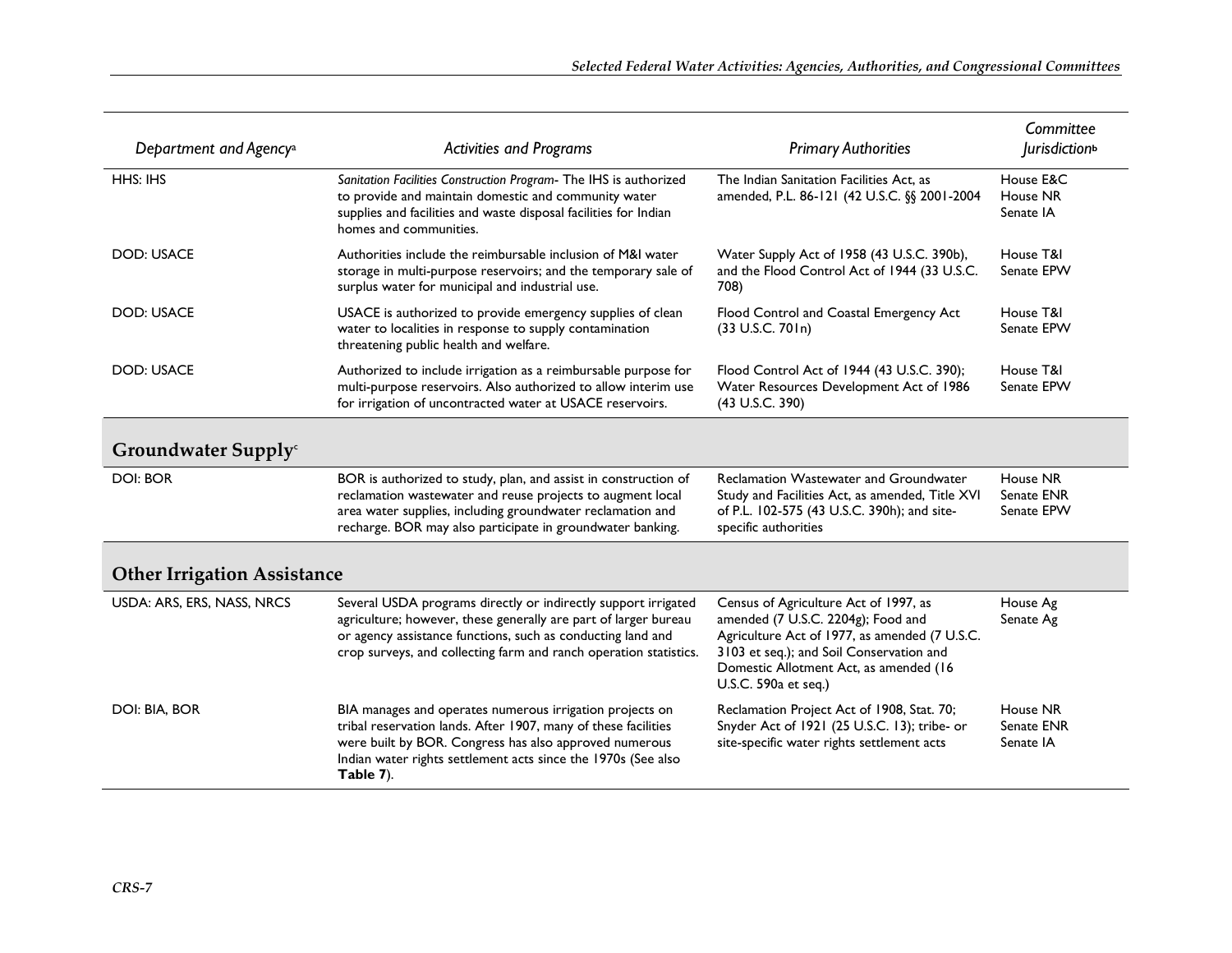| Department and Agency <sup>a</sup>                            | <b>Activities and Programs</b>                                                                                                                                                                                                                                                                                            | <b>Primary Authorities</b>                                                                                                                                                          | Committee<br><i>lurisdiction</i> <sup>b</sup> |
|---------------------------------------------------------------|---------------------------------------------------------------------------------------------------------------------------------------------------------------------------------------------------------------------------------------------------------------------------------------------------------------------------|-------------------------------------------------------------------------------------------------------------------------------------------------------------------------------------|-----------------------------------------------|
| <b>Rural and Other Water Supply Programs</b>                  |                                                                                                                                                                                                                                                                                                                           |                                                                                                                                                                                     |                                               |
| <b>DOI: BOR</b>                                               | BOR is authorized to provide a clean, safe, affordable, and<br>reliable water supply to rural residents in Reclamation states.                                                                                                                                                                                            | Rural Water Supply Act of 2006, P.L. 109-451<br>(43 U.S.C. 2401 et seq.)                                                                                                            | House NR<br>Senate ENR                        |
| <b>Water Conservation</b>                                     |                                                                                                                                                                                                                                                                                                                           |                                                                                                                                                                                     |                                               |
| EPA                                                           | WaterSense Program- provides certification of water-efficient<br>consumer and commercial products. The program's goal is to<br>decrease indoor and outdoor nonagricultural water use<br>through more efficient products, equipment, and programs.                                                                         | Clean Water Act, as amended (33 U.S.C. 1251<br>et seq.)                                                                                                                             | House T&I<br>Senate EPW                       |
| <b>DOI: BOR</b>                                               | Water Conservation Field Services Program- assists water users,<br>states, and other parties with water conservation plans. Each<br>water and irrigation district receiving water from BOR projects<br>must develop a water conservation plan and schedule for<br>meeting water conservation objectives.                  | Reclamation Act of 1902, as amended (43<br>U.S.C. 371 et seq.); Reclamation Reform Act<br>of 1982, P.L. 97-293 (43 U.S.C. 390jj)                                                    | House NR<br>Senate ENR                        |
| <b>DOI: BOR</b>                                               | WaterSMART Program- provides grants for water conservation<br>and water and energy efficiency projects, including system<br>optimization, advanced water treatment, and water reuse (see<br>also Title XVI water reuse program).                                                                                          | Reclamation Act of 1902, as amended (43<br>U.S.C. 371 et seq.); SECURE Water Act<br>(Subtitle F, Title IX of the Omnibus Public<br>Land Management Act of 2009 (42 U.S.C.<br>10364) | House NR<br>Senate ENR                        |
| DOE: Office of Energy Efficiency<br>and Renewable Energy; FTC | DOE administers and regulates water efficiency standards for<br>plumbing fixtures specified by the Energy Policy Act. FTC is<br>required to promulgate labeling rules for the plumbing fixtures<br>and products covered by the act.                                                                                       | Energy Policy and Conservation Act, as<br>amended by the Energy Policy Act of 1992,<br>§123 (42 U.S.C. 6262, 6295)                                                                  | House E&C<br>Senate CST                       |
| <b>USDA: NRCS</b>                                             | Environmental Quality Incentives Program (EQIP)- provides<br>financial and technical assistance to producers and land owners<br>to plan and install structural, vegetative, and land management<br>practices (including water conservation) on agricultural lands to<br>alleviate natural resource problems. <sup>d</sup> | Federal Agriculture Improvement and Reform<br>Act of 1996, as §1240-§1240l of the Food<br>Security Act of 1985, as amended (16 U.S.C.<br>3839aa et seq.)                            | House Ag<br>Senate Ag                         |
| <b>USDA: NRCS</b>                                             | Agricultural Water Enhancement Program (AWEP)- a subprogram<br>of EQIP that provides financial and technical assistance to<br>producers and land owners to address water quantity concerns<br>on agricultural land.                                                                                                       | Food, Conservation, and Energy Act of 2008<br>as §12401 of the Food Security Act of 1985, as<br>amended (16 U.S.C. 3839aa-9)                                                        | House Ag<br>Senate Ag                         |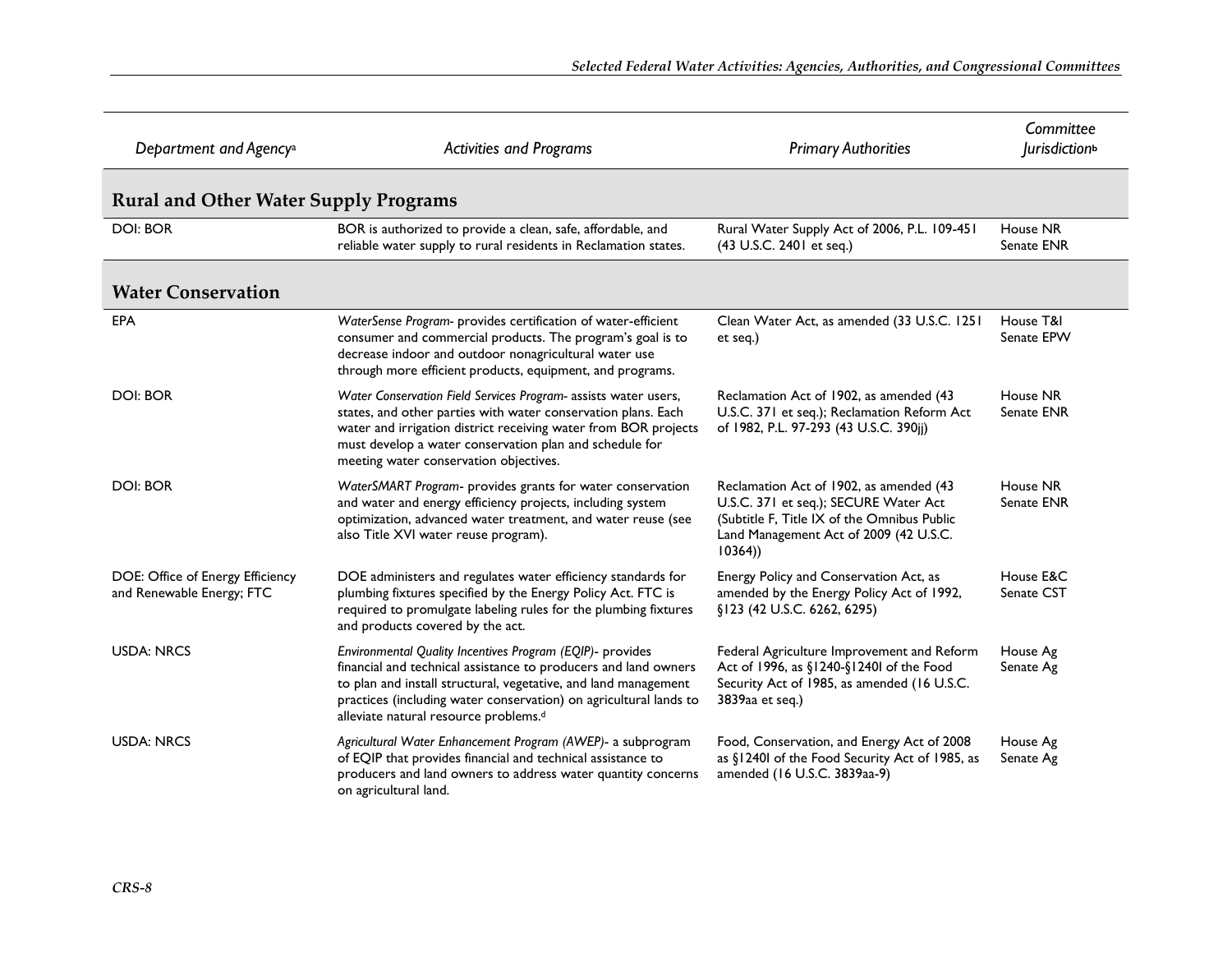| Department and Agency <sup>a</sup> | <b>Activities and Programs</b>                                                                                                                                                                                                                                                                                    | <b>Primary Authorities</b>                                                                                                             | Committee<br><i>lurisdiction</i> <sup>b</sup> |
|------------------------------------|-------------------------------------------------------------------------------------------------------------------------------------------------------------------------------------------------------------------------------------------------------------------------------------------------------------------|----------------------------------------------------------------------------------------------------------------------------------------|-----------------------------------------------|
| <b>USDA: NRCS</b>                  | Conservation Stewardship Program (CSP)- encourages producers<br>to address resource concerns in a comprehensive manner by<br>undertaking additional conservation activities and improving,<br>maintaining, and managing existing conservation activities,<br>including water conservation. <sup>d</sup>           | Food, Conservation, and Energy Act of 2008<br>as §1238D-§1238G of the Food Security Act<br>of 1985, as amended (16 U.S.C. 3838h-3838n) | House Ag<br>Senate Ag                         |
| USDA: NRCS, RMA, AMS               | Agricultural Management Assistance (AMA) Program- provides<br>financial and technical assistance to producers to reduce<br>operational risk through diversification and improve water<br>management and irrigation structures.                                                                                    | Agricultural Risk Protection Act of 2000 as<br>§524(b) of the Federal Crop Insurance Act, as<br>amended (7 U.S.C. 1524(b))             | House Ag<br>Senate Ag                         |
| <b>USDA: NRCS</b>                  | Conservation technical assistance provides conservation<br>planning and implementation assistance to producers and land<br>owners who voluntarily apply natural resource conservation<br>systems on private and other nonfederal lands. This can<br>include, among others, water-reducing conservation practices. | Soil Conservation and Domestic Allotment<br>Act, as amended (16 U.S.C. 590a et seq.)                                                   | House Ag<br>Senate Ag                         |

#### **Water Reclamation and Reuse (Including Desalination)**

| EPA      | EPA indirectly provides funds for water reuse via the Drinking<br>Water and Clean Water Act SRFs. EPA has also published<br>guidelines for water reuse.                                                  | Clean Water Act, as amended, §104 (33<br>U.S.C. 1251 et seq.)                                                                        | House T&I<br>Senate EPW |
|----------|----------------------------------------------------------------------------------------------------------------------------------------------------------------------------------------------------------|--------------------------------------------------------------------------------------------------------------------------------------|-------------------------|
| DOI: BOR | BOR is directed to undertake a water reclamation and reuse<br>program to augment local water supplies, including<br>groundwater reclamation and recharge. More than 50 projects<br>have been authorized. | <b>Reclamation Wastewater and Groundwater</b><br>Study and Facilities Act, as amended, Title XVI<br>of P.L. 102-575 (43 U.S.C. 390h) | House NR<br>Senate ENR  |
| DOI: BOR | Desalination and Water Purification Program- research and<br>demonstration program for increasing the technical and<br>financial feasibility of desalination.                                            | Water Desalination Act of 1996, as amended,<br>P.L. 104-298 and §204 of P.L. 112-74 (42<br>U.S.C. 10301)                             | House NR<br>Senate ENR  |

**Source:** Prepared by the Congressional Research Service.

a. Department, agency, and committee names and abbreviations are provided in **Appendix D**.

b. Committees are listed alphabetically by chamber. For more information regarding committee jurisdiction and referral rules, see **Appendix A**. **Appendix B** and **Appendix C** present the official language from House Rule X and Senate Rule XXV, respectively, as indicators of congressional jurisdiction over water resources.

c. See also "Research and Planning". In general, the federal government is not involved in ground water supply development but assists states and localities with data collection and monitoring.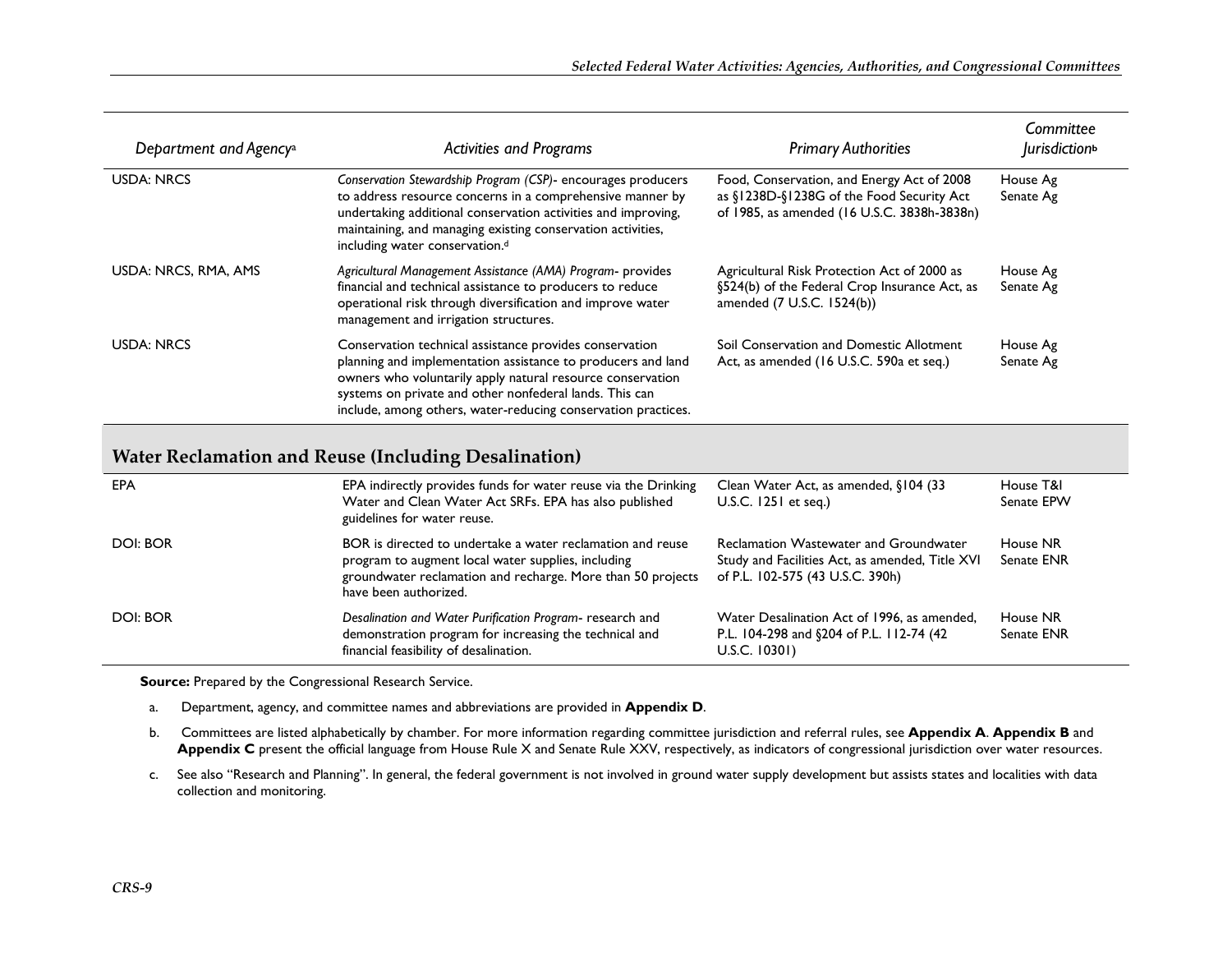d. Authority to receive mandatory funding expires September 30, 2014, subject to reauthorization. For more information, see CRS Report R42442, *Possible Extension or Expiration of the 2008 Farm Bill*, by Jim Monke, Megan Stubbs, and Randy Alison Aussenberg.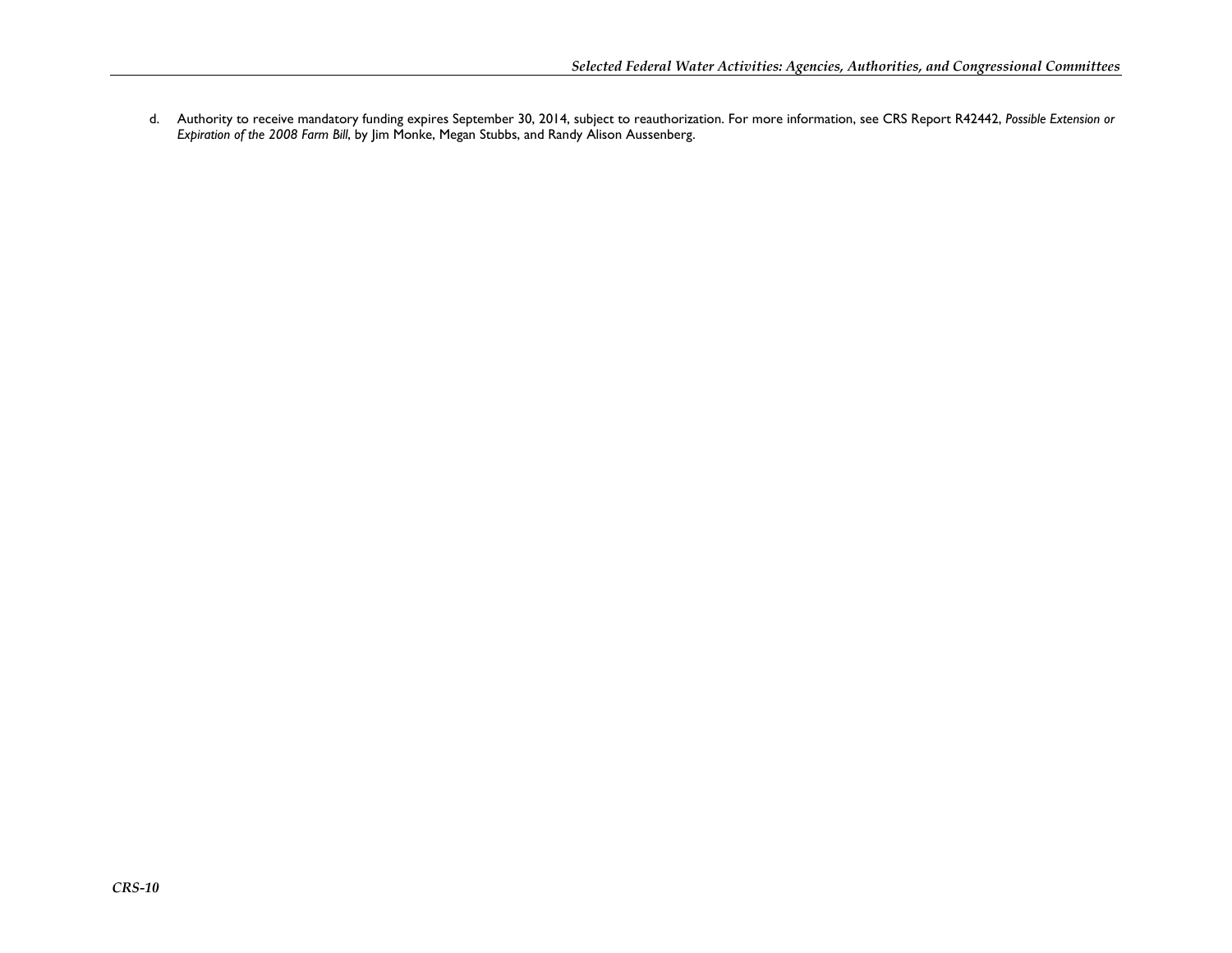| Department and Agency <sup>a</sup>         | <b>Activities and Programs</b>                                                                                                                                                                                                     | <b>Primary Authorities</b>                                                                          | Committee<br><i>lurisdiction</i> <sup>b</sup> |
|--------------------------------------------|------------------------------------------------------------------------------------------------------------------------------------------------------------------------------------------------------------------------------------|-----------------------------------------------------------------------------------------------------|-----------------------------------------------|
| Drought Planning, Mitigation and Responses |                                                                                                                                                                                                                                    |                                                                                                     |                                               |
| <b>DOD: USACE</b>                          | USACE may allow temporary water withdrawal from their<br>reservoirs during drought for M&I use. Administration policy<br>limits application to governor-declared drought emergencies<br>and up to 99 acre-feet.                    | Flood Control Act of 1944, as amended (33<br>U.S.C. 708)                                            | House T&I<br>Senate EPW                       |
| <b>DOD: USACE</b>                          | Construction of wells for and transport of water to drought-<br>distressed farmers, ranchers, and political subdivisions. Non-<br>transport costs are nonfederal.                                                                  | Disaster Relief Act of 1974 (33 U.S.C. 701n)                                                        | House T&I<br>Senate EPW                       |
| <b>DOI: BOR</b>                            | BOR may temporarily construct, manage, and finance water<br>and conservation facilities. It may also facilitate water<br>purchases, transfers, and contingency plans. BOR is authorized<br>to provide permanent well construction. | Reclamation States Emergency Drought<br>Relief Act of 1991, as amended (43 U.S.C.<br>2201)          | House NR<br>Senate ENR                        |
| <b>DOI: BOR</b>                            | Project water available for fish and wildlife impacts due to<br>drought or the operation of a Reclamation project during<br>drought conditions.                                                                                    | Reclamation States Emergency Drought<br>Relief Act of 1991, as amended (43 U.S.C.<br>2212)          | House NR<br>Senate ENR                        |
| <b>DOI: BOR</b>                            | Emergency fund established to assure continuous operation of<br>Reclamation facilities. Also, other site or drought specific<br>authority.                                                                                         | Act of June 26, 1948, as amended (43 U.S.C.<br>502); P.L. 95-18, as amended (43 U.S.C. 502<br>note) | House NR<br>Senate ENR                        |
| <b>USDA: RMA</b>                           | Federal Crop Insurance Program- primary means of producer<br>protection against adverse weather, including droughts and<br>floods.                                                                                                 | Federal Crop Insurance Act, as amended (7<br>U.S.C. 1501 et seq.)                                   | House Ag<br>Senate Ag                         |
| <b>USDA: FSA</b>                           | Noninsured Assistance Payments (NAP)- provides direct payments<br>to crop producers who experience a significant crop loss, but<br>are not eligible for federal crop insurance.                                                    | Federal Crop Insurance Act, as amended (7<br>U.S.C. 1501 et seq.)                                   | House Ag<br>Senate Ag                         |
| <b>USDA: FSA</b>                           | Emergency Loans- low-interest government loans to producers<br>suffering from production and physical losses located in or<br>adjacent to a county that has been declared a disaster by the<br>President or USDA Secretary.        | Consolidated Farm and Rural Development<br>Act, as amended (7 U.S.C. 1961 et seq.)                  | House Ag<br>Senate Ag                         |

#### **Table 2. Drought and Flood Management**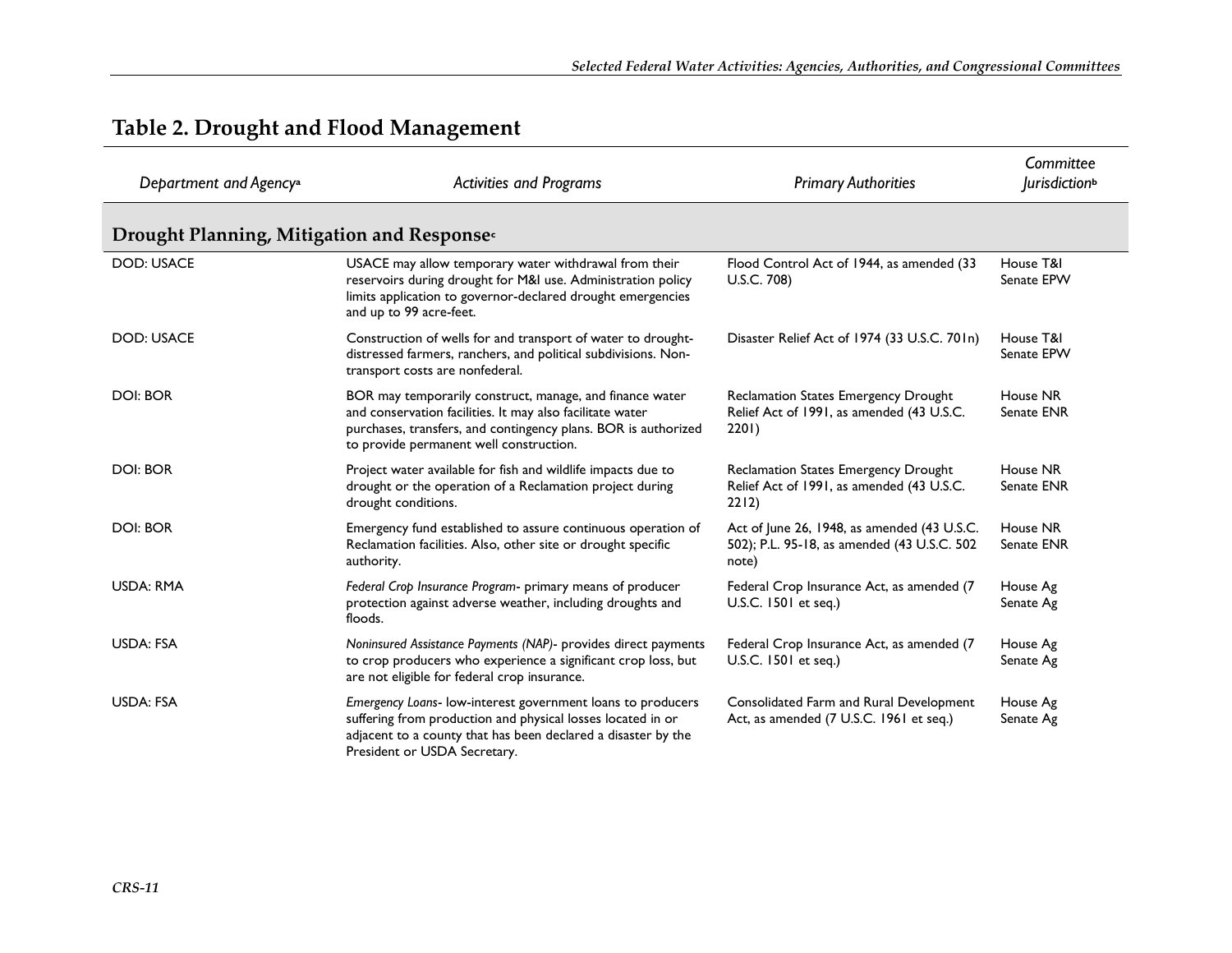| Department and Agency <sup>a</sup> | <b>Activities and Programs</b>                                                                                                                                                                                                                                                                                                     | <b>Primary Authorities</b>                                                                                                    | Committee<br><i>lurisdiction</i> <sup>b</sup> |
|------------------------------------|------------------------------------------------------------------------------------------------------------------------------------------------------------------------------------------------------------------------------------------------------------------------------------------------------------------------------------|-------------------------------------------------------------------------------------------------------------------------------|-----------------------------------------------|
| <b>USDA: FSA</b>                   | Supplemental Revenue Assistance Program (SURE)- helps cover<br>part of the deductible for crop insurance for damaged caused<br>by adverse weather that occurred on or after Jan. I, 2008, and<br>before October 1, 2011. Farmers are ineligible if they do not<br>have crop insurance. <sup>d</sup>                                | Food, Conservation, and Energy Act of<br>2008, as amended (7 U.S.C. 1531)                                                     | House Ag<br>Senate Ag                         |
| <b>USDA: FSA</b>                   | Livestock Forage Program- provides financial assistance to<br>producers who suffered grazing losses due to drought or fire<br>on or after January 1, 2008, and before October 1, 2011.d                                                                                                                                            | Food, Conservation, and Energy Act of<br>2008, as amended (7 U.S.C. 1531)                                                     | House Ag<br>Senate Ag                         |
| <b>USDA: FSA</b>                   | Livestock Indemnity Program (LIP)- provides financial assistance to<br>livestock producers for livestock deaths in excess of normal<br>mortality caused by adverse weather (including floods) that<br>occurred on or after Jan. 1, 2008, and before Oct. 1, 2011.d                                                                 | Food, Conservation, and Energy Act of<br>2008, as amended (7 U.S.C. 1531)                                                     | House Ag<br>Senate Ag                         |
| <b>USDA: FSA</b>                   | Tree Assistance Program (TAP)- provides financial assistance to<br>qualifying nursery tree growers and orchardists to replant or<br>rehabilitate eligible trees, bushes and vines damaged by natural<br>disasters, including floods, occurring on or after Jan. 1, 2008,<br>and before Oct. 1, 2011.d                              | Food, Conservation, and Energy Act of<br>2008, as amended (7 U.S.C. 1531)                                                     | House Ag<br>Senate Ag                         |
| <b>USDA: FSA</b>                   | Emergency Assistance for Livestock, Honey Bees, and Farm-Raised<br>Fish- provides emergency relief for damaged caused by adverse<br>weather that occurred on or after Jan. I, 2008, and before<br>October 1, 2011 to producers of livestock, honey bees, and<br>farm-raised fish that are not covered under any other<br>program.d | Food, Conservation, and Energy Act of<br>2008, as amended (7 U.S.C. 1531)                                                     | House Ag<br>Senate Ag                         |
| <b>USDA: FSA</b>                   | Emergency Conservation Program (ECP)- Provides emergency<br>funding and technical assistance to producers to rehabilitate<br>farmland damaged by natural disasters, including implementing<br>emergency water conservation measures in response to severe<br>droughts.                                                             | Agricultural Credit Act of 1978, as amended<br>(16 U.S.C. 2201-2205)                                                          | House Ag<br>Senate Ag                         |
| <b>USDA: FSA</b>                   | Emergency Forest Restoration Program (EFRP)- provides payments<br>to eligible owners of nonindustrial private forest (NIPF) land in<br>order to carry out emergency measures to restore land<br>damaged by a natural disaster, including drought.                                                                                  | Food, Conservation, and Energy Act of<br>2008, as §407 of the Agricultural Credit Act<br>of 1978, as amended (16 U.S.C. 2206) | House Ag<br>Senate Ag                         |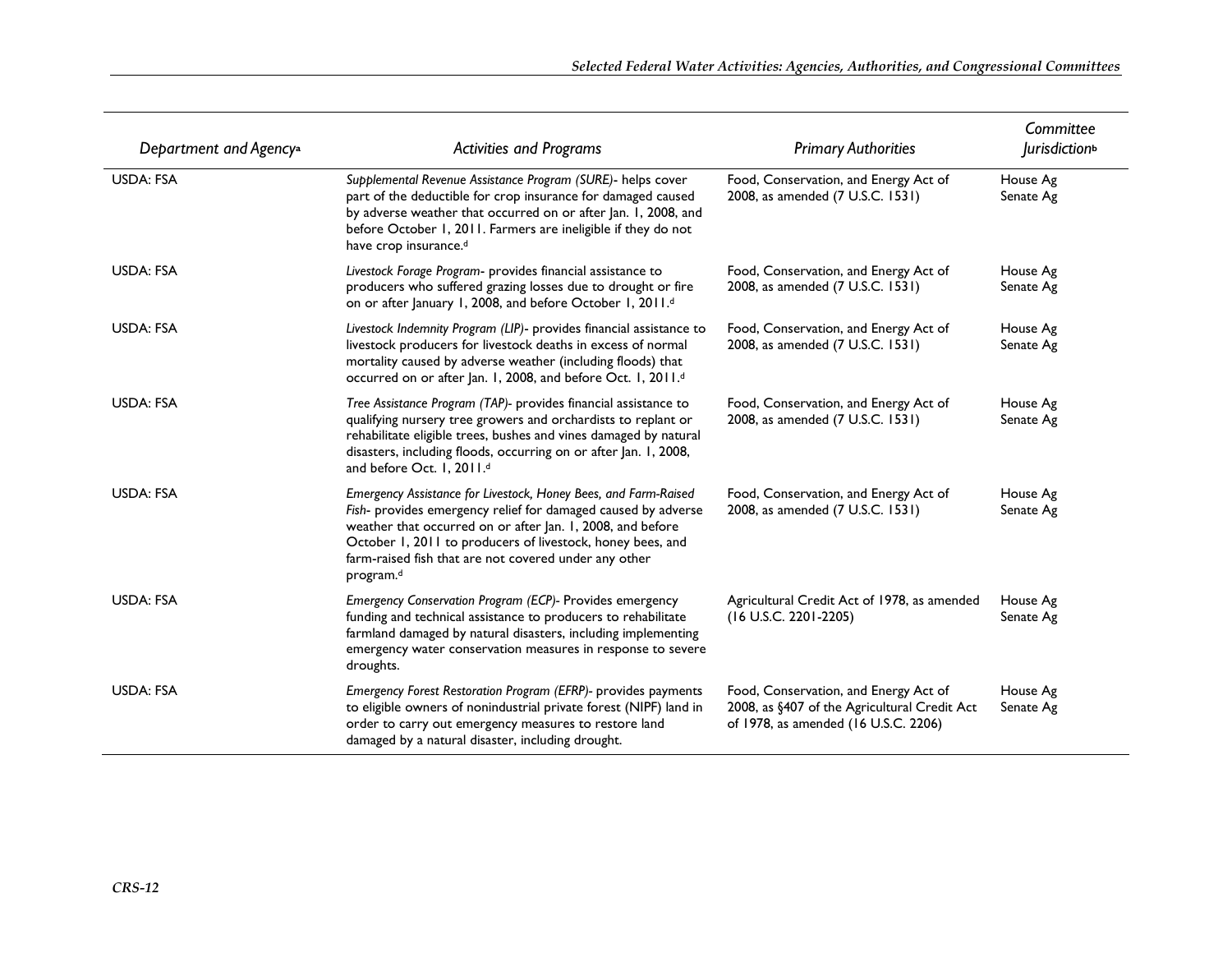| Department and Agency <sup>a</sup> | <b>Activities and Programs</b>                                                                                                                                                                                                                                                             | <b>Primary Authorities</b>                                                            | Committee<br><i>lurisdiction</i> <sup>b</sup> |
|------------------------------------|--------------------------------------------------------------------------------------------------------------------------------------------------------------------------------------------------------------------------------------------------------------------------------------------|---------------------------------------------------------------------------------------|-----------------------------------------------|
| <b>Emergency Flood Response</b>    |                                                                                                                                                                                                                                                                                            |                                                                                       |                                               |
| <b>DOD: USACE</b>                  | Flood fighting assistance, and Rehabilitation and Inspection<br>Program for repairs of damage at eligible levees and dams, also<br>called P.L. 84-99.                                                                                                                                      | Flood Control Act of 1944 (33 U.S.C. 701n)                                            | House T&I<br>Senate EPW                       |
| DOI: BOR                           | BOR is authorized to use money from its emergency fund to<br>finance costs associated with a host of emergencies, including<br>floods.                                                                                                                                                     | Act of June 26, 1948 (43 U.S.C. 502);<br>Disaster Relief Act of 1974 (42 U.S.C. 5171) | House NR<br>Senate ENR                        |
| <b>USDA: NRCS</b>                  | Emergency Watershed Protection (EWP) Program- provides<br>technical and financial assistance to reduce hazards to life and<br>property in watersheds that have been damaged by natural<br>disasters, including floods.                                                                     | Agricultural Credit Act of 1978, as amended<br>(16 U.S.C. 2203); and 33 U.S.C. 701b-1 | House Ag<br>Senate Ag                         |
| USDA: FSA                          | Noninsured Assistance Payments (NAP)- provides direct payments<br>to crop producers who experience a significant crop loss, but<br>are not eligible for federal crop insurance.                                                                                                            | Federal Crop Insurance Act, as amended (7<br>U.S.C. 1501 et seq.)                     | House Ag<br>Senate Ag                         |
| <b>USDA: FSA</b>                   | Emergency Loans- low-interest government loans to producers<br>suffering from production and physical losses located in or<br>adjacent to a county that has been declared a disaster by the<br>President or USDA Secretary.                                                                | Consolidated Farm and Rural Development<br>Act, as amended (7 U.S.C. 1961 et seq.)    | House Ag<br>Senate Ag                         |
| USDA: RMA                          | Federal Crop Insurance Program- primary means of producer<br>protection against adverse weather, including droughts and<br>floods.                                                                                                                                                         | Federal Crop Insurance Act, as amended (7<br>U.S.C. 1501 et seq.)                     | House Ag<br>Senate Ag                         |
| USDA: FSA                          | Supplemental Revenue Assistance Program (SURE)- helps cover<br>part of the deductible for crop insurance for damaged caused<br>by adverse weather that occurred on or after January 1, 2008,<br>and before October 1, 2011. Farmers are ineligible if they do<br>not have crop insurance.d | Food, Conservation, and Energy Act of<br>2008, as amended (7 U.S.C. 1531)             | House Ag<br>Senate Ag                         |
| USDA: FSA                          | Livestock Forage Program- provides financial assistance to<br>producers who suffered grazing losses due to drought or fire<br>on or after January 1, 2008, and before October 1, 2011.d                                                                                                    | Food, Conservation, and Energy Act of<br>2008, as amended (7 U.S.C. 1531)             | House Ag<br>Senate Ag                         |
| USDA: FSA                          | Livestock Indemnity Program (LIP)- provides financial assistance to<br>livestock producers for livestock deaths in excess of normal<br>mortality caused by adverse weather (including floods) that<br>occurred on or after January 1, 2008, and before October 1,<br>2011.4                | Food, Conservation, and Energy Act of<br>2008, as amended (7 U.S.C. 1531)             | House Ag<br>Senate Ag                         |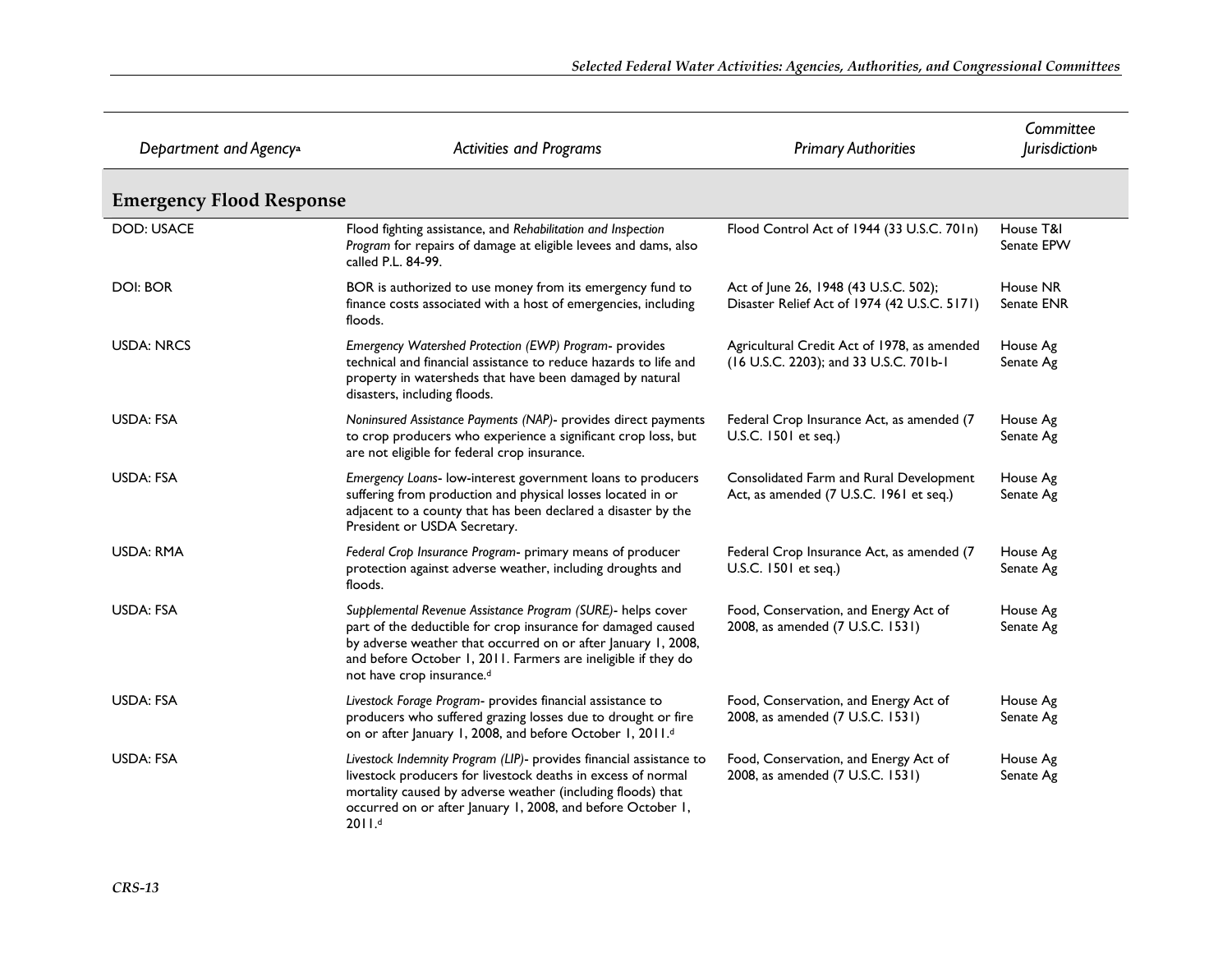| Department and Agency <sup>a</sup> | <b>Activities and Programs</b>                                                                                                                                                                                                                                                                                                                   | <b>Primary Authorities</b>                                                                                                    | Committee<br><i>lurisdiction</i> <sup>b</sup> |
|------------------------------------|--------------------------------------------------------------------------------------------------------------------------------------------------------------------------------------------------------------------------------------------------------------------------------------------------------------------------------------------------|-------------------------------------------------------------------------------------------------------------------------------|-----------------------------------------------|
| USDA: FSA                          | Emergency Assistance for Livestock, Honey Bees, and Farm-Raised<br>Fish- provides emergency relief for damage caused by adverse<br>weather that occurred on or after January 1, 2008, and before<br>October 1, 2011 to producers of livestock, honey bees, and<br>farm-raised fish that are not covered under any other<br>program. <sup>d</sup> | Food, Conservation, and Energy Act of<br>2008, as amended (7 U.S.C. 1531)                                                     | House Ag<br>Senate Ag                         |
| USDA: FSA                          | Tree Assistance Program (TAP)- provides financial assistance to<br>qualifying orchardists and nursery tree growers to replant or<br>rehabilitate eligible trees, bushes and vines damaged by natural<br>disasters, including floods, occurring on or after January 1,<br>2008, and before October 1, 2011.d                                      | Food, Conservation, and Energy Act of<br>2008, as amended (7 U.S.C. 1531)                                                     | House Ag<br>Senate Ag                         |
| <b>USDA: FSA</b>                   | Emergency Conservation Program (ECP)- provides emergency<br>funding and technical assistance to producers to rehabilitate<br>farmland damaged by natural disasters, including floods.                                                                                                                                                            | Agricultural Credit Act of 1978, as amended<br>$(16$ U.S.C. 2201-2205)                                                        | House Ag<br>Senate Ag                         |
| USDA: FSA                          | Emergency Forest Restoration Program (EFRP)- provides payments<br>to eligible owners of nonindustrial private forest (NIPF) land in<br>order to carry out emergency measures to restore land<br>damaged by a natural disaster, including floods.                                                                                                 | Food, Conservation, and Energy Act of<br>2008, as §407 of the Agricultural Credit Act<br>of 1978, as amended (16 U.S.C. 2206) | House Ag<br>Senate Ag                         |
|                                    |                                                                                                                                                                                                                                                                                                                                                  |                                                                                                                               |                                               |

#### **Flood Damage Reduction**

| <b>DOD: USACE</b> | Cost-shared construction of riverine and coastal flood damage<br>reduction projects (e.g., levees, dams, and coastal dunes and<br>barriers).                                                                                                      | Flood Control Act of 1936: project specific<br>authorities in various statutes                    | House T&I<br>Senate EPW                          |
|-------------------|---------------------------------------------------------------------------------------------------------------------------------------------------------------------------------------------------------------------------------------------------|---------------------------------------------------------------------------------------------------|--------------------------------------------------|
| <b>DOI: BOR</b>   | Flood damage reduction provided through multi-purpose dams<br>at full federal cost.                                                                                                                                                               | Reclamation Project Act of 1939 (43 U.S.C.<br>485h(b)                                             | House NR<br><b>Senate ENR</b>                    |
| State: IBWC       | Authorized to construct levees and dams along the U.S.-Mexico<br>border.                                                                                                                                                                          | Rio Grande, Colorado and Tijuana Treaty of<br>1944                                                | House NR<br>Senate ENR                           |
| <b>USDA: NRCS</b> | Watershed and Flood Prevention Operations (also known as P.L.-<br>566 and the Small Watershed Program)- provides financial and<br>technical assistance to local project sponsors for small flood<br>damage reduction projects.                    | Watershed Protection and Flood Prevention<br>Act of 1954, as amended (16 U.S.C. 1000 et.<br>seq.) | House Ag<br>House T&I<br>Senate Ag<br>Senate ENR |
| <b>USDA: NRCS</b> | USDA may undertake flood prevention and related purposes in<br>11 specified projects (also known as P.L.-534 projects). The<br>projects are similar to those under the Watershed and Flood<br>Prevention Operations (see above) only much larger. | Flood Control Act of 1944, as amended (16)<br>U.S.C. 1000 et seq.) and 33 U.S.C. 701b-1           | House Ag<br>Senate Ag                            |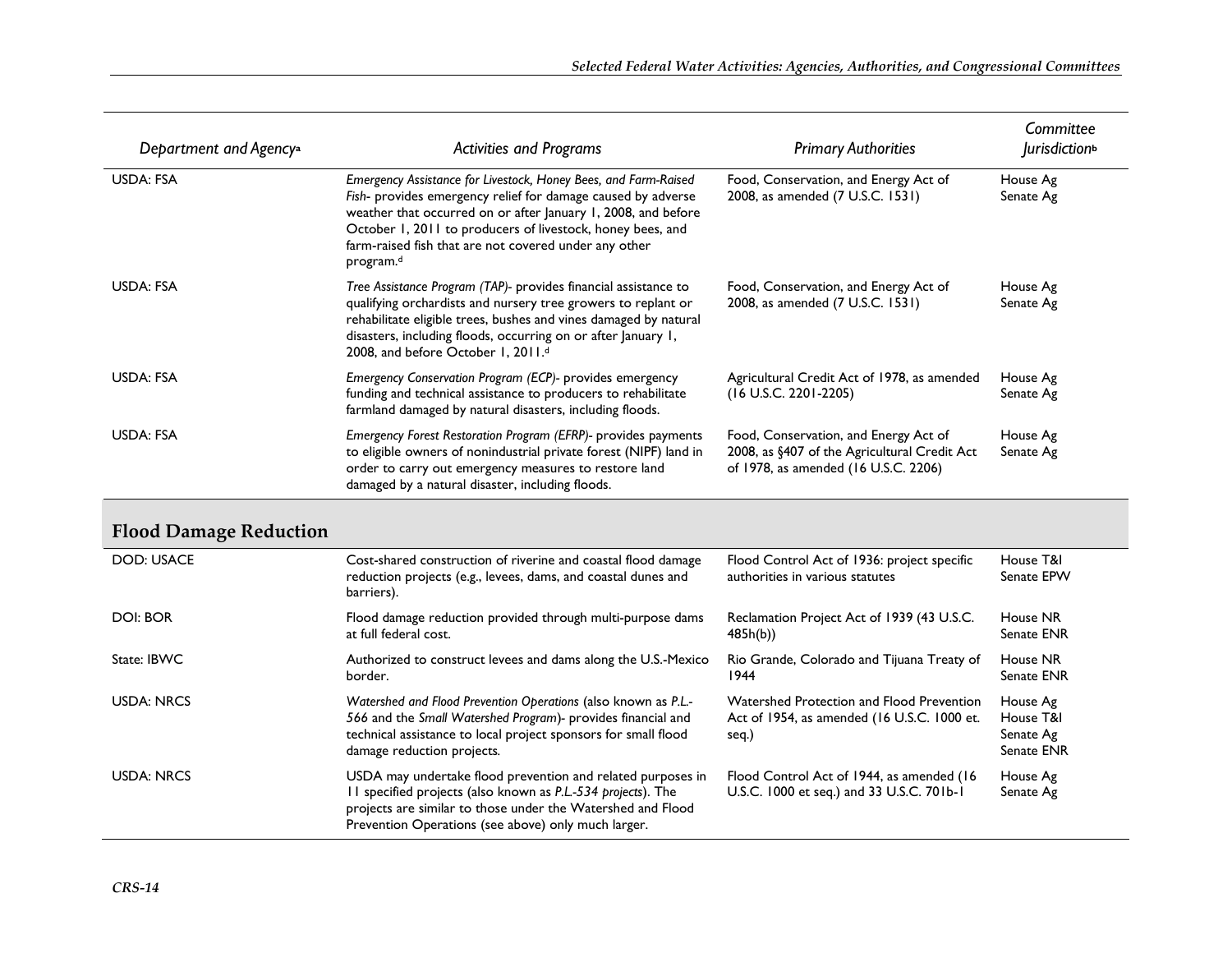| Department and Agency <sup>a</sup> | <b>Activities and Programs</b>                                                                                                                                                                                               | <b>Primary Authorities</b>                                                                      | Committee<br><i>lurisdiction</i> <sup>b</sup> |
|------------------------------------|------------------------------------------------------------------------------------------------------------------------------------------------------------------------------------------------------------------------------|-------------------------------------------------------------------------------------------------|-----------------------------------------------|
| <b>Flood Mitigation</b>            |                                                                                                                                                                                                                              |                                                                                                 |                                               |
| DHS: FEMA                          | Federal funds provided to reduce flood damages primarily<br>through nonstructural measures.                                                                                                                                  | Robert T. Stafford Disaster Relief and<br>Emergency Assistance Act (42 U.S.C. 5170)<br>et seq.) | House HS<br>Senate HS                         |
| <b>USDA: NRCS</b>                  | Emergency Watershed Protection (EWP) Program- provides<br>technical and financial assistance to purchase floodplain<br>easements on floodplain lands that have been impaired or that<br>have a history of repeated flooding. | Agricultural Credit Act of 1978, as amended<br>(16 U.S.C. 2203; and 33 U.S.C. 701b-1)           | House Ag<br>Senate Ag                         |

**Source:** Prepared by the Congressional Research Service.

a. Department, agency, and committee names and abbreviations are provided in **Appendix D**.

- b. Committees are listed alphabetically by chamber. For information regarding committee jurisdiction and referral rules, see **Appendix A**. **Appendix B** and **Appendix C** present the official language from House Rule X and Senate Rule XXV, respectively, as indicators of congressional jurisdiction over water resources.
- c. Numerous departments and agencies have some drought planning, mitigation and response responsibilities; this report highlights activities of just a few agencies.
- d. Reauthorization subject to congressional action. For more information, see CRS Report RS21212, *Agricultural Disaster Assistance*, by Dennis A. Shields.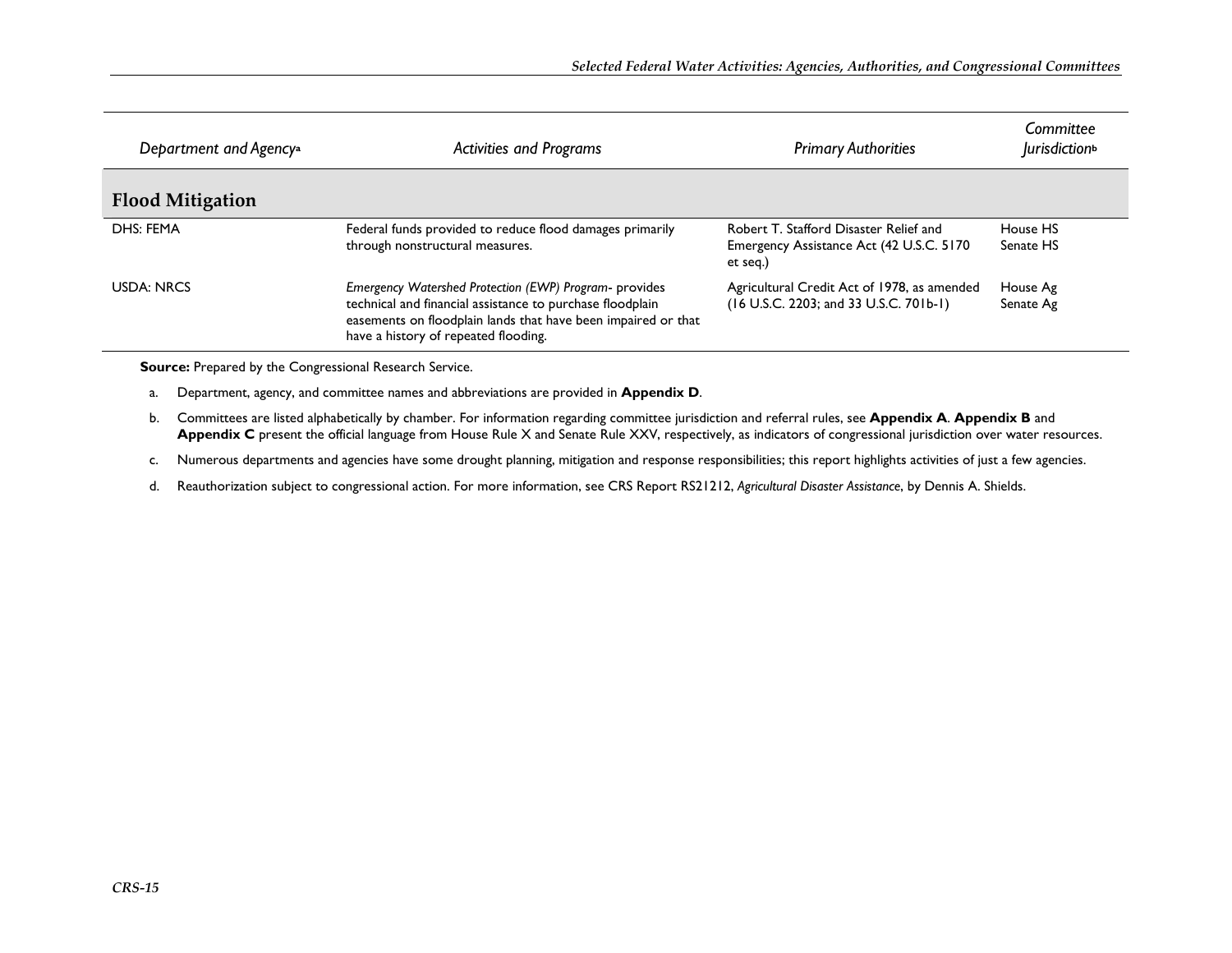| Department and Agency <sup>a</sup>    | <b>Activities and Programs</b>                                                                                                                                    | <b>Primary Authorities</b>                                                                                            | Committee<br><i>lurisdiction</i> <sup>b</sup> |
|---------------------------------------|-------------------------------------------------------------------------------------------------------------------------------------------------------------------|-----------------------------------------------------------------------------------------------------------------------|-----------------------------------------------|
| <b>Federal Hydropower Development</b> |                                                                                                                                                                   |                                                                                                                       |                                               |
| <b>DOI: BOR</b>                       | BOR owns and operates numerous multipurpose dams and<br>other facilities, some of which generate hydropower.                                                      | Town Sites and Power Development Act of<br>1906, (43 U.S.C. 561, 562, 566, 567), and<br>site-specific authorities     | House NR<br>Senate ENR                        |
| <b>DOD: USACE</b>                     | USACE owns and operates multi-purpose water resource<br>projects, including dams and other facilities that generate<br>hydropower.                                | Federal Water Power Act of 1920, ch. 285,<br>41 Stat. 1065 (16 U.S.C. 797 et seq.)                                    | House T&I<br>Senate EPW                       |
| DOE: BPA, SEPA, SWPA, WAPA            | Four power marketing administrations market electricity<br>generated in excess of irrigation needs at multipurpose federal<br>dams operated by the USACE and BOR. | Deptartment of Energy Organization Act of<br>1977 §302(a)(3); P.L. 95-91 (42 U.S.C.<br>7152(a)) and other authorities | House E&C<br>House NR<br>Senate ENR           |
| Nonfederal Hydropower Development     |                                                                                                                                                                   |                                                                                                                       |                                               |
| <b>DOI: BOR</b>                       | BOR may grant nonfederal hydroelectric power development<br>rights at BOR-owned facilities (i.e. "lease of power privilege").                                     | Reclamation Project Act of 1939 (43 U.S.C.<br>485 et seq.)                                                            | House NR<br>Senate ENR                        |
| <b>DOE: FERC</b>                      | FERC licenses the construction and operation of nonfederal<br>hydropower projects.                                                                                | Federal Power Act of 1935 (16 U.S.C. 791-<br>828c)                                                                    | House E&C<br>Senate ENR                       |
| Navigation                            |                                                                                                                                                                   |                                                                                                                       |                                               |
| <b>DOD: USACE</b>                     | USACE may undertake federal studies and projects to improve<br>navigation; many of the activities are cost-shared with<br>nonfederal sponsors.                    | Various Rivers and Harbors Acts and Water<br><b>Resources Development Acts</b>                                        | House T&I<br>Senate EPW                       |
| <b>DOI: BOR</b>                       | BOR may allocate to navigation associated costs at multi-<br>purpose water resources projects.                                                                    | Reclamation Project Act of 1939, as<br>amended (43 U.S.C. 485h)                                                       | House NR<br>Senate ENR                        |
| <b>DOD: USACE</b>                     | Regulates construction in or alteration of a navigable water of<br>the United States.                                                                             | Rivers and Harbors Act of 1899 (33 U.S.C.<br>485h)                                                                    | House T&I<br>Senate EPW                       |

### **Table 3. Hydropower and Navigation**

**Source:** Prepared by the Congressional Research Service.

a. Department, agency, and committee names and abbreviations are provided in **Appendix D**.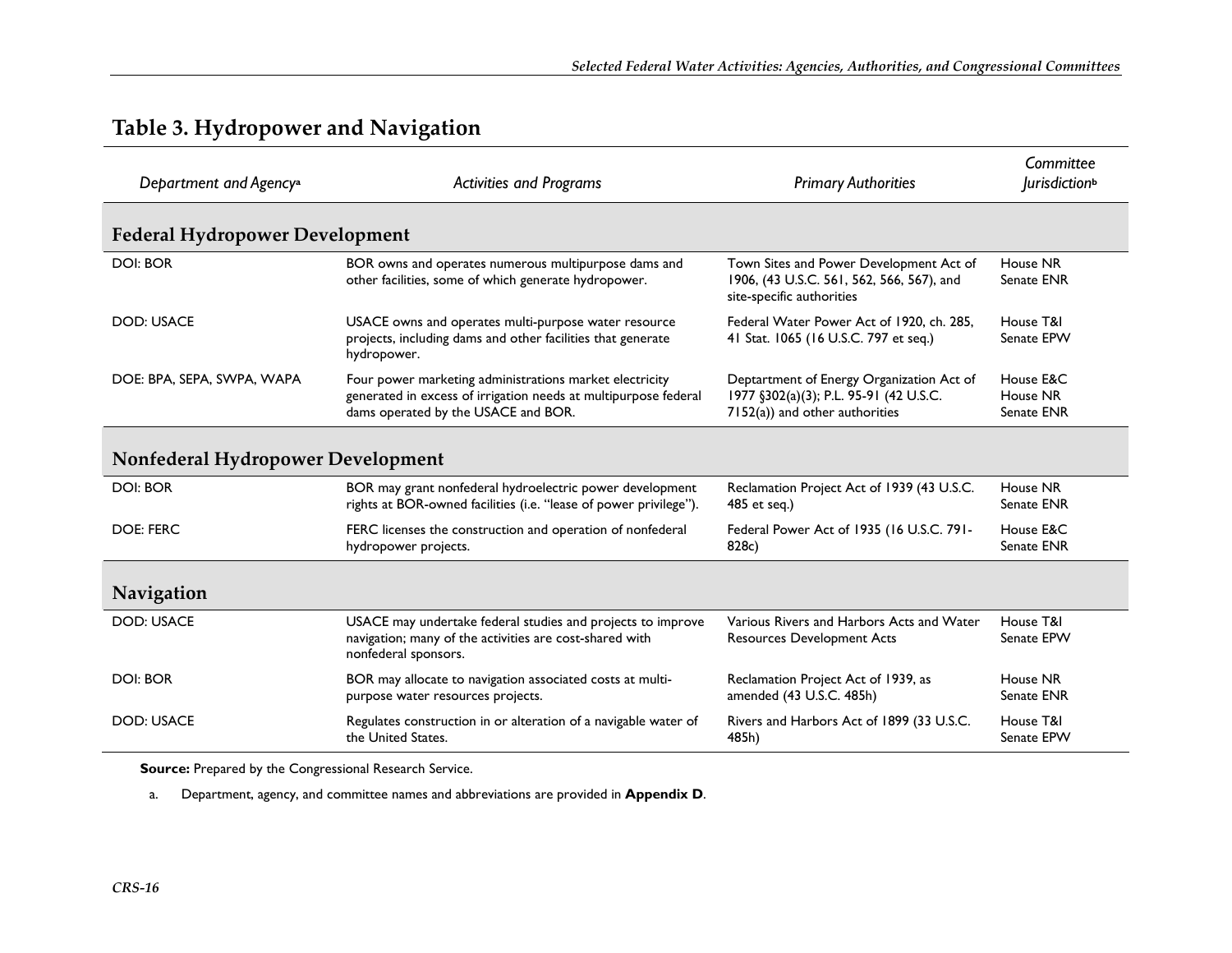b. Committees are listed alphabetically by chamber. For information regarding committee jurisdiction and referral rules, see **Appendix A**. **Appendix B** and **Appendix C** present the official language from House Rule X and Senate Rule XXV, respectively, as indicators of congressional jurisdiction over water resources.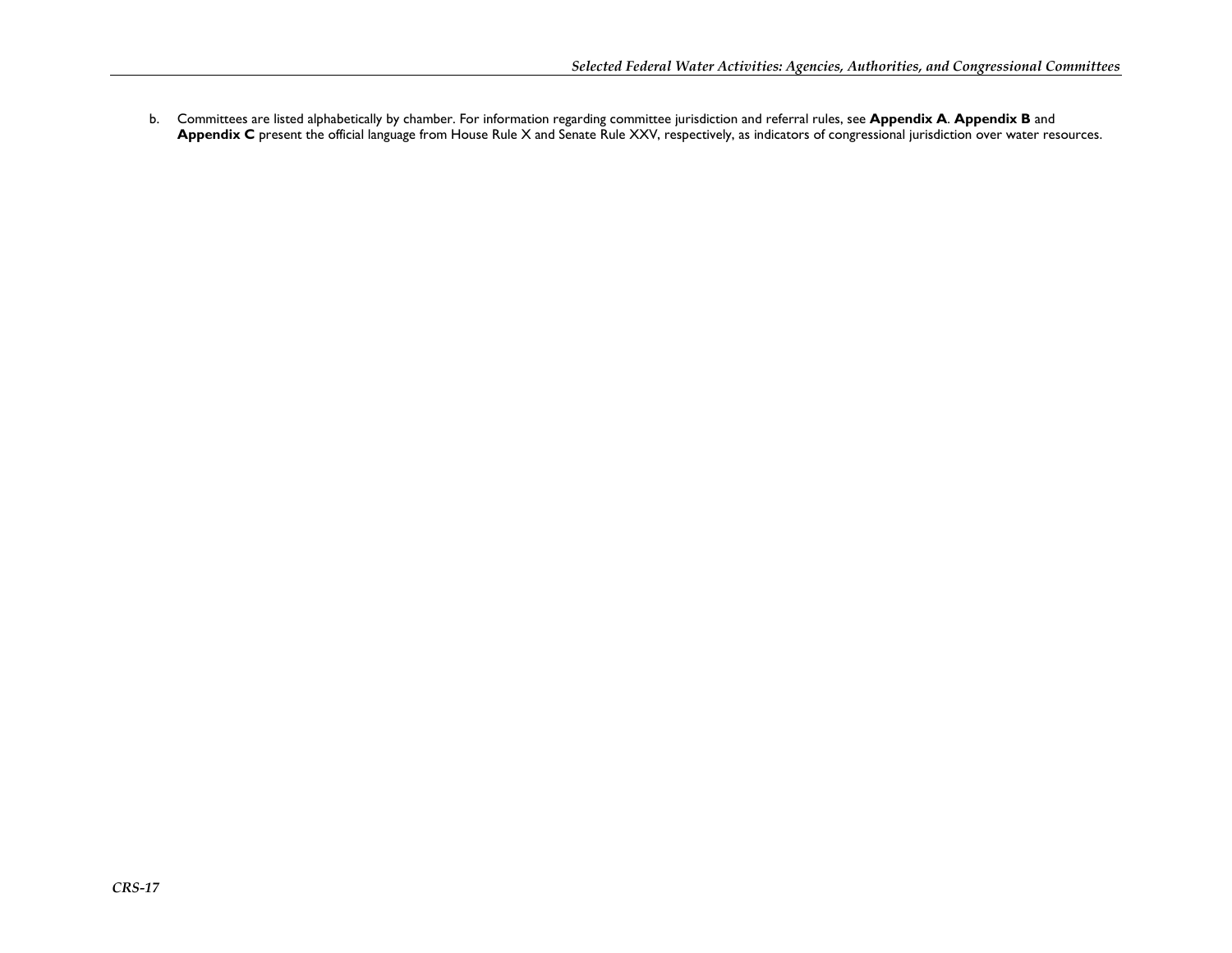### **Water Quality, Protection, and Restoration**

Federal efforts to protect and improve water quality and water resources range from technical and financial assistance programs to help communities build sewage treatment and drinking water treatment works, to regulatory programs for preventing or controlling water pollution. Most federal programs focus on surface water quality, while states have a dominant role in matters related to groundwater protection. One exception is where Congress has established requirements to protect underground sources of drinking water from underground injection activities.

In addition to protecting and improving water quality, Congress has enacted numerous bills to manage, protect, and restore aquatic ecosystems—including estuaries, and wetlands. In the last 25 years, the United States has provided billions of dollars toward restoring some specific large aquatic ecosystems such as the Chesapeake Bay, the California Bay-Delta, the Everglades, and the Great Lakes. These ecosystems cover large areas and affect millions of people. Ecosystem restoration in a policy context has gone beyond just restoring the natural environment, and now encompasses other objectives such as improving water supply and conveyance, managing natural resources, and implementing watershed management. Ecosystem restoration legislation can be intricate and involve several agencies, and therefore involve multiple committees. Fisheries management and oversight of aquaculture also involve many committees.

Generally, Congress has acted where interstate issues arose (e.g., pollution of rivers), where significant gaps in protection existed among the states (drinking water quality), where funding needs were related to federal mandates (various water infrastructure funding programs), or where other national interests were perceived (e.g., conservation of agricultural lands and fisheries, and preservation of wild and scenic rivers).

This section focuses on federal activities related to water quality, and aquatic resource protection and restoration. The section includes two tables:

**Table 4** lists activities related to surface water quality, drinking water quality, groundwater quality, source water protection, nonpoint source pollution, and wastewater and drinking water quality infrastructure.

**Table 5** lists activities related to aquaculture, aquatic ecosystem protection and restoration, coastal zones and estuaries, fisheries, invasive species, wetlands, and wild and scenic rivers.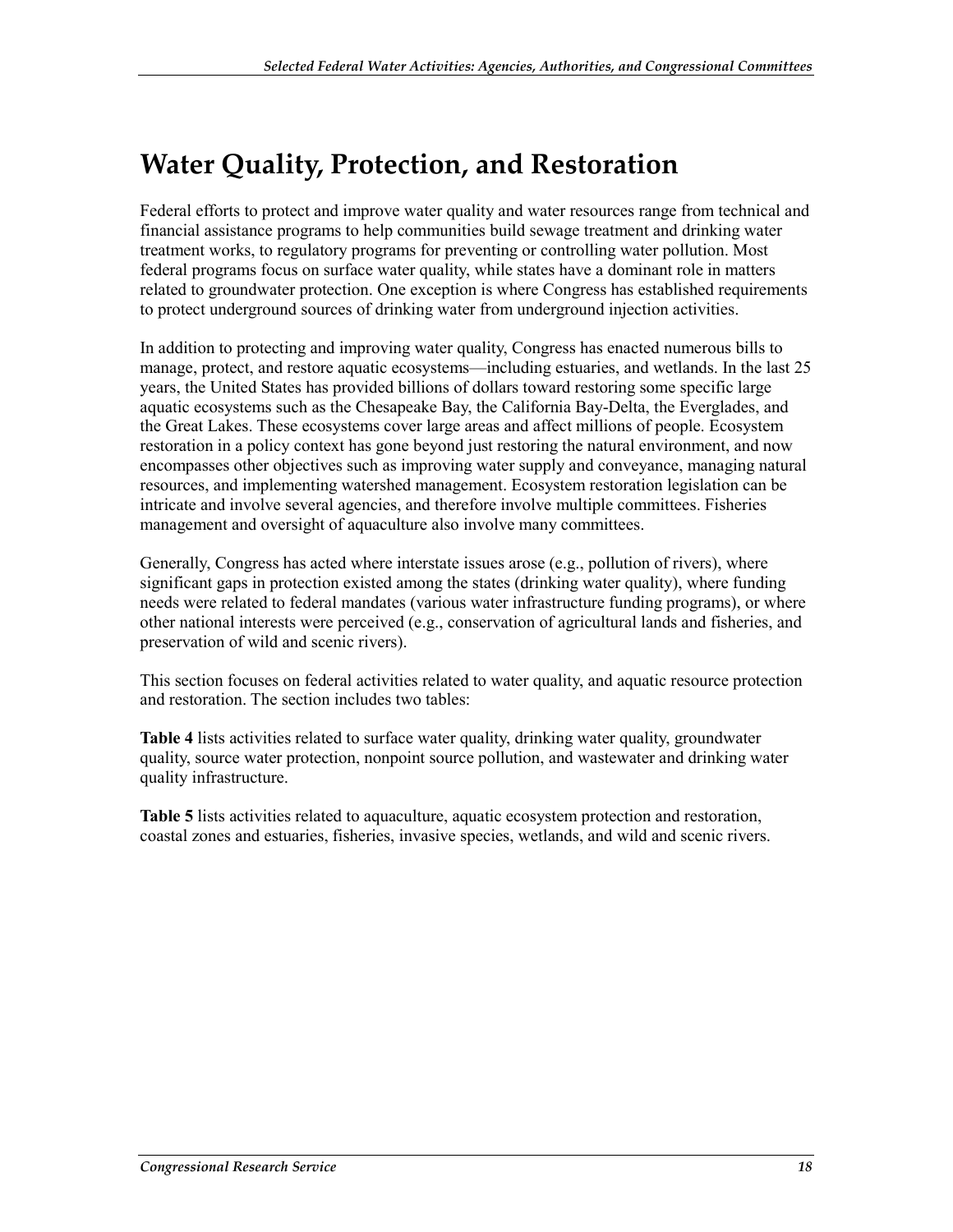### **Table 4. Water Quality**

| Department and Agency <sup>a</sup> | <b>Activities and Programs</b>                                                                                                                                                                                                                                                                                                                                                                                                                         | <b>Primary Authorities</b>                                                                                                       | Committee<br><i>lurisdiction</i> <sup>b</sup> |
|------------------------------------|--------------------------------------------------------------------------------------------------------------------------------------------------------------------------------------------------------------------------------------------------------------------------------------------------------------------------------------------------------------------------------------------------------------------------------------------------------|----------------------------------------------------------------------------------------------------------------------------------|-----------------------------------------------|
| <b>Surface Water Quality</b>       |                                                                                                                                                                                                                                                                                                                                                                                                                                                        |                                                                                                                                  |                                               |
| <b>EPA</b>                         | EPA employs regulatory and non-regulatory tools to reduce<br>direct pollutant discharges into waterways, finance municipal<br>wastewater treatment facilities, and manage polluted runoff.                                                                                                                                                                                                                                                             | Clean Water Act, as amended (33 U.S.C.<br>$1251$ et seq.)                                                                        | House T&I<br>Senate EPW                       |
| <b>Drinking Water Quality</b>      |                                                                                                                                                                                                                                                                                                                                                                                                                                                        |                                                                                                                                  |                                               |
| <b>EPA</b>                         | EPA issues regulations that set limits for contaminants in public<br>drinking water supplies. States generally have primary<br>enforcement authority and oversee public water system<br>compliance with regulations.                                                                                                                                                                                                                                   | Safe Drinking Water Act, as amended (42<br>U.S.C. 300f et seq.)                                                                  | House E&C<br>Senate EPW                       |
| HHS: IHS                           | IHS, in cooperation with HUD and BIA, funds the provision of<br>domestic and community potable water sanitation facilities<br>supplies and facilities, drainage facilities, and sewage and waste-<br>disposal facilities to Indian homes and communities.                                                                                                                                                                                              | Indian Sanitation Facilities Act of 1959 (42<br>U.S.C. 2004a); Indian Health Care<br>Improvement Act of 1976 (25 U.S.C.<br>1632) | House E&C<br>House NR<br>Senate IA            |
| <b>Groundwater Quality</b>         |                                                                                                                                                                                                                                                                                                                                                                                                                                                        |                                                                                                                                  |                                               |
| <b>EPA</b>                         | Programs to protect underground sources of drinking water<br>(USDWs) include: (1) the Underground Injection Control Program-<br>regulates underground injections of fluids to protect USDWs;<br>(2) the Sole Source Aquifer Program- permits designation of an<br>aquifer as a "sole source" which may limit federal funding for<br>projects that could harm the aquifer; and (3) 50% grants for<br>states to develop groundwater protection programs. | Safe Drinking Water Act, as amended (42<br>U.S.C. 300h - 300h-8)                                                                 | House E&C<br>Senate EPW                       |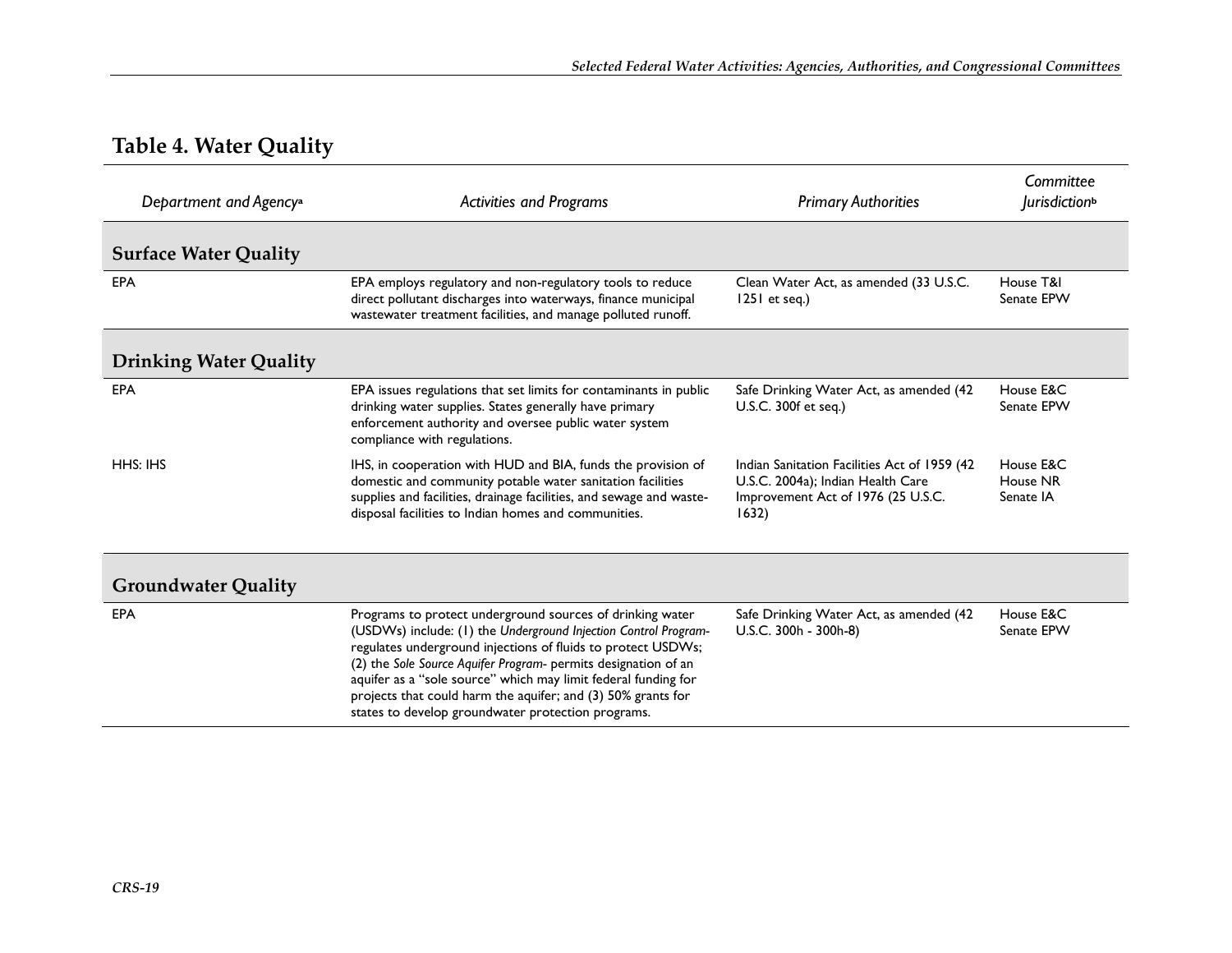| Department and Agency <sup>a</sup> | <b>Activities and Programs</b>                                                                                                                                                                                                                                                                                                                                            | <b>Primary Authorities</b>                                                                                                                               | Committee<br><i>lurisdiction</i> <sup>b</sup>     |
|------------------------------------|---------------------------------------------------------------------------------------------------------------------------------------------------------------------------------------------------------------------------------------------------------------------------------------------------------------------------------------------------------------------------|----------------------------------------------------------------------------------------------------------------------------------------------------------|---------------------------------------------------|
| <b>Source Water Protection</b>     |                                                                                                                                                                                                                                                                                                                                                                           |                                                                                                                                                          |                                                   |
| EPA                                | Source Water Assessment Program- states delineated areas of<br>source waters serving public water systems and assessed<br>susceptibility to contamination. Assessments can support a<br>voluntary state Source Water Petition Program; entities may<br>petition the state for assistance in developing a voluntary<br>partnership to address the origins of contaminants. | Safe Drinking Water Act, as amended (42<br>U.S.C. 300j-13 and 300j-14)                                                                                   | House E&C<br>Senate EPW                           |
| <b>Nonpoint Source Pollution</b>   |                                                                                                                                                                                                                                                                                                                                                                           |                                                                                                                                                          |                                                   |
| EPA                                | States, territories, and tribes receive grant money to develop<br>and implement plans to manage nonpoint source pollution (i.e.,<br>polluted runoff from diffuse sources).                                                                                                                                                                                                | Clean Water Act, as amended (§319) (33<br>U.S.C. 1329)                                                                                                   | House T&I<br>Senate EPW                           |
| DOC: NOAA, EPA                     | Coastal Nonpoint Pollution Control Program- addresses nonpoint<br>pollution problems in coastal waters. It requires states and<br>territories with approved Coastal Zone Management Programs<br>to develop Coastal Nonpoint Pollution Control Programs that<br>describe how nonpoint source pollution controls will be<br>implemented.                                    | Coastal Zone Reauthorization<br>Amendments of 1990 (§217), P.L. 101-508<br>(16 U.S.C. 1451)                                                              | House NR<br>House T&I<br>Senate EPW<br>Senate CST |
| <b>USDA: NRCS</b>                  | Environmental Quality Incentives Program (EQIP)- provides financial<br>and technical assistance to producers and land owners to plan<br>and install structural, vegetative, and land management practices<br>on agricultural lands to alleviate natural resource problems,<br>including water quality concerns. <sup>c</sup>                                              | Federal Agriculture Improvement and<br>Reform Act of 1996, as §1240-§12401 of<br>the Food Security Act of 1985, as<br>amended (16 U.S.C. 3839aa et seq.) | House Ag<br>Senate Ag                             |
| <b>USDA: NRCS</b>                  | Agricultural Water Enhancement Program (AWEP)- a subprogram<br>of EQIP that provides financial and technical assistance to<br>producers and land owners to address water quality concerns<br>on agricultural land.                                                                                                                                                        | Food, Conservation, and Energy Act of<br>2008 as §12401 of the Food Security Act of<br>1985, as amended (16 U.S.C. 3839aa-9)                             | House Ag<br>Senate Ag                             |
| <b>USDA: NRCS</b>                  | Conservation Stewardship Program (CSP)- encourages producers to<br>address resource concerns in a comprehensive manner by<br>undertaking additional conservation activities and improving,<br>maintaining, and managing existing conservation activities,<br>including water quality concerns. <sup>c</sup>                                                               | Food, Conservation, and Energy Act of<br>2008 as §1238D-§1238G of the Food<br>Security Act of 1985, as amended (16<br>U.S.C. 3838h-3838n)                | House Ag<br>Senate Ag                             |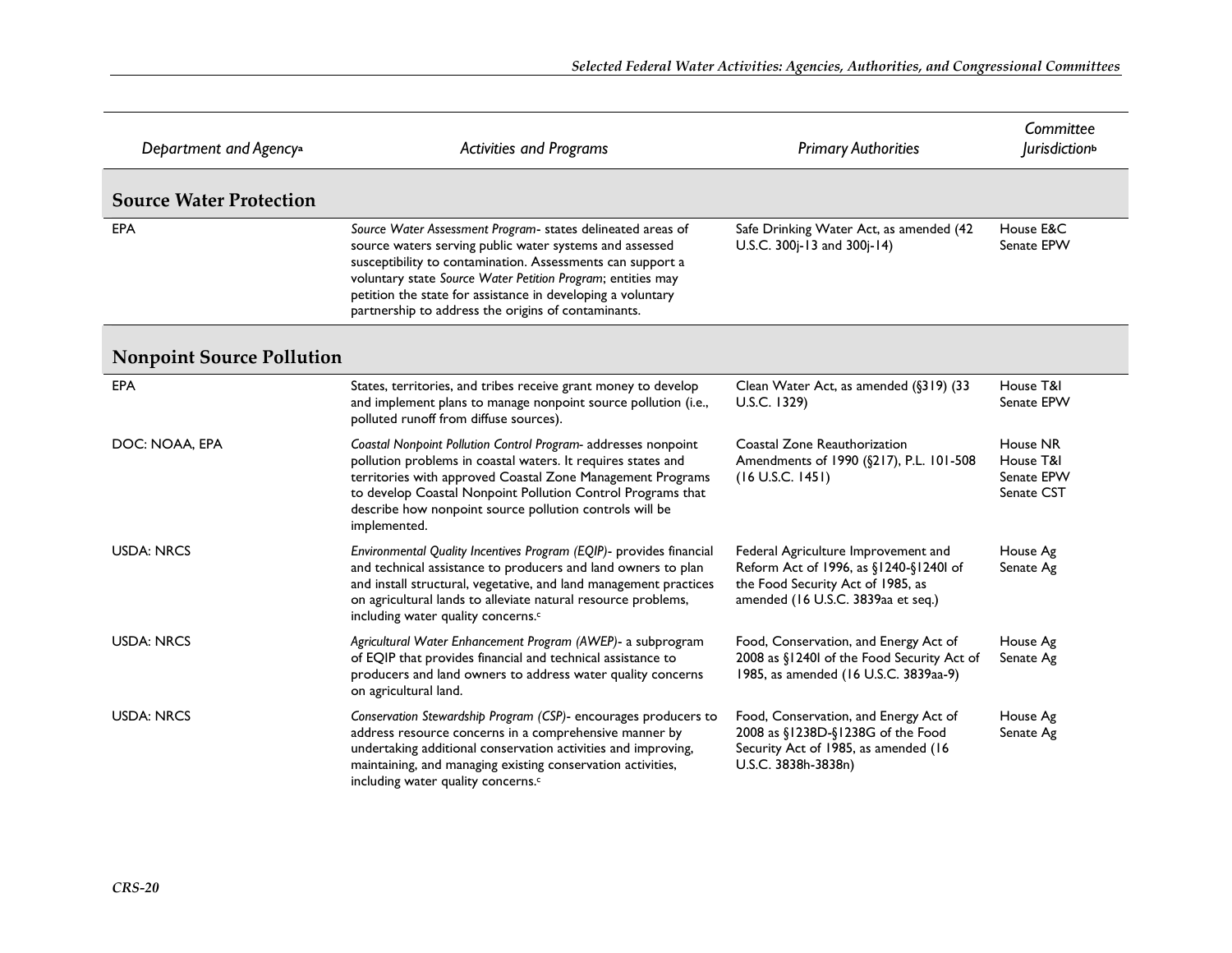| Department and Agency <sup>a</sup> | <b>Activities and Programs</b>                                                                                                                                                                                                                                                                                     | <b>Primary Authorities</b>                                                                                                                     | Committee<br><i>lurisdiction</i> <sup>b</sup> |
|------------------------------------|--------------------------------------------------------------------------------------------------------------------------------------------------------------------------------------------------------------------------------------------------------------------------------------------------------------------|------------------------------------------------------------------------------------------------------------------------------------------------|-----------------------------------------------|
| <b>USDA: NRCS</b>                  | Chesapeake Bay Watershed Program- provides additional financial<br>assistance through existing conservation programs for areas<br>within the Chesapeake Bay watershed to improve water quality<br>from agricultural operations. <sup>d</sup>                                                                       | Food, Conservation, and Energy Act of<br>2008 (P.L. 110-246) as §1240Q of the<br>Food Security Act of 1985, as amended<br>(16 U.S.C. 3839bb-4) | House Ag<br>Senate Ag                         |
| USDA: FSA                          | Conservation Reserve Program- provides annual rental payments<br>to producers to replace crops on highly erodible and<br>environmentally sensitive land with long-term resource<br>conserving plantings, including buffer and filter strips. <sup>d</sup>                                                          | Food Security Act of 1985, as amended<br>(16 U.S.C. 3831(a)-3835a)                                                                             | House Ag<br>Senate Ag                         |
| <b>USDA: NRCS</b>                  | USDA provides conservation technical assistance including<br>planning and implementation assistance to producers and land<br>owners who voluntarily apply natural resource conservation<br>systems on private and other nonfederal lands. This can include,<br>among others, water quality conservation practices. | Soil Conservation and Domestic Allotment<br>Act, as amended (16 U.S.C. 590a et seq.)                                                           | House Ag<br>Senate Ag                         |

#### **Water Quality Infrastructure: Wastewater and Drinking Water**

| <b>EPA</b> | EPA provides grants to capitalize state Clean Water State<br>Revolving Funds (SRFs), which states use to make loans to local<br>communities for wastewater projects.                                                                                                                                                                                                                                             | Clean Water Act, as amended (title VI) (33<br>U.S.C. 1381-1387)                                                                                                                                                                   | House T&I<br>Senate EPW                                                                      |
|------------|------------------------------------------------------------------------------------------------------------------------------------------------------------------------------------------------------------------------------------------------------------------------------------------------------------------------------------------------------------------------------------------------------------------|-----------------------------------------------------------------------------------------------------------------------------------------------------------------------------------------------------------------------------------|----------------------------------------------------------------------------------------------|
| <b>EPA</b> | EPA provides grants to capitalize state Drinking Water State<br>Revolving Funds (DWSRFs), which states use to provide loans<br>and other assistance to public water systems for projects<br>needed to comply with federal drinking water rules and to meet<br>the law's health protection goals. Indian tribes and territories<br>receive direct project grants.                                                 | Safe Drinking Water Act, as amended,<br>§1452 (42 U.S.C. 300j-12)                                                                                                                                                                 | House E&C<br>Senate EPW                                                                      |
| USDA: RUS  | Water and Environment Program (WEP)- RUS provides grants and<br>loans for water and wastewater projects in communities with<br>populations of 10,000 or less.                                                                                                                                                                                                                                                    | Consolidated Farm and Rural<br>Development Act, §306 (7 U.S.C. 1926)                                                                                                                                                              | House Ag (grants<br>and loans)<br>House Financial<br>Services (loans)<br>Senate Ag           |
| EPA        | U.S.-Mexico Border Water Infrastructure Program- provides<br>assistance for drinking water and wastewater services to<br>underserved communities in the border region. EPA provides<br>grant funding through the Border Environment Infrastructure<br>Fund; the North American Development Bank, in collaboration<br>with the Border Environment Cooperation Commission,<br>provides loans and other assistance. | The Border Environment Cooperation<br>Agreement, through the North American<br>Free Trade Agreement Act, P.L. 103-182<br>(19 U.S.C. 3473); Safe Drinking Water Act,<br>as amended, §1456 (42 U.S.C. 300j-16);<br>P.L. 100-4, §510 | House E&C<br>House FA<br>House T&I<br>House W&M<br>Senate EPW<br>Senate Finance<br>Senate FR |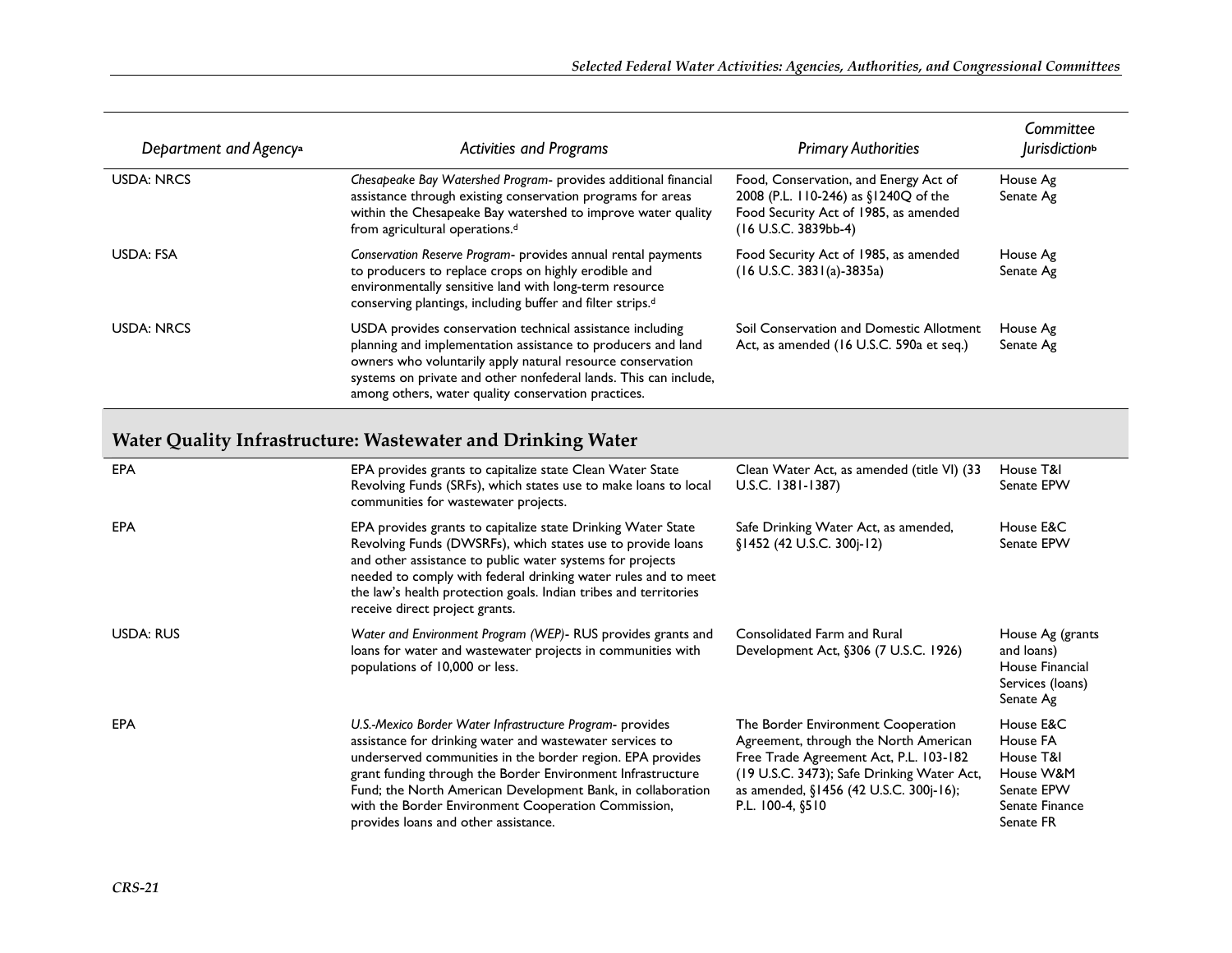| Department and Agency <sup>a</sup>          | <b>Activities and Programs</b>                                                                                                                                                                                              | <b>Primary Authorities</b>                                                                                                                                                                          | Committee<br><i>lurisdiction</i> <sup>b</sup> |
|---------------------------------------------|-----------------------------------------------------------------------------------------------------------------------------------------------------------------------------------------------------------------------------|-----------------------------------------------------------------------------------------------------------------------------------------------------------------------------------------------------|-----------------------------------------------|
| <b>HUD</b>                                  | Community Development Block Grant-funds are used by localities<br>for a broad range of activities, including meeting water and<br>waste disposal needs.                                                                     | Housing and Community Development<br>Act of 1974, as amended (title I) (42 U.S.<br>C. 5301 et seq.)                                                                                                 | House FS<br>Senate Banking                    |
| HHS: IHS in cooperation with HUD<br>and BIA | The IHS funds the provision of sanitation facilities—domestic<br>and community potable water supplies and facilities, drainage<br>facilities, and sewage- and waste-disposal facilities-to Indian<br>homes and communities. | Indian Sanitation Facilities Act of 1959 (42)<br>U.S.C. 2004a); Indian Health Care<br>Improvement Act of 1976 as amended by<br>Indian Health Care Amendments of 1988<br>$(25 \text{ U.S.C. } 1632)$ | House E&C<br>House NR<br>Senate IA            |
| DOC: EDA                                    | Public Works and Economic Development Program- provides grants<br>for public works and development facilities that promote long-<br>term economic development, including wastewater treatment.                              | Public Works and Economic Development<br>Act of 1965, as amended (42 U.S.C. 3131,<br>3132, 3135, 3171)                                                                                              | House T&I<br>Senate EPW                       |

**Source:** Prepared by the Congressional Research Service.

- a. Department, agency, and committee names and abbreviations are provided in **Appendix D**.
- b. Committees are listed alphabetically by chamber. For information regarding committee jurisdiction and referral rules, see **Appendix A**. **Appendix B** and **Appendix C** present the official language from House Rule X and Senate Rule XXV, respectively, as indicators of congressional jurisdiction over water resources.
- c. Authority to receive mandatory funding expires September 30, 2014, subject to reauthorization. For more information, see CRS Report R42442, *Possible Extension or Expiration of the 2008 Farm Bill*, by Jim Monke, Megan Stubbs, and Randy Alison Aussenberg.
- d. Authority to receive mandatory funding expires September 30, 2012, subject to reauthorization. For more information, see CRS Report R42442, *Possible Extension or Expiration of the 2008 Farm Bill*, by Jim Monke, Megan Stubbs, and Randy Alison Aussenberg.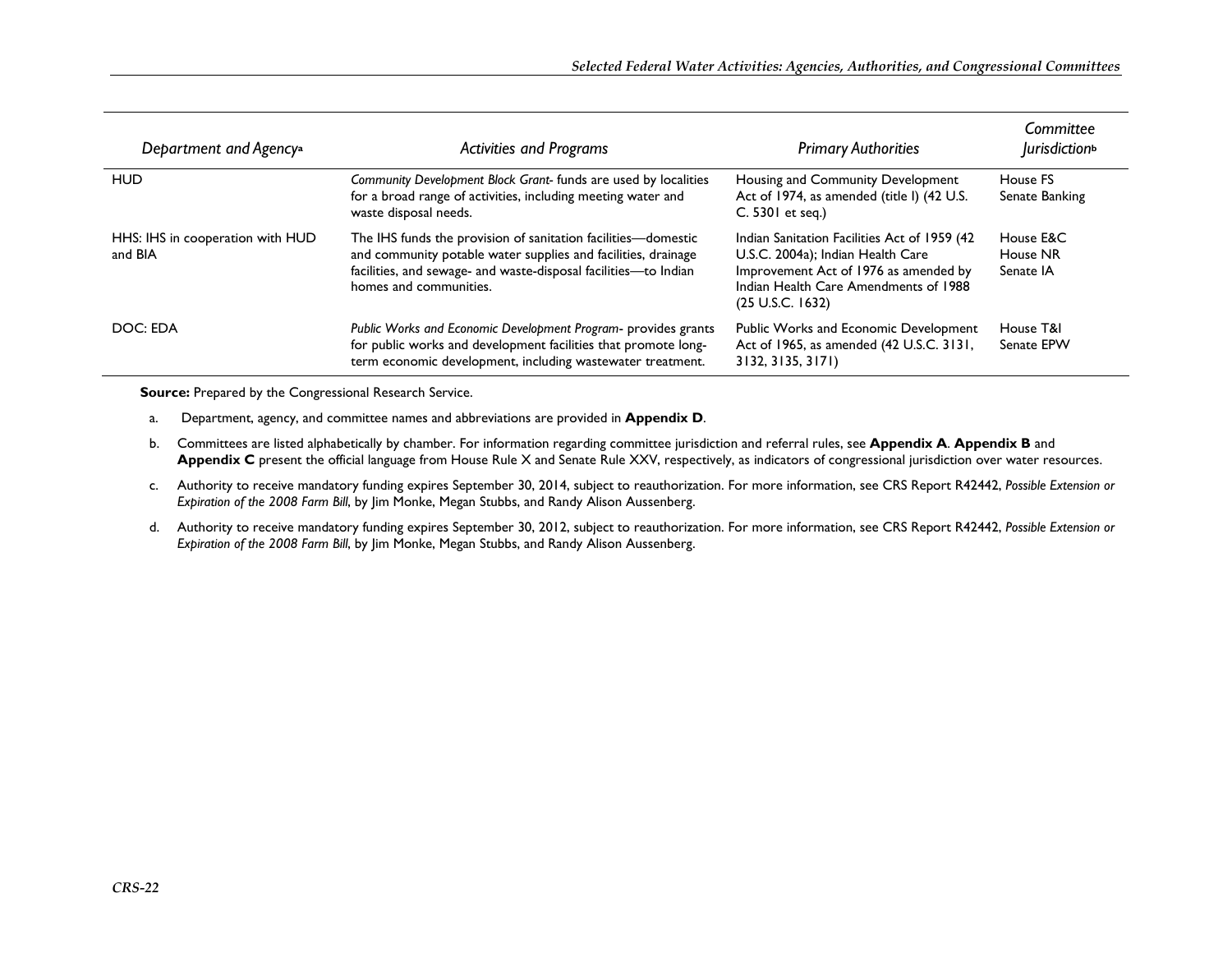| Department and Agency <sup>a</sup>        | <b>Activities and Programs</b>                                                                                                                                                                                                                                                                | <b>Primary Authorities</b>                                                             | Committee<br>Jurisdiction <sup>b</sup> |
|-------------------------------------------|-----------------------------------------------------------------------------------------------------------------------------------------------------------------------------------------------------------------------------------------------------------------------------------------------|----------------------------------------------------------------------------------------|----------------------------------------|
| Aquaculture                               |                                                                                                                                                                                                                                                                                               |                                                                                        |                                        |
| USDA: NIFA; DOC: NOAA; DOI:<br><b>FWS</b> | The National Science and Technology Council Interagency<br>Working Group on Aquaculture coordinates activities and<br>disseminates information among federal agencies with<br>responsibilities for aquaculture. USDA is the lead federal agency.                                              | National Aquaculture Act of 1980 as<br>amended (16 U.S.C. 2801 et seq.)                | House Ag<br>Senate Ag                  |
| <b>USDA: NASS</b>                         | NASS conducts surveys and reports on agricultural production<br>and supplies. This includes farmers and ranchers reporting<br>aquaculture production through the national census of<br>agricultural.                                                                                          | Census of Agriculture Act of 1997, as<br>amended (7 U.S.C. 2204g)                      | House Ag<br>Senate Ag                  |
| DOC: NOAA                                 | NOAA Aquaculture Program- supports coastal and offshore<br>aquaculture development by conducting research, disseminating<br>information, and coordinating with federal and state agencies.                                                                                                    | National Sea Grant College Program (33<br>$U.S.C.$ $1121 - 1131$                       | House SST<br>Senate CST                |
| DOI: FWS                                  | National Fish Hatchery System- works with states, tribes, federal<br>agencies, other FWS programs, and private interests to<br>conserve fish and other aquatic resources. FWS operates 70<br>hatcheries in the system to enhance stocks, facilitate<br>restoration, and mitigate fish losses. | Many statutes authorize or direct specific<br>actions and apply to specific facilities | House NR<br>Senate EPW                 |
| DOC: NOAA                                 | NMFS funds salmon and steelhead hatchery operations in the<br>states of Oregon, Washington, and Idaho to mitigate harm to<br>fishery resources from dams on the mainstream of the<br>Columbia River.                                                                                          | Mitchell Act (16 U.S.C. 755-757)                                                       | House NR<br>Senate CST                 |
| <b>DOD: USACE</b>                         | The Lower Snake River Fish and Wildlife Compensation Plan<br>was established to offset fish and wildlife losses resulting from<br>lower Snake River dams in Washington and Idaho. The plan is<br>administered by the FWS under an agreement with USACE and<br>NOAA.                           | Water Resources Development Act of<br>1976 (90 Stat. 2917; P.L. 94-587)                | House T&I<br>Senate EPW                |

#### **Table 5. Aquatic Resources Protection and Management**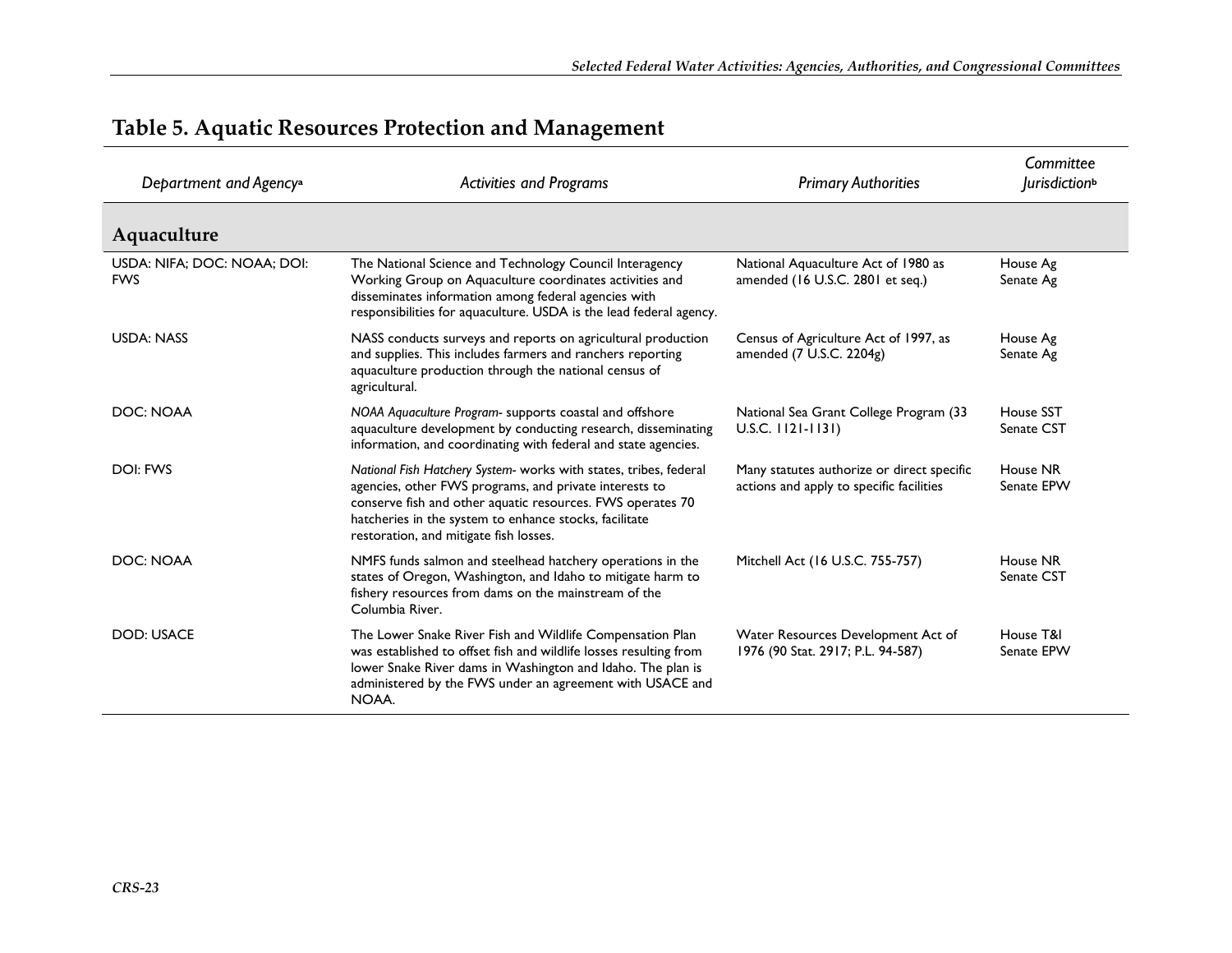| Department and Agency <sup>a</sup>           | <b>Activities and Programs</b>                                                                                                                                                                                                                                                                                                                                          | <b>Primary Authorities</b>                                                                                                                                                                                                                                        | Committee<br><i>lurisdiction</i> <sup>b</sup> |
|----------------------------------------------|-------------------------------------------------------------------------------------------------------------------------------------------------------------------------------------------------------------------------------------------------------------------------------------------------------------------------------------------------------------------------|-------------------------------------------------------------------------------------------------------------------------------------------------------------------------------------------------------------------------------------------------------------------|-----------------------------------------------|
| Aquatic Ecosystem Protection and Restoration |                                                                                                                                                                                                                                                                                                                                                                         |                                                                                                                                                                                                                                                                   |                                               |
| <b>DOD: USACE</b>                            | USACE conducts federal cost-shared environmental protection<br>and restoration projects, as well as cost-shared beneficial use of<br>dredged material to restore aquatic ecosystems. The Corps also<br>has geographically specific authorities to undertake restoration<br>work in some areas, including areas that have been degraded by<br>Corps and other projects.  | Water Resources Development Acts of<br>1996 (33 U.S.C.` 2213, 33 U.S.C. 2330),<br>2007 (33 U.S.C. 2330a), and (33 U.S.C.<br>2326); and various other acts                                                                                                         | House T&I<br>Senate EPW                       |
| DOD: USACE; DOI                              | USACE and DOI are authorized to conduct ecosystem<br>restoration projects in the Everglades through the<br>Comprehensive Everglades Restoration Plan (CERP). The law<br>authorizes CERP as a framework for Everglades restoration and<br>authorized an initial round of projects by USACE and DOI.                                                                      | Water Resources Development Act of<br>2000 (P.L. 106-541, 601)                                                                                                                                                                                                    | House T&I<br>Senate EPW                       |
| <b>DOD: USACE</b>                            | Great Lakes Fishery and Ecosystem Restoration Program- is an<br>example of an authority for a specific ecosystem. The purpose<br>of this program is to plan, design, and construct projects to<br>restore Great Lakes fisheries and their beneficial uses.                                                                                                              | Water Resources Development Act of<br>2000 (P.L. 106-541, 506; 42 U.S.C.<br>§§1962d-22)                                                                                                                                                                           | House T&I<br>Senate EPW                       |
| <b>DOI: BOR</b>                              | BOR may undertake activities to protect and restore aquatic<br>and riparian environments affected by Reclamation project<br>operations. Reclamation also has geographically specific<br>authorities to undertake restoration work in some areas such as<br>the Platte River and Lower Colorado River (e.g. California Bay-<br>Delta, Platte River, and Colorado River). | The Reclamation Act of 1902, as amended<br>(43 U.S.C. 371 et seq.); Endangered<br>Species Act (16 U.S.C. 1531 et seq.); Platte<br>River Ecosystem Restoration<br>(Consolidated Natural Resources Act of<br>2008 (§515 of P.L. 110-229); and various<br>other acts | House NR<br>Senate ENR                        |
| DOI; DOD: USACE; EPA; USDA;<br><b>DOC</b>    | San Francisco Bay Sacramento and San Joaquin River Delta<br>Restoration Initiative (Bay-Delta)- is an ecosystem restoration<br>initiative that involves several agencies with specific authorities<br>for ecosystem restoration and other activities (e.g., water<br>conveyance, watershed management, and levee construction).                                         | Water Supply, Reliability, and<br>Environmental Improvement Act (P.L. 108-<br>36I)                                                                                                                                                                                | House NR<br>House T&I<br>Senate ENR           |
| <b>DOI: FWS</b>                              | Habitat Conservation Program- The FWS provides technical<br>assistance in the use and development of the nation's land and<br>water resources, including restoration of aquatic species habitat.                                                                                                                                                                        | Fish and Wildlife Coordination Act. Act of<br>March 10, 1934 (16 U.S.C. 661 et seq.);<br>Endangered Species Act of 1973, (16<br>U.S.C. 1531 et seq.)                                                                                                              | House NR<br>Senate EPW                        |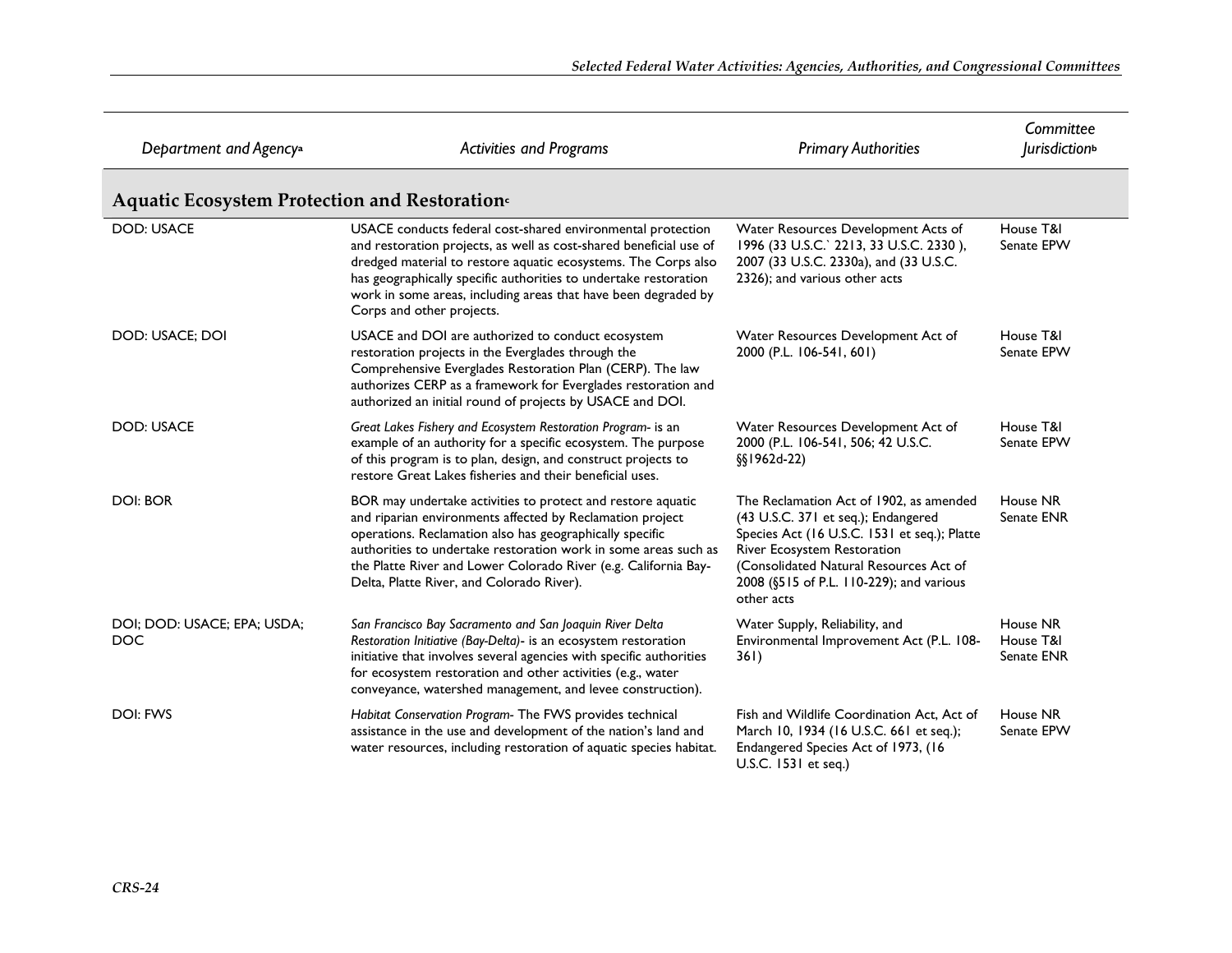| Department and Agency <sup>a</sup>         | <b>Activities and Programs</b>                                                                                                                                                                                                                                                                                                                                                         | <b>Primary Authorities</b>                                                                                                                                                                   | Committee<br><i>lurisdiction</i> <sup>b</sup> |
|--------------------------------------------|----------------------------------------------------------------------------------------------------------------------------------------------------------------------------------------------------------------------------------------------------------------------------------------------------------------------------------------------------------------------------------------|----------------------------------------------------------------------------------------------------------------------------------------------------------------------------------------------|-----------------------------------------------|
| <b>EPA</b>                                 | The EPA works with agencies to restore, protect and preserve<br>aquatic ecosystems nation-wide. These include ecosystem<br>restoration initiatives in the Great Lakes, Chesapeake Bay, and<br>Long Island Sound, among others.                                                                                                                                                         | Clean Water Act (33 U.S.C. 1257 et. seq.);<br>Great Lakes Restoration (33 U.S.C. 1268);<br>Chesapeake Bay Restoration (33 U.S.C.<br>1267); Long Island Sound Restoration (33<br>U.S.C. 1269) | House T&I<br>Senate EPW                       |
| <b>Coastal Zones and Estuaries</b>         |                                                                                                                                                                                                                                                                                                                                                                                        |                                                                                                                                                                                              |                                               |
| DOC: NOAA                                  | Federal Coastal Zone Management Program- provides grants to<br>states to prepare and implement coastal zone management<br>programs.                                                                                                                                                                                                                                                    | Coastal Zone Management Act of 1972<br>$(16$ U.S.C. $1451 - 1464)$                                                                                                                           | House NR<br>Senate CST                        |
| <b>EPA</b>                                 | National Estuary Program (NEP)- is a place-based program to<br>protect and restore water quality and ecological integrity of<br>estuaries of national significance. Each NEP develops and<br>implements a Comprehensive Conservation and Management<br>Plan, a long-term plan to address water quality, habitat, and<br>living resources challenges.                                   | Clean Water Act, as amended (§320) (33<br>U.S.C. 1330)                                                                                                                                       | House T&I<br>Senate EPW                       |
| <b>EPA</b>                                 | The EPA is the lead agency for several coastal and estuarine<br>ecosystem restoration initiatives. The Chesapeake Bay Program<br>is focused on restoring the Chesapeake Bay ecosystem. EPA<br>awards implementation grants to the states of Maryland,<br>Virginia, Pennsylvania, and the District of Columbia to<br>implement their commitments under the Chesapeake Bay<br>Agreement. | Clean Water Act, as amended (§117) (33<br>U.S.C. 1267)                                                                                                                                       | House T&I<br>Senate EPW                       |
| DOC: NOAA                                  | The National Estuarine Research Reserve Program- provides grants<br>to states to assist with state-protected estuarine areas used for<br>research and education programs, and to serve as laboratories<br>for comparative studies among the major coastal<br>biogeographical regions.                                                                                                  | Coastal Zone Management Act of 1972<br>$(16$ U.S.C. $1461)$                                                                                                                                  | House NR<br>Senate CST                        |
| DOD: USACE; NOAA, EPA, FWS,<br><b>USDA</b> | The Estuary Habitat Restoration Council is responsible for<br>developing a national estuarine restoration strategy. The<br>Secretary of the Army may carry out projects and provide<br>technical assistance to meet the restoration goal.                                                                                                                                              | Estuary Restoration Act of 2000, P.L. 106-<br>457 (title I), as amended (33 U.S.C. 2901)                                                                                                     | House NR<br>House T&I<br>Senate EPW           |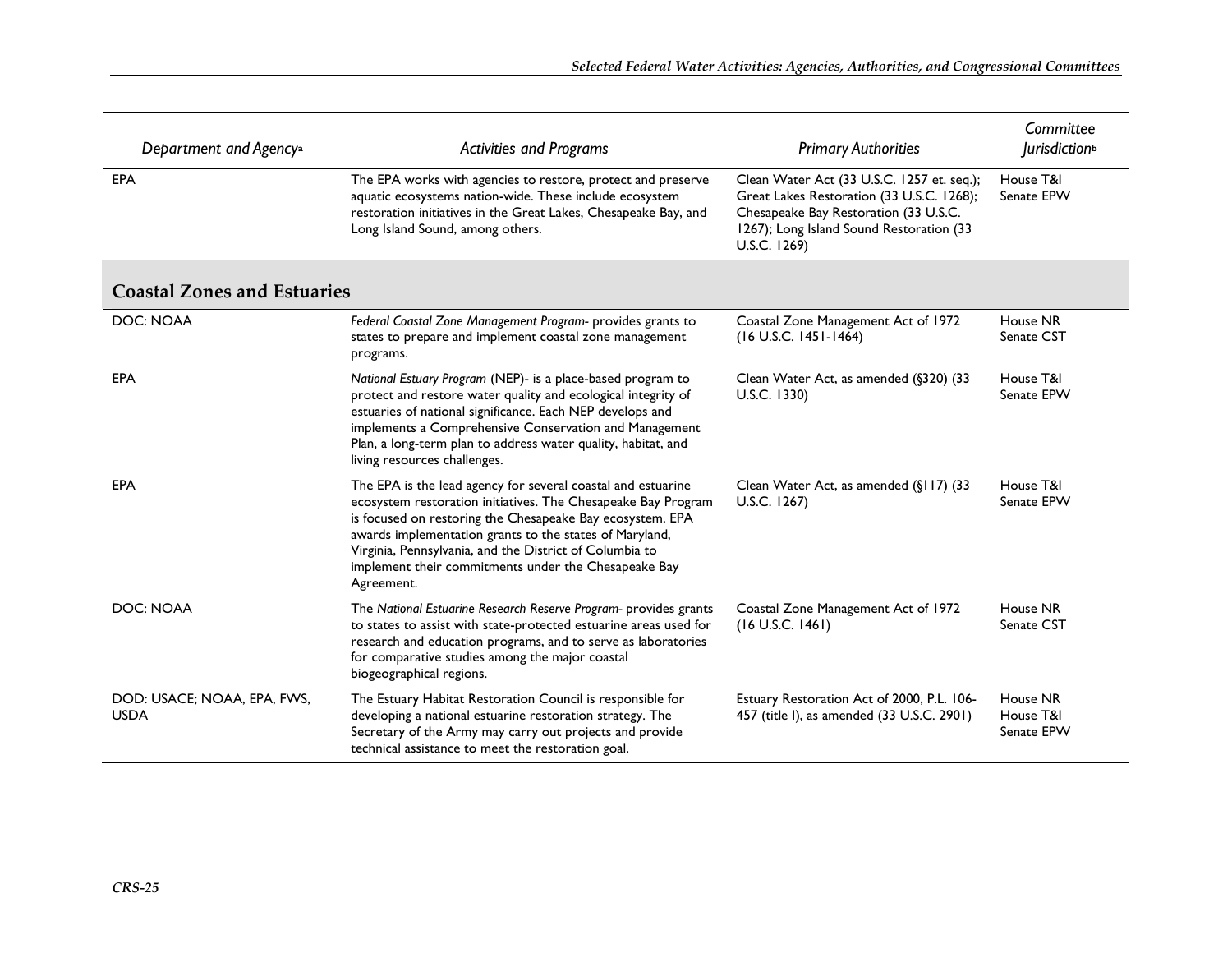| Department and Agency <sup>a</sup> | <b>Activities and Programs</b>                                                                                                                                                                                                                              | <b>Primary Authorities</b>                                                                                                                                                                                                                                                                                                          | Committee<br><i>lurisdiction</i> <sup>b</sup>                 |
|------------------------------------|-------------------------------------------------------------------------------------------------------------------------------------------------------------------------------------------------------------------------------------------------------------|-------------------------------------------------------------------------------------------------------------------------------------------------------------------------------------------------------------------------------------------------------------------------------------------------------------------------------------|---------------------------------------------------------------|
| <b>Fisheries Management</b>        |                                                                                                                                                                                                                                                             |                                                                                                                                                                                                                                                                                                                                     |                                                               |
| <b>DOI: FWS</b>                    | The FWS is the major federal agency involved with freshwater<br>fishery management. FWS implements the Endangered Species<br>Act for freshwater species.                                                                                                    | Fish and Wildlife Coordination Act, Act of<br>March 10, 1934 (16 U.S.C. 661 et seq.);<br>Federal Aid in Sport Fish Restoration Act<br>(64 Stat. 430; 16 U.S.C. 777-777n);<br>Endangered Species Act of 1973, (16<br>U.S.C. 1531 et seq.)                                                                                            | House NR<br>Senate EPW                                        |
| DOC: NOAA, NMFS                    | The NMFS manages anadromous and marine fishery resources,<br>including salmon, and implements the Endangered Species Act<br>for anadromous and marine species.                                                                                              | Magnuson-Stevens Fishery Conservation<br>and Management Act of 1976 (16 U.S.C.<br>1801 et seq.); Endangered Species Act, (16<br>U.S.C. 1531 et seq.)                                                                                                                                                                                | House NR<br>Senate CST<br>Senate EPW                          |
| DOE: BPA                           | The BPA funds fish protection, mitigation, and enhancement<br>projects related to development and operation of Columbia<br>River hydroelectric facilities following the Columbia River Basin<br>Fish and Wildlife Program.                                  | Pacific Northwest Electric Power Planning<br>and Conservation Act, P.L. 96-501 (16<br>U.S.C. 839 et seq.)                                                                                                                                                                                                                           | House NR<br>Senate EPW                                        |
| <b>USDA: Forest Service</b>        | The Forest Service has the responsibility to maintain and<br>improve fishery habitat in national forests and grasslands,<br>consistent with overall multiple-use objectives.                                                                                | Forest and Rangeland Renewable<br>Resources Planning Act of 1974 as<br>amended by the National Forest<br>Management Act of 1976 (16 U.S.C. 1601<br>et seq.)                                                                                                                                                                         | House Ag<br>House NR<br>Senate Ag<br>Senate ENR<br>Senate EPW |
| <b>DOD: USACE</b>                  | A portion of USACE funds expended for living aquatic resources<br>supports mitigation activities to compensate for aquatic<br>resources lost due to construction and operation of USACE<br>projects.                                                        | Fish and Wildlife Coordination Act, Act of<br>March 10, 1934 (16 U.S.C. 661 et seq.);<br>Endangered Species Act of 1973, (16<br>U.S.C. 1531 et seq.); and the Pacific<br>Northwest Electric Power Planning and<br>Conservation Act (16 U.S.C. 839 et seq.);<br>Water Resources Development Act of<br>1986 (42 U.S.C. 10301 et seq.) | House NR<br>House T&I<br>Senate ENR<br>Senate EPW             |
| <b>DOI: BOR</b>                    | The BOR living aquatic resource programs include minimum<br>flow evaluation and implementation; flow augmentation; aquatic<br>habitat restoration, mitigation, and enhancement; fish hatchery<br>modifications; fish passages; and endangered fish studies. | Fish and Wildlife Coordination Act, Act of<br>March 10, 1934, 48 Stat. 401, as amended<br>(16 U.S.C. 661 et seq.); Pacific Northwest<br>Electric Power Planning and Conservation<br>Act, P.L. 96-501 (16 U.S.C. 1531 et seq.);<br>Endangered Species Act of 1973, P.L. 93-<br>205, as amended (16 U.S.C. 1531 et seq.)              | House NR<br>Senate ENR                                        |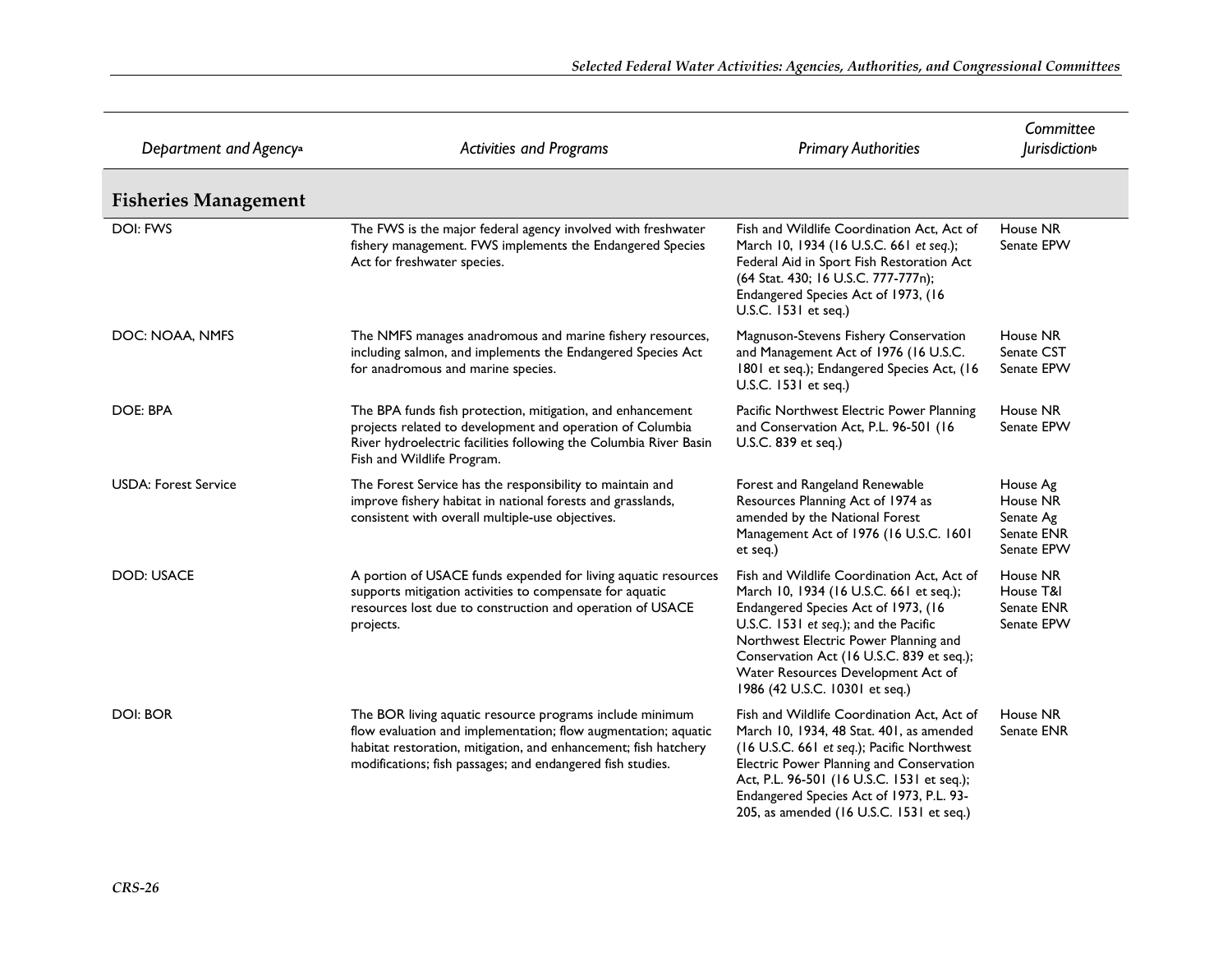| Department and Agency <sup>a</sup>                             | <b>Activities and Programs</b>                                                                                                                                                                                                                                                          | <b>Primary Authorities</b>                                                                                                                     | Committee<br><i>lurisdiction</i> <sup>b</sup>     |
|----------------------------------------------------------------|-----------------------------------------------------------------------------------------------------------------------------------------------------------------------------------------------------------------------------------------------------------------------------------------|------------------------------------------------------------------------------------------------------------------------------------------------|---------------------------------------------------|
| <b>DOI: BOR</b>                                                | Emergency fund established to assure continuous operation of<br>Reclamation facilities. Also, other site or drought specific<br>authority.                                                                                                                                              | Act of June 26, 1948, as amended (43<br>U.S.C. 502); P.L. 95-18, as amended (43<br>U.S.C. 502 note)                                            | House NR<br>Senate ENR                            |
| <b>DOI: BLM</b>                                                | The BLM has specific responsibility for managing fish habitat on<br>its public land.                                                                                                                                                                                                    | Federal Land Policy and Management act of<br>1976, (43 U.S.C. 1701 et seq.); Endangered<br>Species Act of 1973, (16 U.S.C. 1531 et<br>seq.)    | House NR<br>Senate ENR<br>Senate EPW              |
| DOI: NPS                                                       | The NPS conducts programs designed to maintain and protect<br>aquatic and marine resources within NPS units.                                                                                                                                                                            | National Park Service Organic Act of 1916,<br>as amended (16 U.S.C. 1 et seq.);<br>Endangered Species Act of 1973, (16<br>U.S.C. 1531 et seq.) | House NR<br>Senate ENR<br>Senate EPW              |
| <b>FERC</b>                                                    | FERC, in licensing nonfederal natural gas and hydroelectric<br>projects, gives consideration to both protection and<br>enhancement of aquatic resources and habitat affected by<br>project construction and operation.                                                                  | Title II of the Federal Power Act of 1935,<br>as amended $(16$ U.S.C. 797 $(e)$ )                                                              | House E&C<br>House NR<br>Senate CST<br>Senate EPW |
| <b>DOI: BIA</b>                                                | Fish, Wildlife, and Recreation Program- responsible for the federal<br>government trust responsibilities to Indians relative to aquatic<br>resources, and funds tribal roles in aquatic resource<br>management.                                                                         | Indian Self-Determination and Education<br>Assistance Act (25 U.S.C. 450 et seq.)                                                              | House NR<br>Senate CST<br>Senate IA               |
| <b>Invasive Species</b>                                        |                                                                                                                                                                                                                                                                                         |                                                                                                                                                |                                                   |
| <b>DOD: USACE</b>                                              | As part of its responsibilities to study, build, and operate water<br>resource projects, the Corps studies and carries out activities to<br>control invasive aquatic species at these projects. The Corps<br>also has project-specific authorities to control some invasive<br>species. | Rivers and Harbors Act of 1958 (P.L. 85-<br>500) and various other acts                                                                        | House T&I<br>Senate EPW                           |
| <b>DOI: BOR</b>                                                | BOR conducts invasive species and other pest management<br>research, including development and coordination of "Integrated<br>Pest Management" techniques.                                                                                                                              | Reclamation Act of 1902, as amended (43<br>U.S.C. 371 et seq.)                                                                                 | House NR<br>Senate ENR                            |
| DHS: USCG; EPA; DOI: FWS; DOD:<br>USACE; DOC: NOAA; and others | The Aquatic Nuisance Species Task Force is a federal program<br>to prevent the introduction and to control the spread of<br>unintentionally introduced aquatic nuisance species. The Task<br>Force consist of 13 federal agencies and is co-chaired by the<br>FWS and NOAA.             | Nonindigenous Aquatic Nuisance<br>Prevention and Control Act of 1990 (16<br>U.S.C. 4701 et seq.)                                               | House NR<br>House T&I<br>Senate CST<br>Senate EPW |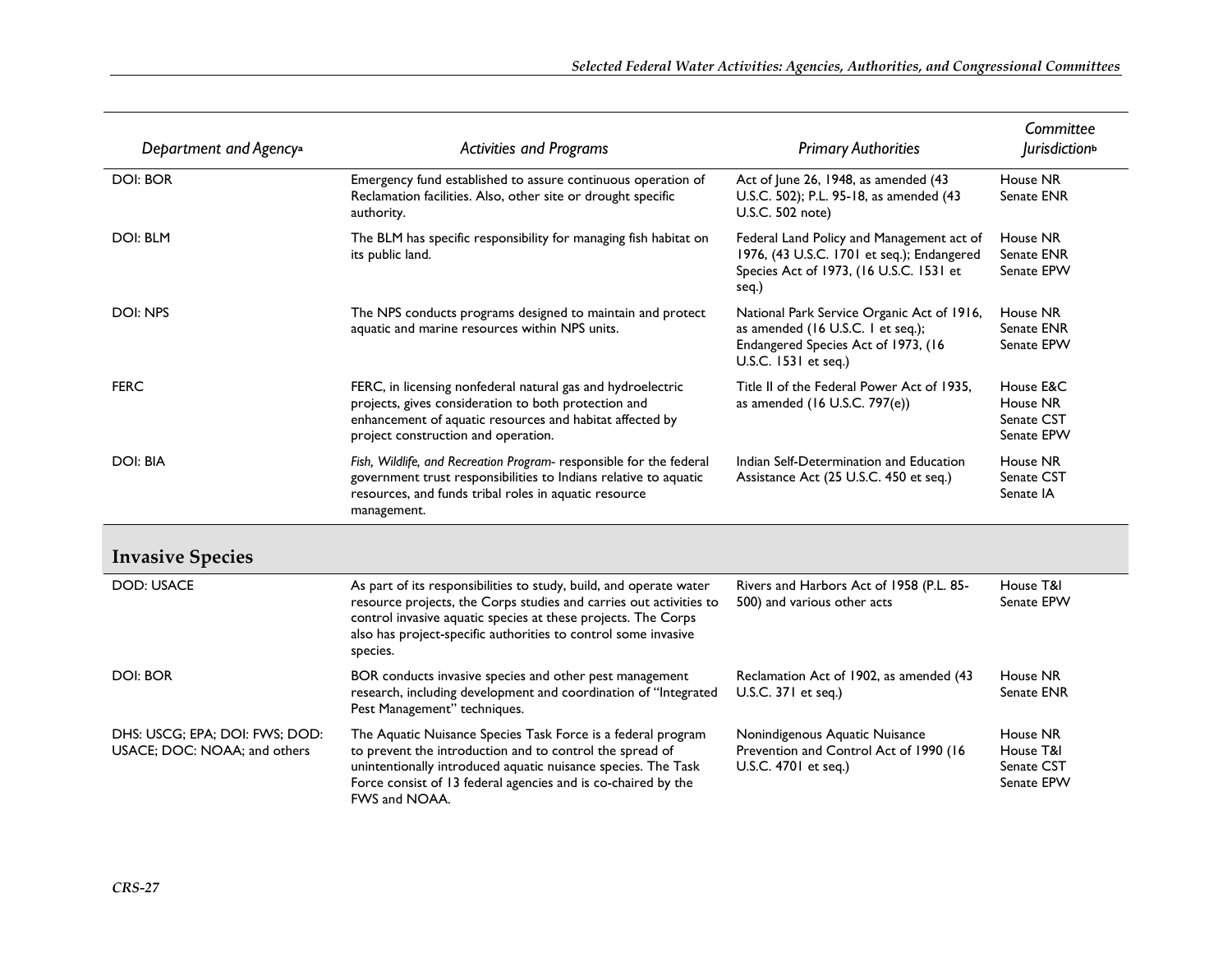| Department and Agency <sup>a</sup>            | <b>Activities and Programs</b>                                                                                                                                                                                                                                                                                                                  | <b>Primary Authorities</b>                                                                                                                         | Committee<br><i>urisdiction</i> <sup>b</sup> |
|-----------------------------------------------|-------------------------------------------------------------------------------------------------------------------------------------------------------------------------------------------------------------------------------------------------------------------------------------------------------------------------------------------------|----------------------------------------------------------------------------------------------------------------------------------------------------|----------------------------------------------|
| <b>USDA: NRCS</b>                             | Plant Materials Centers evaluate plants for conservation traits<br>and make these materials available to commercial growers who<br>provide plant materials to the public. Centers work to address<br>the spread of plants that have been classified as noxious or<br>invasive (including aquatic) through research, education, and<br>outreach. | Soil Conservation and Domestic Allotment<br>Act, as amended (16 U.S.C. 590a et seq.)                                                               | House Ag<br>Senate Ag                        |
| Wetlands                                      |                                                                                                                                                                                                                                                                                                                                                 |                                                                                                                                                    |                                              |
| DOD: USACE; EPA                               | The Clean Water Act establishes a program to regulate the<br>discharge of dredged or fill material into waters of the United<br>States, including wetlands, through permits issued by the USACE<br>in consultation with EPA.                                                                                                                    | Clean Water Act, as amended (§404) (33<br>U.S.C. 1344)                                                                                             | House T&I<br>Senate EPW                      |
| <b>EPA</b>                                    | Wetland Program Development Grants- support state and tribal<br>wetland program development.                                                                                                                                                                                                                                                    | Clean Water Act, as amended $(\S104(b)(3))$<br>$(33 \text{ U.S.C. } 1254(b)(3))$                                                                   | House T&I<br>Senate EPW                      |
| DOI: FWS                                      | The FWS is authorized to make grants for wetland conservation<br>projects in Canada, the United States, and Mexico.                                                                                                                                                                                                                             | North American Wetlands Conservation<br>Act, as amended (16 U.S.C. 4400)                                                                           | House NR<br>Senate EPW                       |
| DOI: FWS                                      | Partners for Fish and Wildlife Program- provides technical<br>assistance and cost share incentives directly to landowners for<br>wetland restoration projects on private lands through voluntary<br>agreements.                                                                                                                                 | Partners for Fish and Wildlife Act, as<br>amended (16 U.S.C. 3771-3774)                                                                            | House NR<br>Senate EPW                       |
| <b>DOI: FWS</b>                               | National Coastal Wetlands Conservation Grant Program- provides<br>matching grants to states for acquisition, restoration,<br>management or enhancement of coastal wetlands.                                                                                                                                                                     | Coastal Wetlands Planning, Protection and<br>Restoration Act of 1990 (title III) (16<br>U.S.C. 3954)                                               | House NR<br>Senate EPW                       |
| DOD: USACE; DOI: FWS; EPA;<br>DOC: NMFS; USDA | Louisiana Coastal Wetlands Program- is a comprehensive approach<br>to restore and prevent the loss of coastal Louisiana wetlands.<br>USACE allocates funds (federal share 75% of project costs)<br>among task force members.                                                                                                                    | Coastal Wetlands Planning, Protection and<br>Restoration Act of 1990, (16 U.S.C. 3951-<br>3955)                                                    | House NR<br>Senate EPW                       |
| <b>USDA: NRCS</b>                             | Wetlands Reserve Program (WRP)- provides technical and financial<br>assistance to purchase long term and permanent easements and<br>enter into restoration agreements with land owners to protect<br>and restore wetlands. <sup>d</sup>                                                                                                         | Food, Agriculture, Conservation and<br>Trade Act of 1990 as §1237-§1237F of the<br>Food Security Act of 1985, as amended<br>(16 U.S.C. 3837-3837f) | House Ag<br>Senate Ag                        |
| <b>USDA: NRCS</b>                             | Wetland conservation (also referred to as Swampbuster)- is a<br>provision that makes producers who convert wetlands to<br>cropland ineligible for certain USDA program benefits.                                                                                                                                                                | Food Security Act of 1985 (16 U.S.C.<br>3821-3824)                                                                                                 | House Ag<br>Senate Ag                        |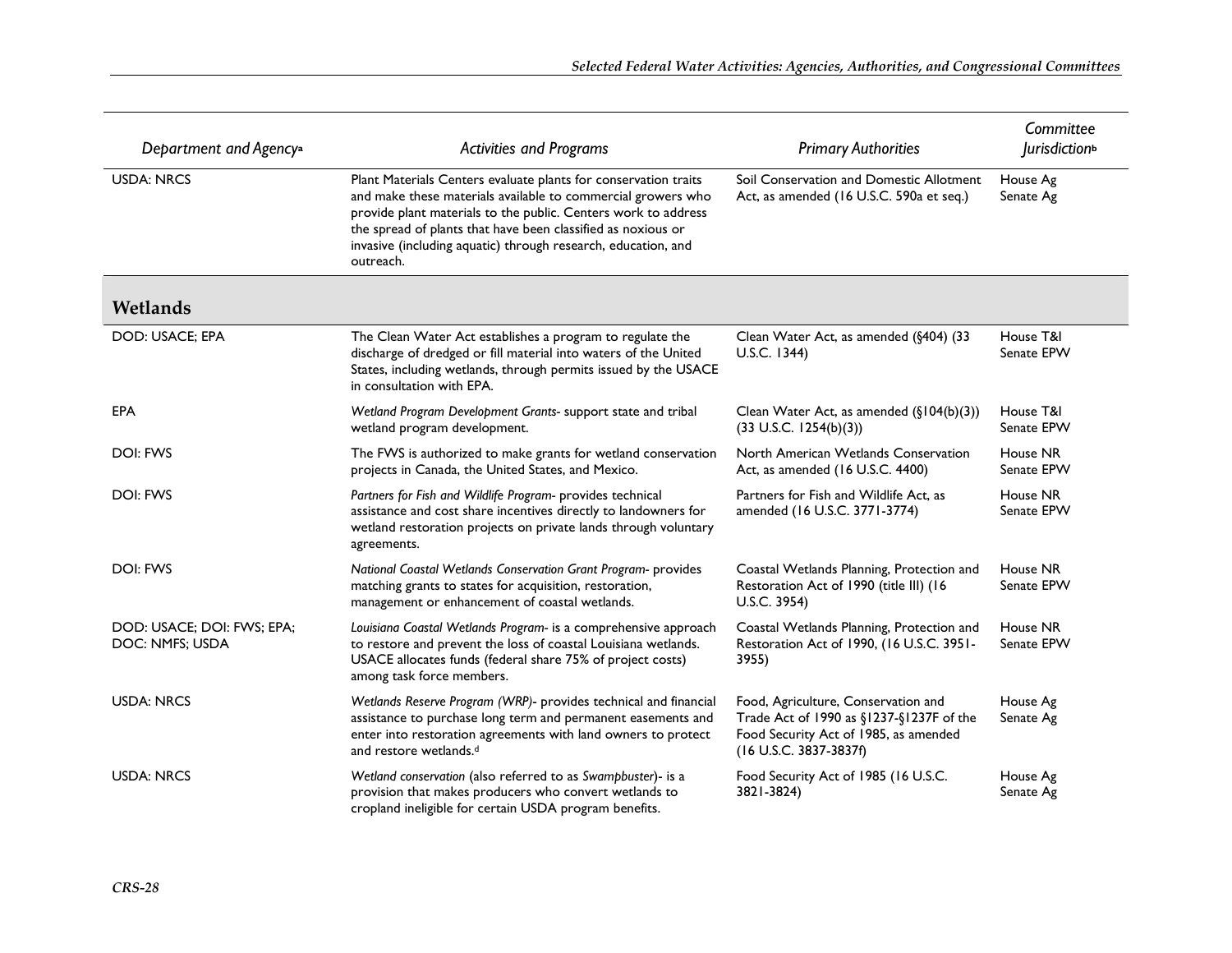| Department and Agency <sup>a</sup>                        | <b>Activities and Programs</b>                                                                                                                                                                                                                                                          | <b>Primary Authorities</b>                                                                                                | Committee<br><i>lurisdiction</i> <sup>b</sup> |
|-----------------------------------------------------------|-----------------------------------------------------------------------------------------------------------------------------------------------------------------------------------------------------------------------------------------------------------------------------------------|---------------------------------------------------------------------------------------------------------------------------|-----------------------------------------------|
| USDA: FSA                                                 | Farmable Wetlands Program- subprogram under CRP that<br>restores farmable wetlands and associated buffers by improving<br>the land's hydrology and vegetation. <sup>d</sup>                                                                                                             | Food, Conservation, and Energy Act of<br>2008 as §1231B of the Food Security Act<br>of 1985, as amended (16 U.S.C. 3831b) | House Ag<br>Senate Ag                         |
| USDA: NRCS                                                | Emergency Watershed Protection (EWP) Program- provides<br>technical and financial assistance to purchase floodplain<br>easements for restoring, protecting, maintaining, and enhancing<br>the functions and values of floodplains, including associated<br>wetlands and riparian areas. | Agricultural Credit Act of 1978, as<br>amended (16 U.S.C. 2203); and 33 U.S.C.<br>701b-1                                  | House Ag<br>Senate Ag                         |
| <b>USDA: NRCS</b>                                         | Water Bank Program- provides annual payments to landowners<br>for conserving and protecting wetlands and adjacent lands from<br>adverse land uses and activities, such as drainage, that would<br>destroy the wetland characteristics of those lands.                                   | Water Bank Act, as amended (16 U.S.C.<br>$1301 - 1311$                                                                    | House Ag<br>Senate Ag                         |
| <b>Wild and Scenic Rivers</b>                             |                                                                                                                                                                                                                                                                                         |                                                                                                                           |                                               |
| DOI: NPS, BLM, FWS, BOR; USDA:<br><b>USFS; DOD: USACE</b> | Preserves designated rivers in their free-flowing condition and<br>directs respective designated federal agencies to administer<br>comprehensive management plans to ensure river protection.                                                                                           | Wild and Scenic Rivers Act of 1968, P.L.<br>90-542, 82 Stat. 906 (16 U.S.C. §§1271 et<br>seq.)                            | House NR<br>Senate ENR                        |

**Source:** Prepared by the Congressional Research Service.

- a. Department, agency, and committee names and abbreviations are provided in **Appendix D**.
- b. Committees are listed alphabetically by chamber. For information regarding committee jurisdiction and referral rules, see **Appendix A**. **Appendix B** and **Appendix C** present the official language from House Rule X and Senate Rule XXV, respectively, as indicators of congressional jurisdiction over water resources.
- c. Many ecosystem restoration initiatives are regional and include advisory or leadership committees with representatives from many federal agencies and White House offices, and are often authorized by program specific authorities.
- d. Authority to receive mandatory funding expires September 30, 2012, subject to reauthorization. For more information, see CRS Report R42442, *Possible Extension or Expiration of the 2008 Farm Bill*, by Jim Monke, Megan Stubbs, and Randy Alison Aussenberg.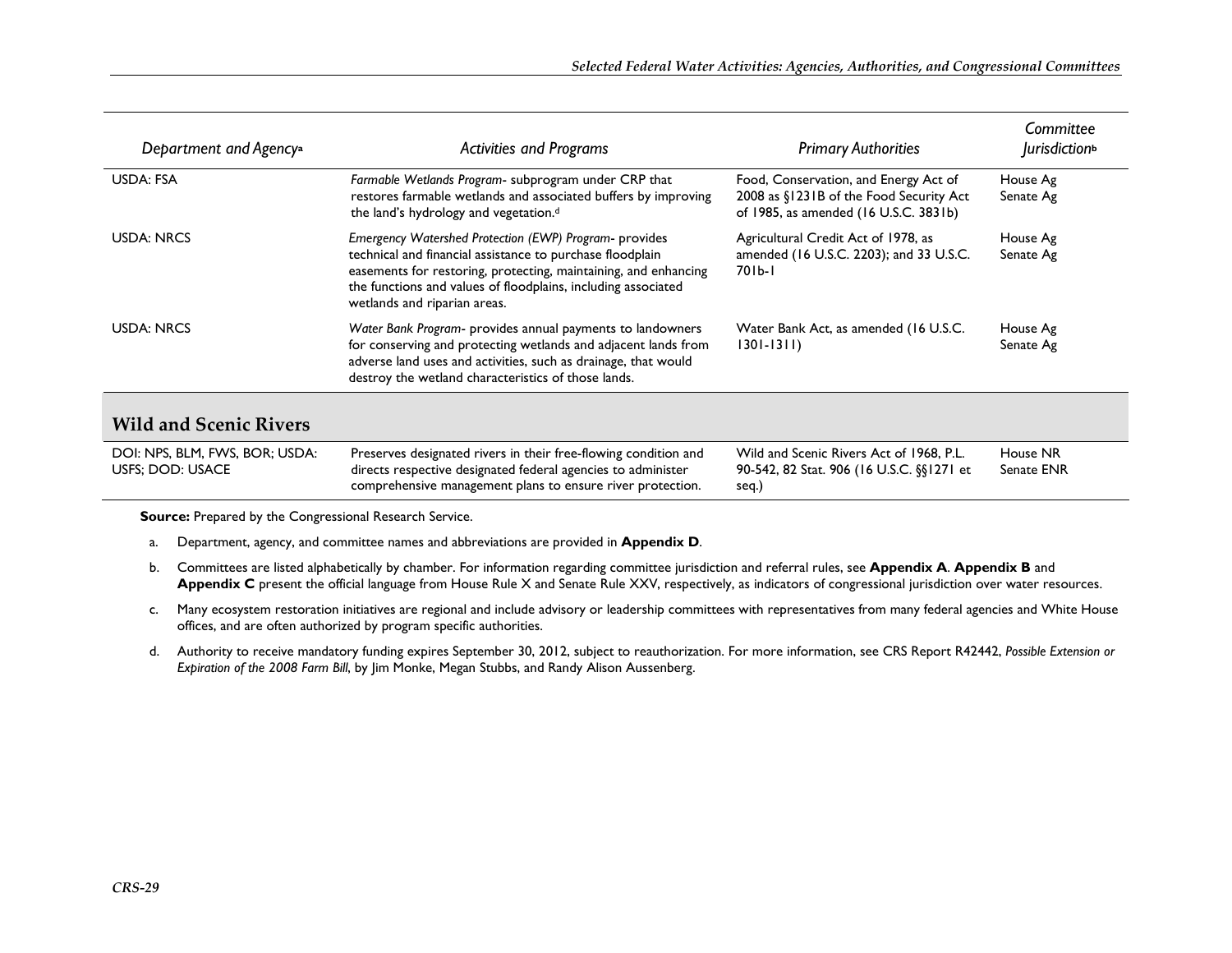## **Water Rights and Allocation**

Although water rights and allocation traditionally are issues that are regulated by states, the federal government retains significant authority related to federal water resources management and federal water rights. Congress has broad authority under the Commerce Clause of the U.S. Constitution to regulate interstate waterways and promote navigation throughout the nation's waterways.<sup>7</sup> Accordingly, though rarely exercised, Congress may allocate interstate waters directly. Alternatively, Congress may defer to states to reach an agreement (i.e., interstate compact) on the allocation of water in an interstate dispute, but Congress generally must provide its consent to such a compact before it may take effect.<sup>8</sup> Congress also has provided for the establishment of river basin commissions, which typically include representatives from basin states and any relevant federal agencies.<sup>9</sup>

In 1908, the U.S. Supreme Court recognized the creation of federal reserved water rights.<sup>10</sup> The Court explained that when Congress creates an Indian reservation, it also implicitly reserves the water necessary to fulfill the purposes for which the reservation was established.<sup>11</sup> These rights, sometimes referred to as tribal water rights, are often senior to other water users' rights but are not quantified, which may lead to extensive litigation between tribes and other water users or settlement agreements that must be approved by Congress. The Court later held that the principle of reserved rights extended not only to reservations for tribal land but also to reservations for other federal purposes, including national forests, wildlife refuges, national parks, wild and scenic rivers, etc.12 Thus, congressional proposals to make additions to these systems implicate federal authority related to water resources.

Many federal laws also indirectly affect water allocation and use. For example, development of dam and diversion facilities have over time favored certain purposes or uses over others. Such development has sometimes resulted in unintended consequences, including in some cases, overallocation of water supplies. Implementation of laws aimed at addressing water quality and threatened and endangered species (e.g., the federal Clean Water Act<sup>13</sup> and Endangered Species  $Act<sup>14</sup>$ ) may indirectly affect water allocation. However, because such laws—like many other federal laws—are primarily related to federal project operations, they are not included in this section.

**Table 6** lists activities related to water allocation and includes such topic areas as water allocation generally and river basin commissions.

**Table 7** lists activities related to water rights and includes such topic areas as federal reserved water rights and tribal water rights.

 7 U.S. Const. art. I, § 8; *see* Gibbons v. Ogden, 22 U.S. 1 (1824).

<sup>8</sup> U.S. Const. art. I, § 10, cl. 3.

<sup>9</sup> *See* 42 U.S.C. § 1962b.

<sup>10</sup> Winters v. United States, 207 U.S. 564, 575-77 (1908).

 $11$  *Id*.

<sup>12</sup> Cappaert v. United States, 426 U.S. 128, 138 (1976).

<sup>&</sup>lt;sup>13</sup> Clean Water Act, as amended (33 U.S.C. 1251 et seq.).

 $14$  Endangered Species Act,  $(16$  U.S.C. 1531 et seq.).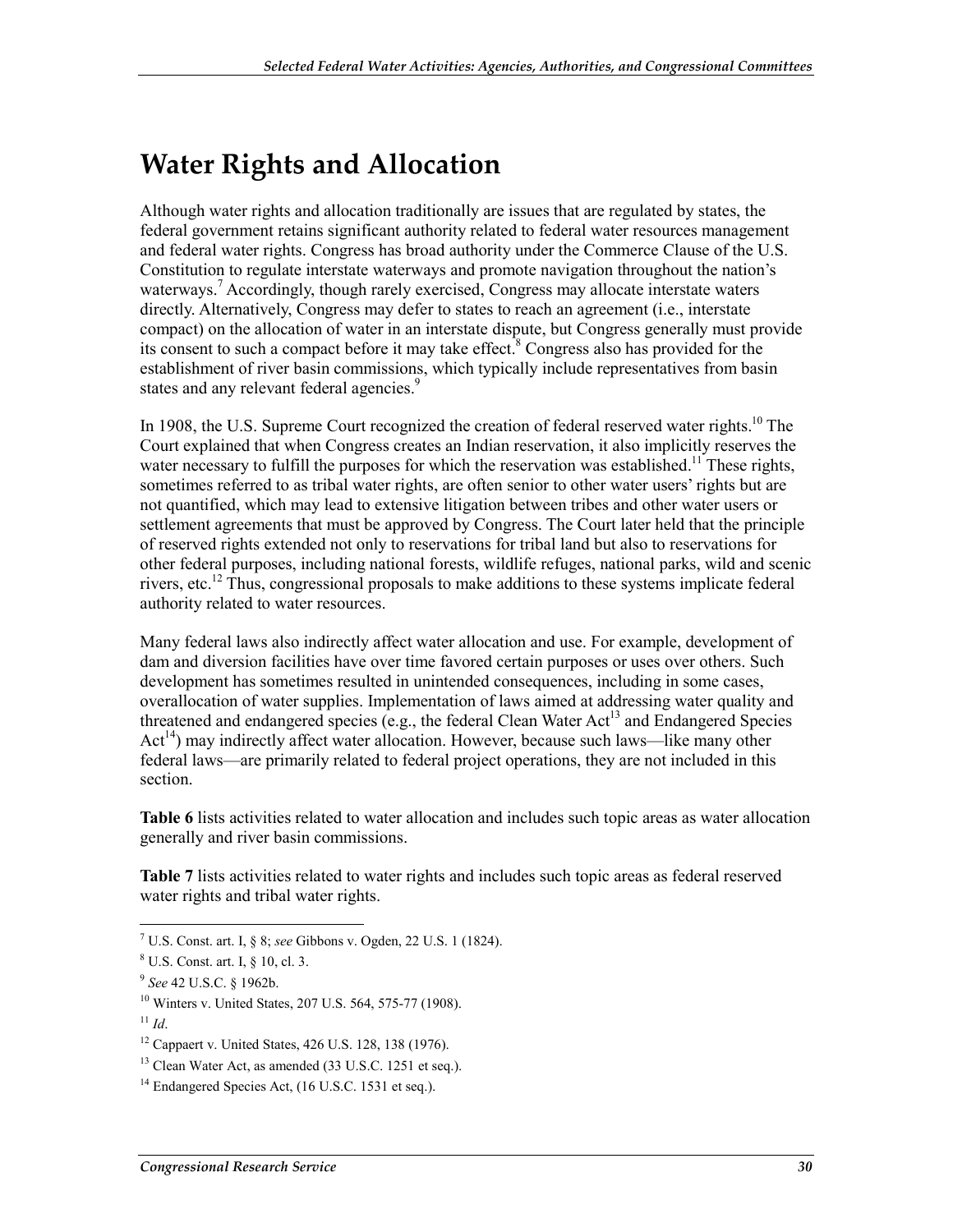#### **Table 6. Water Allocation**

| Department and Agency <sup>a</sup>              | <b>Activities and Programs</b>                                                                                                                                                                                                                                                                                                                                               | <b>Primary Authorities</b>                                                                                                                | Committee<br><i>lurisdiction</i> <sup>b</sup>                                            |
|-------------------------------------------------|------------------------------------------------------------------------------------------------------------------------------------------------------------------------------------------------------------------------------------------------------------------------------------------------------------------------------------------------------------------------------|-------------------------------------------------------------------------------------------------------------------------------------------|------------------------------------------------------------------------------------------|
| <b>Water Allocation and Interstate Compacts</b> |                                                                                                                                                                                                                                                                                                                                                                              |                                                                                                                                           |                                                                                          |
| N/A                                             | Congress has exercised its authority to allocate interstate waters<br>on rare occasions in response to interstate compacts.                                                                                                                                                                                                                                                  | U.S. Const. art. I, §8; U.S. Const. art. VI,<br>cl. 2; e.g. Boulder Canyon Project Act of<br>December 21, 1928 (43 U.S.C. 617 et<br>seq.) | House Judiciary<br>House NR<br>Senate ENR<br>Senate Judiciary                            |
| N/A                                             | Congress generally must consent to agreements between and<br>among states for the management of interstate waters, which may<br>address allocation, pollution, etc.                                                                                                                                                                                                          | U.S. Const. art. I, $\S$ 10, cl. 3                                                                                                        | House Judiciary<br>House NR<br>House T&I<br>Senate ENR<br>Senate EPW<br>Senate Judiciary |
| DOI: USGS                                       | For interstate water compacts, the USGS provides administrative<br>support for the federal representative. Also, the USGS collects<br>hydrologic data for 25 interstate compacts.                                                                                                                                                                                            | e.g. Arkansas River Compact of May 31,<br>1949, P.L. 81-82                                                                                | House NR<br>Senate ENR                                                                   |
| <b>River Basin Commissions</b>                  |                                                                                                                                                                                                                                                                                                                                                                              |                                                                                                                                           |                                                                                          |
| Various agencies                                | River basin commissions comprised of federal and/or state<br>representatives may be established to manage and develop water<br>resources within a particular river basin. Three presidentially<br>declared river basin commissions coordinate plans for water and<br>related land resources development in their respective basins (i.e.<br>Delaware, Susquehanna, Potomac). | Water Resources Planning Act of 1965,<br>P.L. 89-80 (42 U.S.C. 1962b et seq.);<br>various legislation approving interstate<br>compacts    | House NR<br>Senate ENR                                                                   |

**Source:** Prepared by the Congressional Research Service.

a. Department, agency, and committee names and abbreviations are provided in **Appendix D**.

b. Committees are listed alphabetically by chamber. For information regarding committee jurisdiction and referral rules, see **Appendix A**. **Appendix B** and **Appendix C** the official language from House Rule X and Senate Rule XXV, respectively, as indicators of congressional jurisdiction over water resources.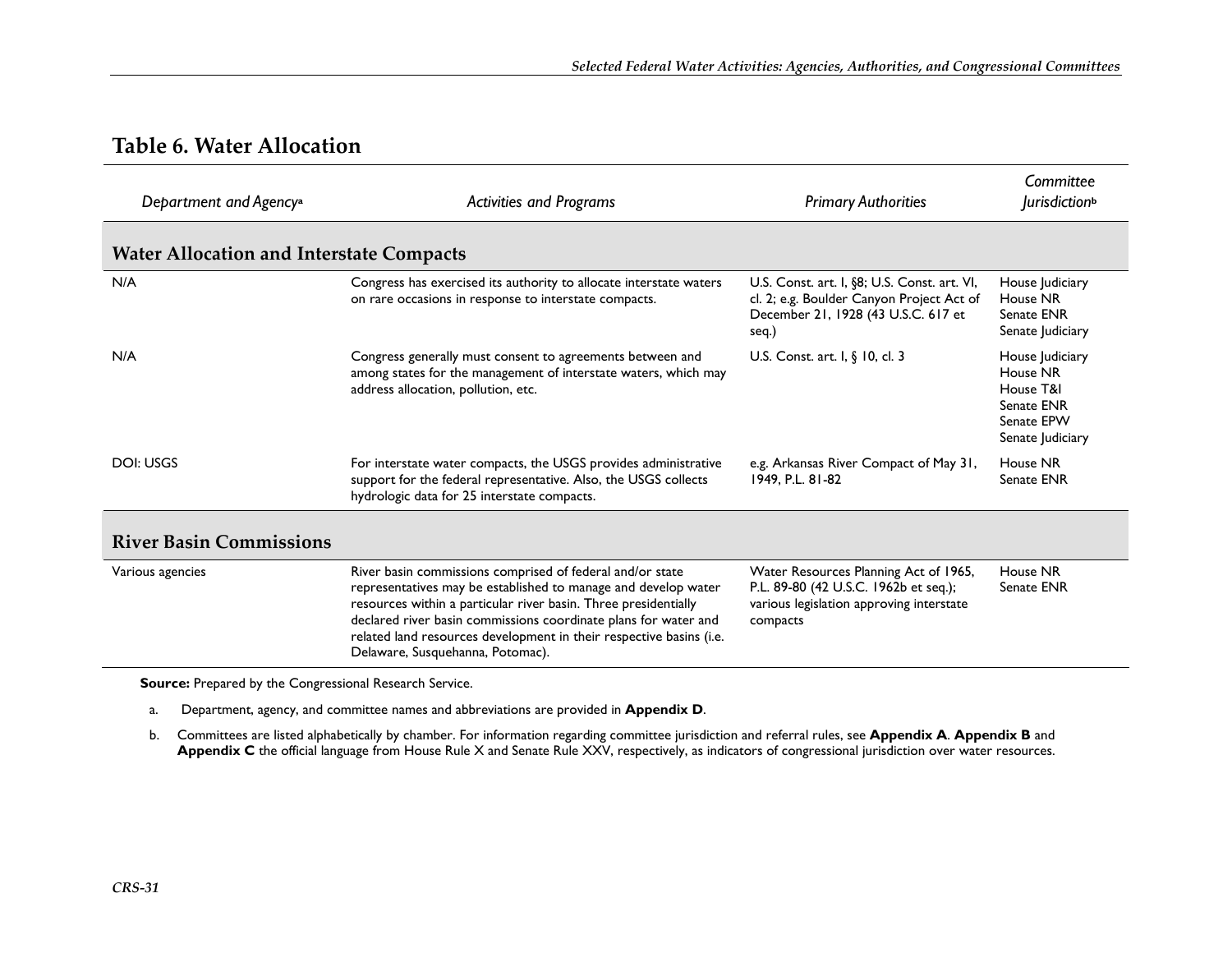#### **Table 7. Water Rights**

| Department and Agency <sup>a</sup>                  | <b>Activities and Programs</b>                                                                                                                                                                               | <b>Primary Authorities</b>                                                                     | Committee<br><i>lurisdiction</i> <sup>b</sup> |
|-----------------------------------------------------|--------------------------------------------------------------------------------------------------------------------------------------------------------------------------------------------------------------|------------------------------------------------------------------------------------------------|-----------------------------------------------|
| <b>Federal Reserved Water Rights</b>                |                                                                                                                                                                                                              |                                                                                                |                                               |
| USDA: USFS; DOI: BLM, FWS, NPS;<br>Various agencies | Reservation of land for a federal purpose (i.e., national forests,<br>national wildlife refuges, wild and scenic rivers) includes<br>accompanying water rights to achieve the purpose of the<br>reservation. | Cappaert v. United States, 426 U.S. 128<br>(1976); various statutes reserving federal<br>lands | House NR<br>Senate ENR                        |
| <b>Tribal Water Rights</b>                          |                                                                                                                                                                                                              |                                                                                                |                                               |
| <b>DOI</b>                                          | American Indian tribes may hold reserved water rights granted<br>by the reservation of land to the tribe and derive from treaties,<br>statutes, agreements, or executive orders.                             | Winters v. United States, 207 U.S. 564 (1908);<br>various Indian water rights settlement acts  | House NR<br>Senate ENR<br>Senate IA           |

**Source:** Prepared by the Congressional Research Service.

- a. Department, agency, and committee names and abbreviations are provided in **Appendix D**. **Appendix B** and **Appendix C** present the official language from House Rule X and Senate Rule XXV, respectively, as indicators of congressional jurisdiction over water resources.
- b. Committees are listed alphabetically by chamber. For information regarding committee jurisdiction and referral rules, see **Appendix A**.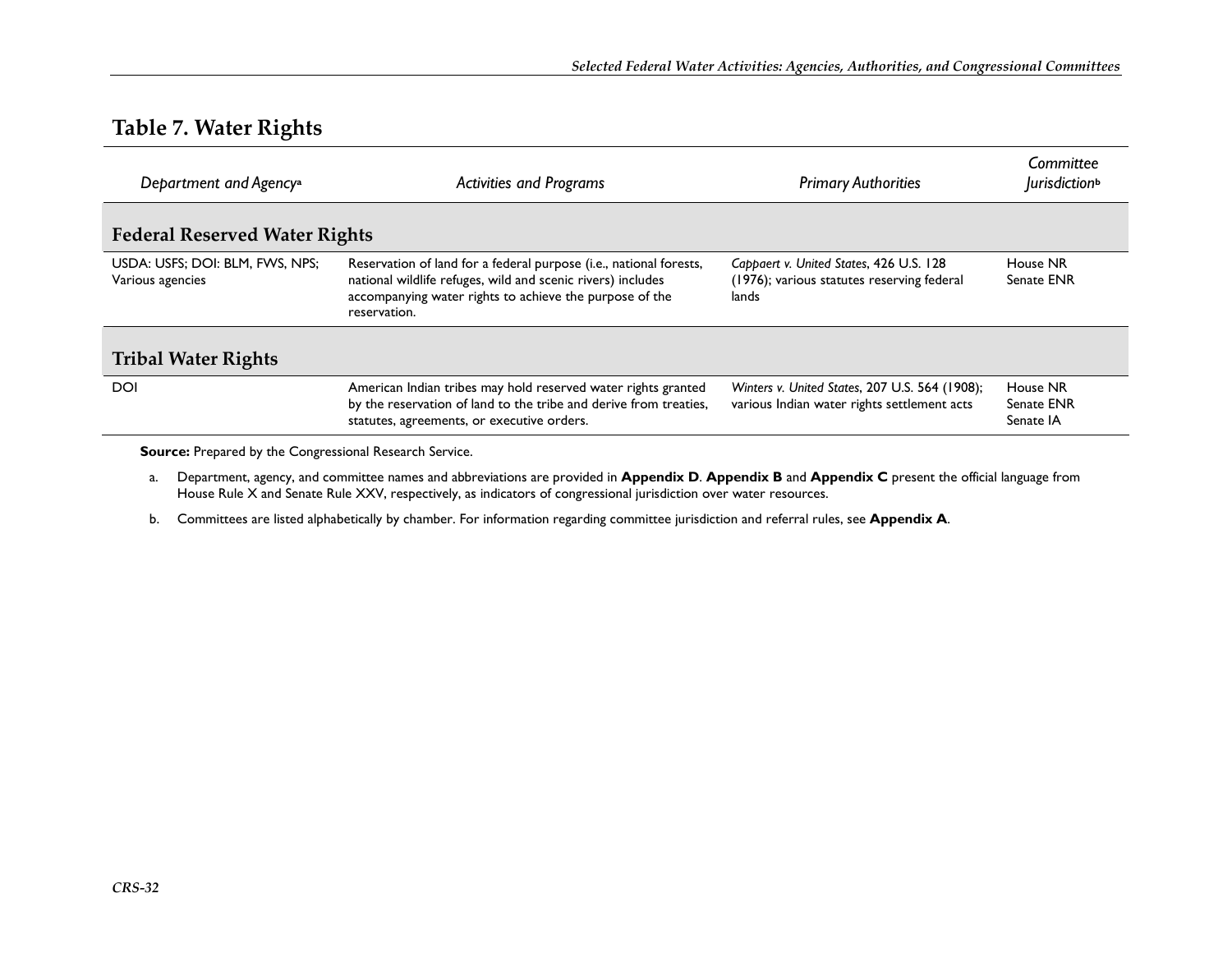## **Research and Planning**

Federal water research and planning authorities are spread across numerous federal agencies, and the congressional committees with oversight roles and responsibilities are also numerous. This division derives in part from the distinct roles that water plays in relation to each of these agencies' missions and the committees' jurisdictions. The evolution of federal water research authorities and planning activities generally mirrors the development of the water-related agencies and authorities discussed in earlier sections of this report.

Federal water research and planning began largely to support the development of navigation, flood control, and storage of water for irrigation. The 1960s saw federal research and planning expand to include reducing pollution problems. Efforts to coordinate water research and planning in the 1960s and 1970s were undertaken as part of broader efforts to coordinate federal water activities. Administrations of the 1980's and 1990's asserted a more limited federal role in water research and planning. Federal water planning was scaled back primarily to support federal projects and activities. Federal research funds were focused on topics closely connected to helping federal agencies meet their missions and to address problems beyond the scope of the states and private sector. One result has been that federal research in recent decades has principally supported regulatory activities (e.g., water quality research and monitoring of aquatic ecosystem and species), while federal research promoting economic growth through water development has decreased.<sup>15</sup> In the last two decades, new technologies and data (e.g., waterrelated satellite and radar data) and concerns (e.g., climate trends, ecosystem health) have prompted both the involvement of new agencies and programs in federal water research and the expansion of authorities and topics covered by traditional water agencies.

This section focuses on federal authorities related to water research and planning and includes two tables:

**Table 8** lists authorities related to general water research; research on use, supply augmentation, efficiency, and engineering works; monitoring, data, and mapping; water resource assessments; water cycle, drought, and climate change; and water quality and treatment.

**Table 9** lists authorities related to planning for water development projects, watersheds, and water quality.

While these two tables are not exhaustive, they represent the cross-section of federal research and planning authorities.

1

<sup>15</sup> For a discussion of the evolution of federal water research, see National Research Council, *Confronting the Nation's Water Problems: The Role of Research*, Washington, DC, 2004.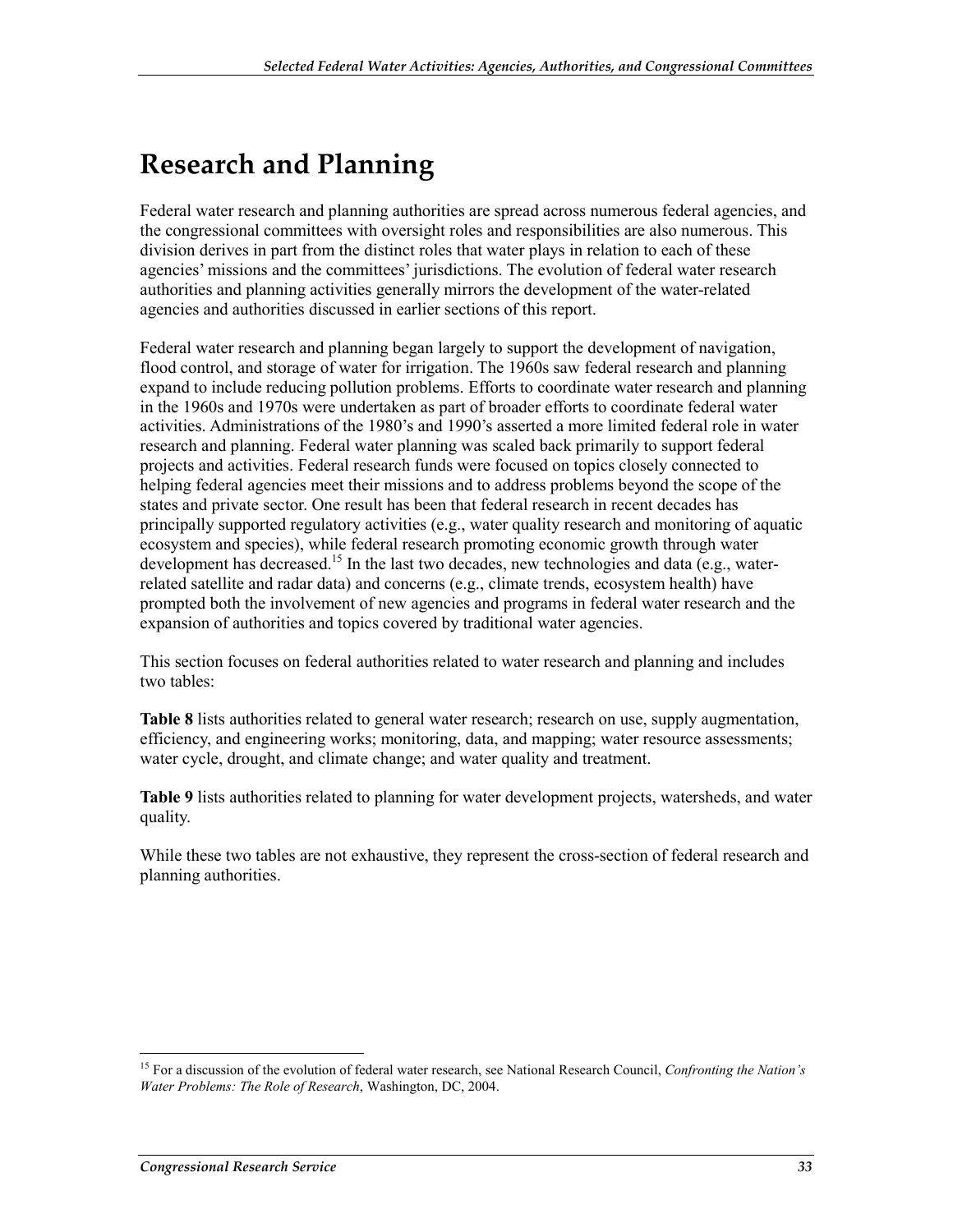#### **Table 8. Research and Data**

| Department and Agency <sup>a</sup> | <b>Activities and Programs</b>                                                                                                                                                                                                                                                    | <b>Primary Authorities</b>                                                      | Committee<br><i>lurisdiction</i> <sup>b</sup> |
|------------------------------------|-----------------------------------------------------------------------------------------------------------------------------------------------------------------------------------------------------------------------------------------------------------------------------------|---------------------------------------------------------------------------------|-----------------------------------------------|
| <b>Water (General)</b>             |                                                                                                                                                                                                                                                                                   |                                                                                 |                                               |
| <b>NSF</b>                         | Studies, programs, and scholarships for science and engineering.                                                                                                                                                                                                                  | National Science Foundation Act of 1950.<br>as amended (42 U.S.C. 1862 et seq.) | House SST<br>Senate CST<br>Senate HELP        |
| DOC: NOAA                          | National Estuarine Research Reserve Program- provides grants to<br>states to assist with state-protected estuarine areas used for<br>research and education programs, and to serve as laboratories<br>for comparative studies among the major coastal<br>biogeographical regions. | Coastal Zone Management Act of 1972<br>$(16$ U.S.C. $1461)$                     | House NR<br>Senate CST                        |
| DOI: USGS                          | Hydrologic Research and Development Program conducts<br>research on complex hydrological problems such as ecological<br>and biochemical processes in the hydrological cycle and<br>movement and availability of subsurface water to inform<br>groundwater management decisions.   | Organic Act of March 3, 1879 (43 U.S.C.<br>31 et seq.)                          | House NR<br>Senate ENR                        |
| DOI: USGS                          | The Cooperative Water Program allows USGS to partner with<br>local, state, and tribal entities to provide joint monitoring and<br>research capabilities. Efforts from this program lead to<br>regulatory decision-making, and joint management actions,<br>among other things.    | Organic Act of March 3, 1879 (43 U.S.C.<br>31 et seq.)                          | House NR<br>Senate ENR                        |

### **Use, Supply Augmentation, Efficiency, and Engineering Works**

| USDA: ARS | ARS is USDA's in-house research agency organized into 18<br>national programs that serve to coordinate over 800 ARS<br>research projects. National program 211 addresses water<br>availability and watershed management. Several research<br>projects are conducted under this national program. | Food, Agriculture, Conservation, and<br>Trade Act of 1990 added §1402 of the<br>Food and Agricultural Act, as amended (7<br>U.S.C. $3101$ et seq.) | House Ag<br>Senate Ag                      |
|-----------|--------------------------------------------------------------------------------------------------------------------------------------------------------------------------------------------------------------------------------------------------------------------------------------------------|----------------------------------------------------------------------------------------------------------------------------------------------------|--------------------------------------------|
| DOI: BOR  | Provides grants and contracts for desalination research, studies,<br>and demonstration activities.                                                                                                                                                                                               | Water Desalination Act of 1996, as<br>amended, P.L. 104-298 and §204 of P.L.<br>112-74 (42 U.S.C. 10301)                                           | House NR<br><b>House SST</b><br>Senate EPW |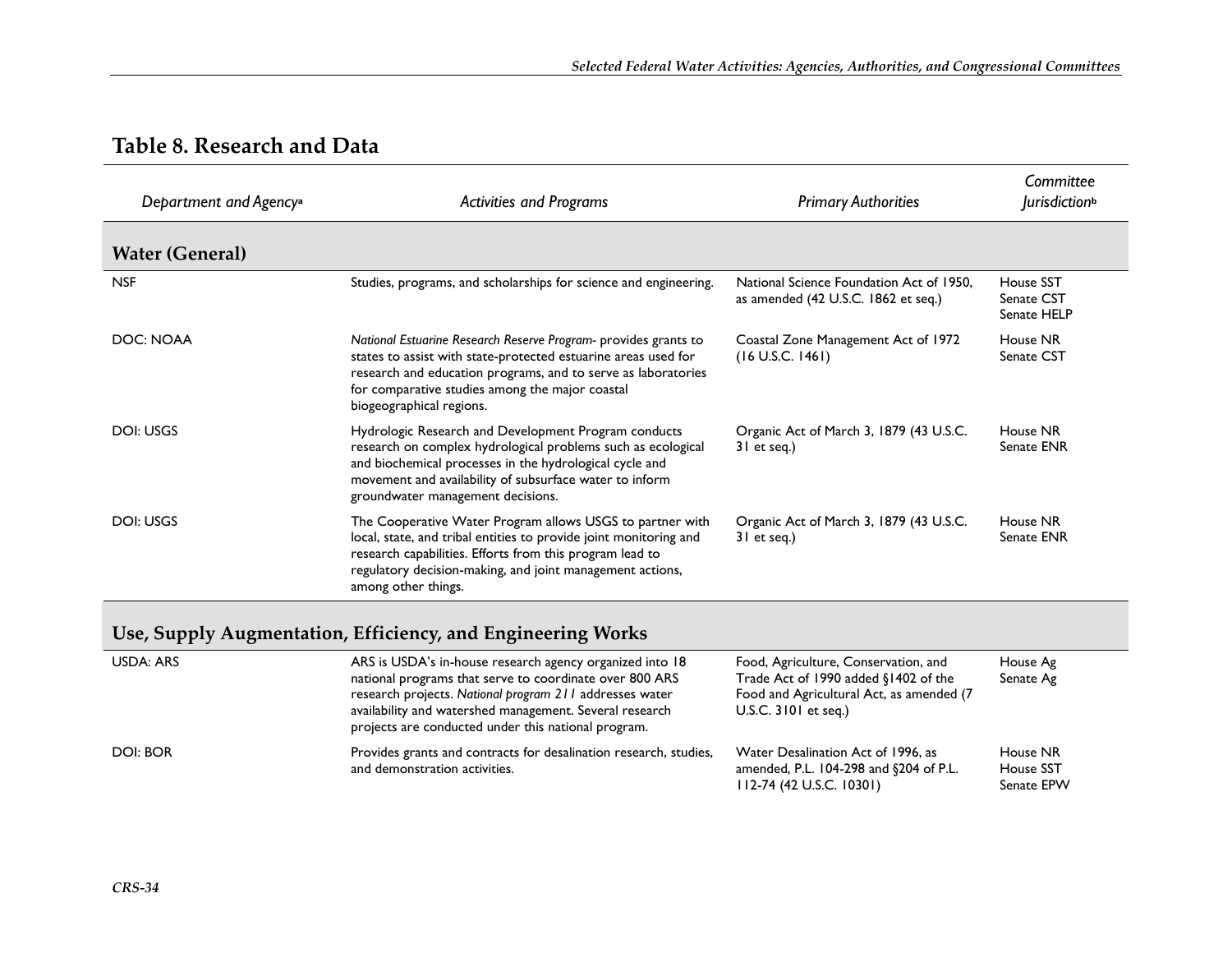| Department and Agency <sup>a</sup> | <b>Activities and Programs</b>                                                                                                                                                                                         | <b>Primary Authorities</b>                                                                                                              | Committee<br><i>lurisdiction</i> <sup>b</sup> |
|------------------------------------|------------------------------------------------------------------------------------------------------------------------------------------------------------------------------------------------------------------------|-----------------------------------------------------------------------------------------------------------------------------------------|-----------------------------------------------|
| <b>DOI: BOR</b>                    | BOR undertakes water reclamation and reuse research.                                                                                                                                                                   | <b>Reclamation Wastewater and</b><br>Groundwater Study and Facilities Act, as<br>amended, Title XVI of P.L. 102-575 (43<br>U.S.C. 390h) | House NR<br>Senate ENR<br>Senate EPW          |
| DOI: USGS                          | Authorizes establishment of water resources research and<br>technology institutes in each state, and grants for research and<br>technology development on water supply, management, and<br>quality.                    | Water Resources Resarch Act of 1983, as<br>amended (42 U.S.C. §§10301-10309)                                                            | House SST<br>Senate EPW                       |
| <b>DOE</b>                         | Requires a program for research, development, demonstration,<br>and commercial application to address energy issues related to<br>water supplies and management, and water issues related to<br>energy supply and use. | Energy Policy Act of 2005 (42 U.S.C.<br>16319                                                                                           | House E&C<br>House SST<br>Senate ENR          |
| DOD: USACE                         | Provides water resources engineering research and<br>development.                                                                                                                                                      | Flood Control Act of 1928, as amended<br>(33 U.S.C. 702a)                                                                               | House T&I<br>Senate EPW                       |

#### **Monitoring, Data, and Mapping**

| DOI: USGS            | Basin-scale and larger groundwater modeling; National Water<br>Quality Assessment Program; groundwater monitoring, stream<br>gaging; and aquatic resource monitoring, inventory, and analysis.                              | Organic Act of March 3, 1879 (43 U.S.C.<br>31 et seg.)                                                                                                                                                                                                                            | House NR<br>Senate ENR |
|----------------------|-----------------------------------------------------------------------------------------------------------------------------------------------------------------------------------------------------------------------------|-----------------------------------------------------------------------------------------------------------------------------------------------------------------------------------------------------------------------------------------------------------------------------------|------------------------|
| DOI: USGS            | National Streamflow Information Program (NSIP)- Collects<br>streamflow data from streamgages throughout the country. The<br>flow information is used for local, state, regional, and national<br>needs.                     | Organic Act of March 3, 1879 (43 U.S.C.<br>31 et seq.)                                                                                                                                                                                                                            | House NR<br>Senate ENR |
| DOI: BOR             | Data monitoring and collection on water quality, hydrology,<br>riparian areas, and a host of other topics informs West-wide<br>Climate Risk Assessments and other ongoing BOR initiatives,<br>including project operations. | Reclamation Act of 1902, as amended (43<br>U.S.C. 371 et seq.); Omnibus Public Land<br>Management Act of 2009 (Title IX, Subtitle<br>F, 42 U.S.C. 10363)                                                                                                                          | House NR<br>Senate ENR |
| USDA: ARS, NASS, ERS | USDA has broad authority to collect data related to agricultural<br>production and water management in rural areas.                                                                                                         | Food, Agriculture, Conservation, and<br>Trade Act of 1990 added §1402 of the<br>Food and Agricultural Act, as amended (7<br>U.S.C. 3101 et seq.); Census of Agriculture<br>Act of 1997, as amended (7 U.S.C. 2204g);<br>Food, Conservation, and Energy Act of<br>2008, as amended | House Ag<br>Senate Ag  |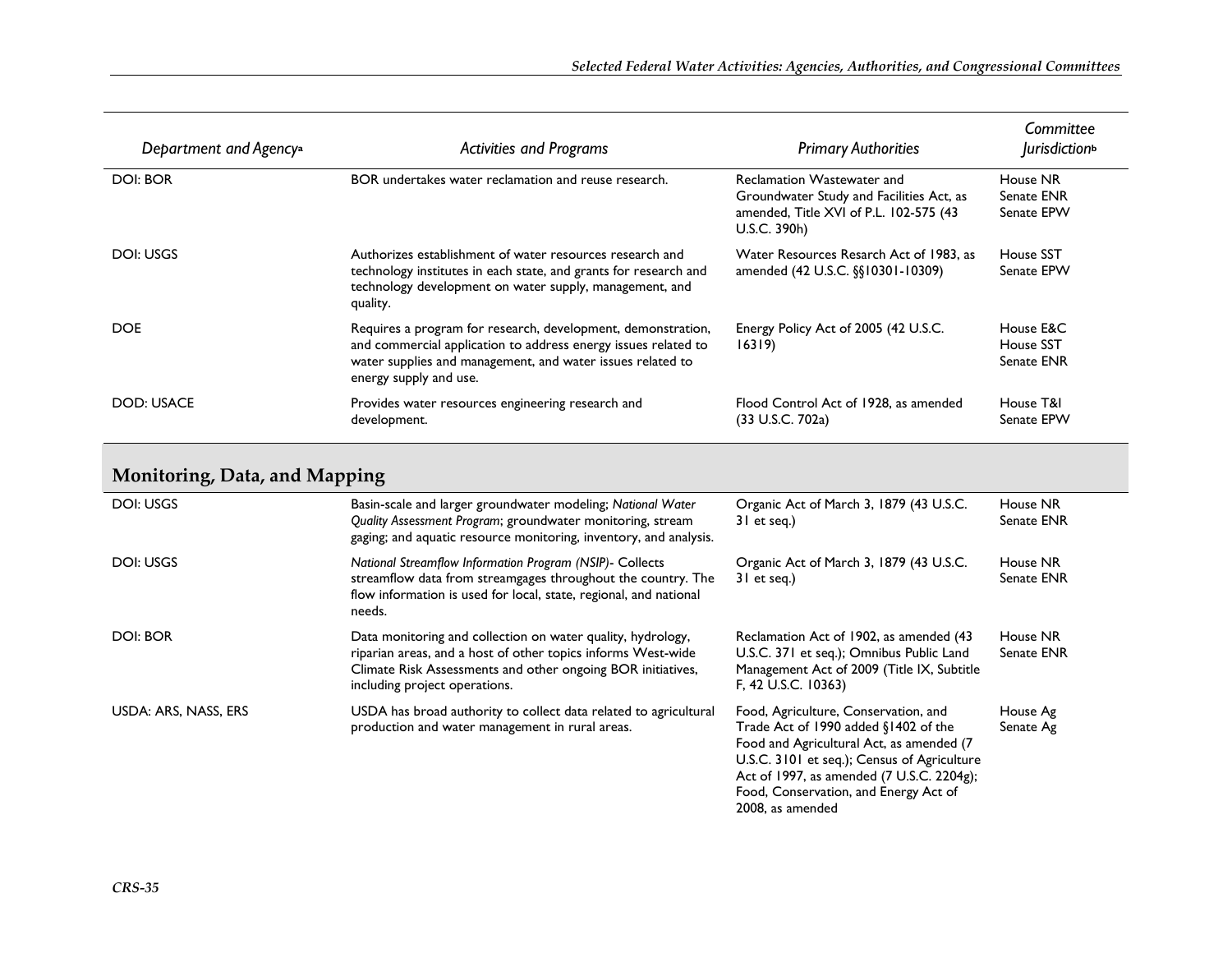| Department and Agency <sup>a</sup> | <b>Activities and Programs</b>                                                                                                                                                                                                                                                          | <b>Primary Authorities</b>                                                                              | Committee<br><i>lurisdiction</i> <sup>b</sup> |
|------------------------------------|-----------------------------------------------------------------------------------------------------------------------------------------------------------------------------------------------------------------------------------------------------------------------------------------|---------------------------------------------------------------------------------------------------------|-----------------------------------------------|
| EPA                                | EPA has broad authority to collect data related to regulation of<br>drinking water contaminants and protection of public water<br>supplies. The Unregulated Contaminant Monitoring Program<br>requires public water systems to test for contaminants that EPA<br>might regulate.        | Safe Drinking Water Act, as amended,<br>§1445 (42 U.S.C. 300j-4)                                        | House E&C<br>House SST<br>Senate EPW          |
| <b>Resource Assessments</b>        |                                                                                                                                                                                                                                                                                         |                                                                                                         |                                               |
| USDA: FS                           | Periodic resource assessment and research of renewable<br>resources on U.S. forests and rangelands, including water.                                                                                                                                                                    | Forest and Rangeland Renewable Resource<br>Planning Act of 1974, as amended (16<br>U.S.C. 1600 et seg.) | House Ag<br>Senate ENR                        |
| USDA: NRCS, NIFA, ERS, NASS, FSA   | NRCS leads the Conservation Effects Assessment Project (CEAP)<br>which is carried out at the field, watershed and landscape scale<br>and includes analysis of the cumulative effects and benefits of<br>conservation practices on natural resources and the<br>environment.             | Soil Conservation and Domestic Allotment<br>Act, as amended (16 U.S.C. 590a et seq.),<br>among others   | House Ag<br>Senate Ag                         |
| DOI: USGS                          | Hydrologic Networks and Analysis program provides data and<br>analysis on the quantity and quality of water in streams, lakes,<br>and reservoirs. These data are used for planning, monitoring,<br>and developing the nation's water resources.                                         | Organic Act of March 3, 1879 (43 U.S.C.<br>31 et seq.)                                                  | House NR<br>Senate ENR                        |
| DOI: USGS                          | Groundwater Resources Program provides information to<br>assess and quantify the groundwater resources of the nation,<br>such as groundwater availability in aquifer systems and<br>characterization of natural and human factors that control<br>groundwater availability in aquifers. | Organic Act of March 3, 1879 (43 U.S.C.<br>31 et seq.)                                                  | House NR<br>Senate ENR                        |

#### **Water Cycle, Drought, and Climate Change**

| <b>DOI</b> | The Secretary of the Interior is directed to establish a climate<br>change adaptation program, coordinate with the Administrator<br>of NOAA, USGS, and state water resource agencies; and, assess<br>risks to water supply of selected river basins.                                                                    | SECURE Water Act (Subtitle F, Title IX of<br>the Omnibus Public Land Management Act<br>of 2009 (42 U.S.C. 10363)) | House NR<br>Senate ENR |
|------------|-------------------------------------------------------------------------------------------------------------------------------------------------------------------------------------------------------------------------------------------------------------------------------------------------------------------------|-------------------------------------------------------------------------------------------------------------------|------------------------|
| DOI: BOR   | WaterSMART Program—may provide grants to universities, non-<br>profits, and other organizations with water or power delivery<br>authority for development of tools to assess climate change<br>impacts. Also provides grants for and partners on river basin<br>studies to evaluate and address climate change impacts. | SECURE Water Act (Subtitle F, Title IX of<br>the Omnibus Public Land Management Act<br>of 2009 (42 U.S.C. 10364)) | House NR<br>Senate ENR |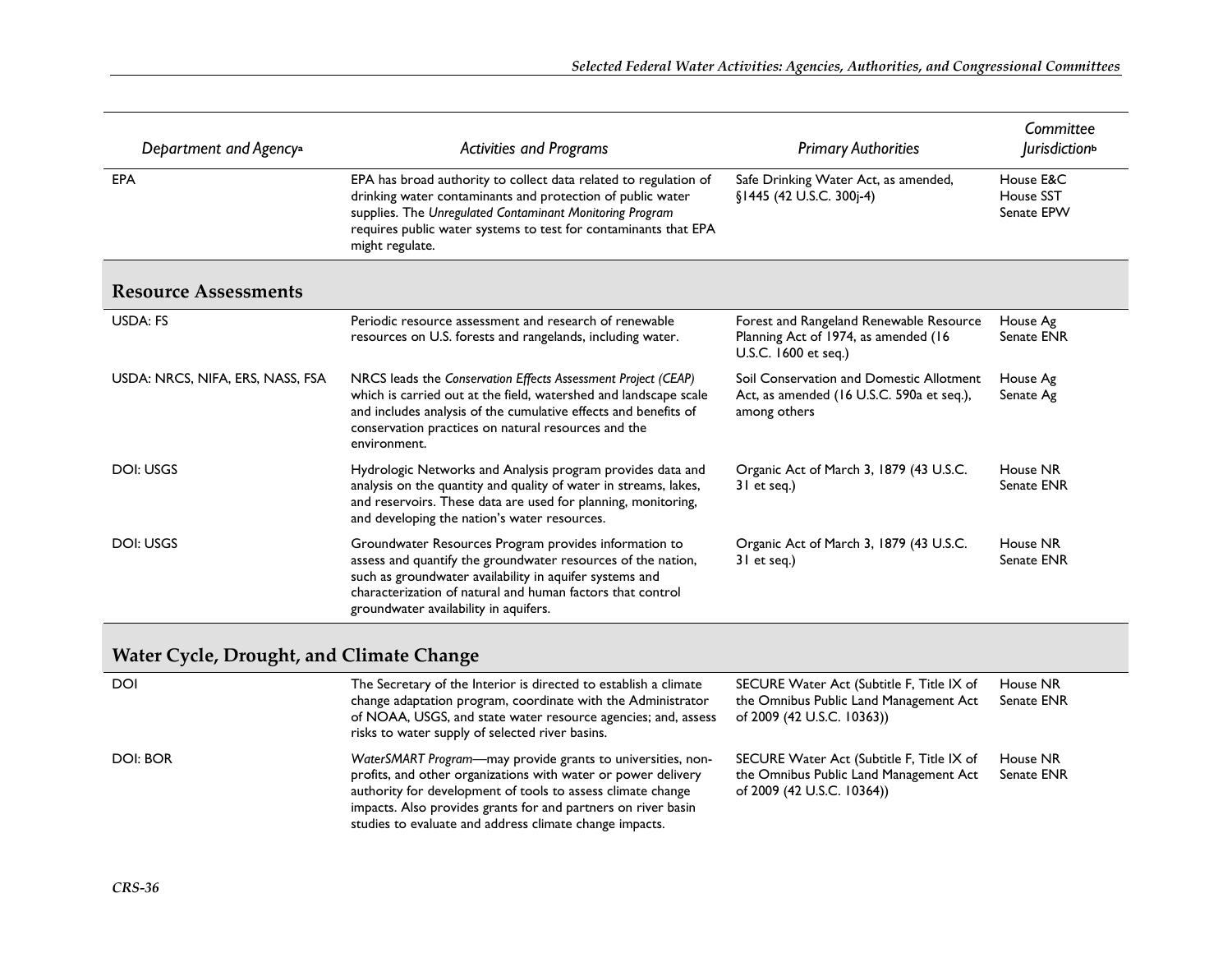| Department and Agency <sup>a</sup> | <b>Activities and Programs</b>                                                                                                                                                                                                                                                                                                                                                                         |                                                                                                                                                                            | Committee<br>Jurisdiction <sup>b</sup>            |  |
|------------------------------------|--------------------------------------------------------------------------------------------------------------------------------------------------------------------------------------------------------------------------------------------------------------------------------------------------------------------------------------------------------------------------------------------------------|----------------------------------------------------------------------------------------------------------------------------------------------------------------------------|---------------------------------------------------|--|
| <b>DOI: BOR</b>                    | In coordination with the WaterSMART basin studies, BOR<br>evaluates climate risk through West-wide Climate Risk<br>Assessments and develops scientific information on climate<br>change and other ecological stressors via Land Conservation<br>Cooperatives.                                                                                                                                          | SECURE Water Act (Subtitle F, Title IX of<br>the Omnibus Public Land Management Act<br>of 2009 (42 U.S.C. 10363)); Interior<br>Department Secretarial Order #3289          | House NR<br>Senate ENR                            |  |
| DOI: USGS                          | National Streamflow Information Program (NSIP)- provides<br>streamflow information for local, state, regional, and national<br>needs, including data related to climate variation and change.                                                                                                                                                                                                          | Organic Act of March 3, 1879 (43 U.S.C.<br>31 et seq.); SECURE Water Act (Subtitle F,<br>Title IX of the Omnibus Public Land<br>Management Act of 2009 (42 U.S.C.<br>10366 | House NR<br>Senate ENR                            |  |
| <b>DOE: PMAs</b>                   | The Secretary of Energy, in consultation with the Administrator<br>of each PMA is to risks of climate change and potential effects<br>on federal hydro power projects.                                                                                                                                                                                                                                 | SECURE Water Act (Subtitle F, Title IX of<br>the Omnibus Public Land Management Act<br>of 2009 (42 U.S.C. 10365)                                                           | House NR<br>Senate ENR                            |  |
| <b>EPA</b>                         | Conducts and supports research on effects of climate change on<br>water resources and the nation's clean water and safe drinking<br>water programs, including research to assist drinking water,<br>wastewater, and stormwater systems to assess climate change<br>impacts and develop adaptation strategies.                                                                                          | Safe Drinking Water Act, as amended (42<br>U.S.C. 300f et seq.); Clean Water Act, as<br>amended (33 U.S.C. 1251 et seq.)                                                   | House E&C<br>House SST<br>House T&I<br>Senate EPW |  |
| DOC: NOAA                          | The Secretary of Commerce is charged with forecasting the<br>weather, issuing storm warnings, weather and flood signals,<br>gauging and reporting on river conditions, reporting<br>temperature and rainfall conditions, distributing meteorological<br>observations, and taking such meteorological observations as<br>necessary to establish and record climatic conditions of the<br>United States. | Weather Service Modernization Act (15)<br>U.S.C. 313 et seq.)                                                                                                              | House SST<br>Senate CST                           |  |
| DOC: NWS                           | National Integrated Drought Information System is charged with<br>providing U.S. drought early warning forecasts and assessments.                                                                                                                                                                                                                                                                      | National Integrated Drought Information<br>System Act (15 U.S.C. 313d)                                                                                                     | House SST<br>Senate CST                           |  |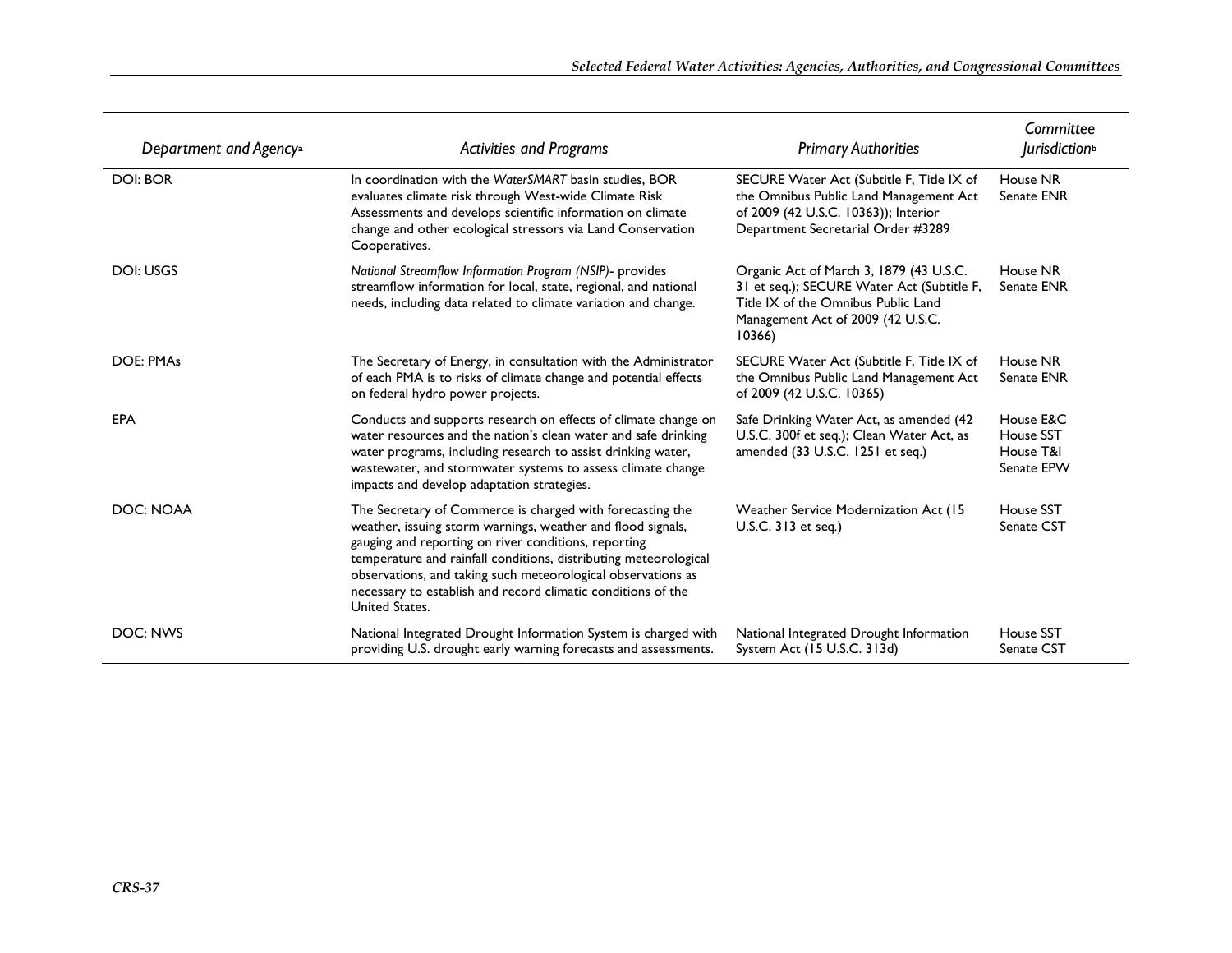| Department and Agency <sup>a</sup> | <b>Activities and Programs</b>                                                                                                                                                                                                           | <b>Primary Authorities</b>                                                                                           | Committee<br><i>lurisdiction</i> <sup>b</sup>     |
|------------------------------------|------------------------------------------------------------------------------------------------------------------------------------------------------------------------------------------------------------------------------------------|----------------------------------------------------------------------------------------------------------------------|---------------------------------------------------|
| <b>Water Quality and Treatment</b> |                                                                                                                                                                                                                                          |                                                                                                                      |                                                   |
| <b>EPA</b>                         | Research addresses four themes: Healthy Watersheds and<br>Coastal Waters, Safe Drinking Water, Sustainable Water<br>Infrastructure, and Water Security.                                                                                  | Safe Drinking Water Act amended (42<br>U.S.C. 300f et seq.); Clean Water Act, as<br>amended (33 U.S.C. 1251 et seq.) | House E&C<br>House SST<br>House T&I<br>Senate EPW |
| DOI: USGS                          | National Water Quality Assessment Program- provides regional and<br>national information on groundwater and stream quality<br>conditions, and provides support for scientifically sound<br>management, regulatory, and policy decisions. | Organic Act of March 3, 1879 (43 U.S.C.<br>31 et seg.)                                                               | House NR<br>Senate ENR                            |

**Source:** Prepared by the Congressional Research Service.

- a. Department, agency, and committee names and abbreviations are provided in **Appendix D**.
- b. Committees are listed alphabetically by chamber. For information regarding committee jurisdiction and referral rules, see **Appendix A**. **Appendix B** and **Appendix C** present the official language from House Rule X and Senate Rule XXV, respectively, as indicators of congressional jurisdiction over water resources.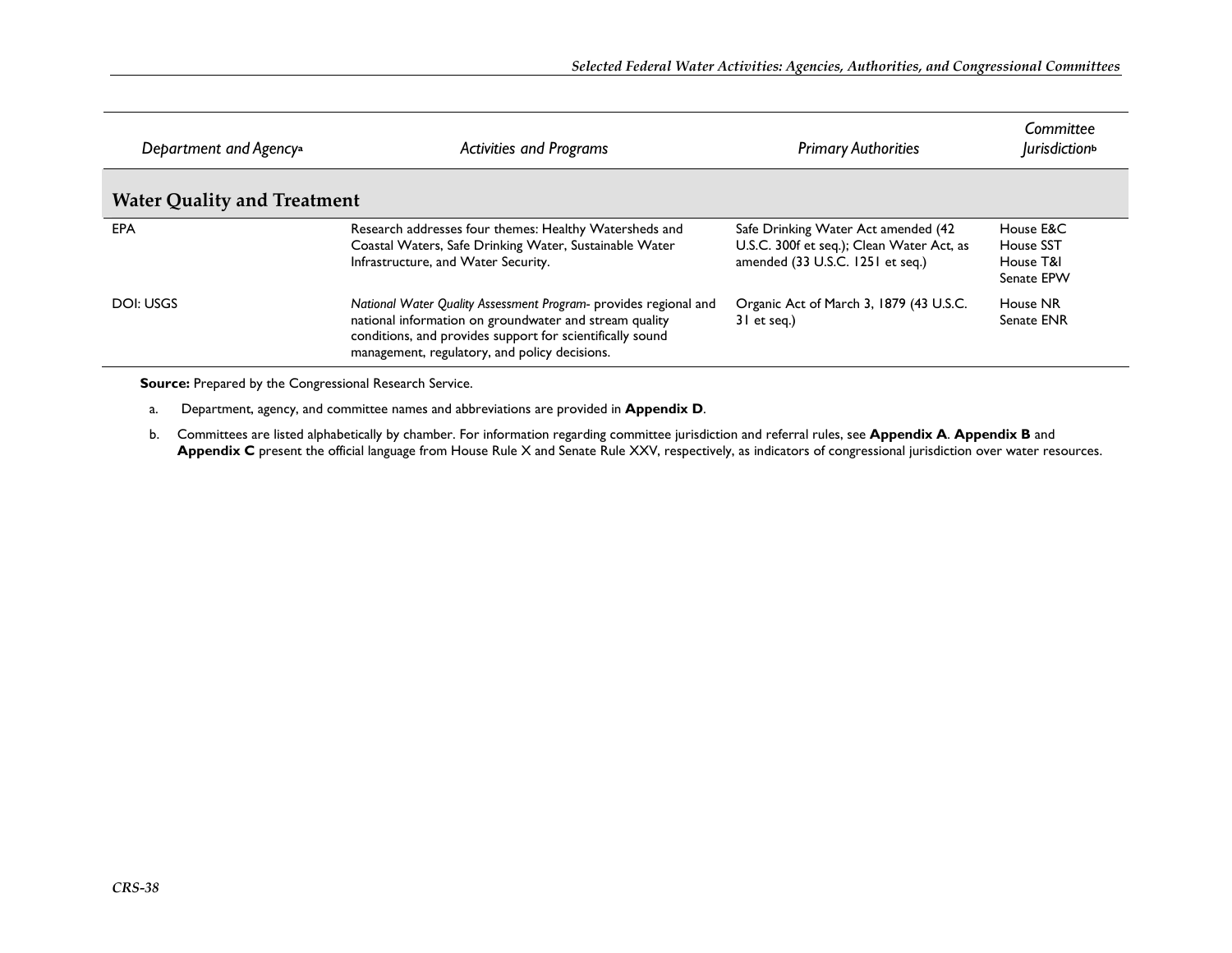### **Table 9. Planning**

| Department and Agency <sup>a</sup><br><b>Activities and Programs</b> |                                                                                                                                                                                                                                                                                                                                                                                             | <b>Primary Authorities</b>                                                                                                                                                                                                           | Committee<br><i>lurisdiction</i> <sup>b</sup> |
|----------------------------------------------------------------------|---------------------------------------------------------------------------------------------------------------------------------------------------------------------------------------------------------------------------------------------------------------------------------------------------------------------------------------------------------------------------------------------|--------------------------------------------------------------------------------------------------------------------------------------------------------------------------------------------------------------------------------------|-----------------------------------------------|
| <b>Water Development Project Planning</b>                            |                                                                                                                                                                                                                                                                                                                                                                                             |                                                                                                                                                                                                                                      |                                               |
| <b>DOI: BOR</b>                                                      | BOR investigates federal water resource development projects<br>using a general authority and performs feasibility studies using<br>site-specific authorities.                                                                                                                                                                                                                              | Reclamation Act of 1902, as amended (43<br>U.S.C. 371 et seq.), Reclamation Project<br>Act of 1939 (43 U.S.C. 485h(a); and site-<br>specific authorities                                                                             | House NR<br>Senate ENR                        |
| <b>DOD: USACE</b>                                                    | USACE studies federal interest in and develops alternatives for<br>new water resources projects and modifications to existing<br>projects. Studies are typically cost-shared with nonfederal<br>sponsors and require site-specific congressional authorization.<br>The Administration transmits planning results and related<br>recommendations to Congress for construction authorization. | Water Resources Development Act<br>(WRDA) of 1986, as amended, and Flood<br>Control Act of 1970 (33 U.S.C. 549a).<br>Site-specific authorities in older Rivers and<br>Harbors Acts and Flood Control Acts, and<br>more recent WRDAs. | House T&I<br>Senate EPW                       |
| USDA: NRCS; DOD: USACE                                               | Joint-agency investigation of flood damage reduction and water<br>development installations if authorized by Committee<br>resolution.                                                                                                                                                                                                                                                       | P.L. 87-639 (16 U.S.C. 1009)                                                                                                                                                                                                         | House T&I<br>Senate EPW                       |
| <b>Watershed Planning</b>                                            |                                                                                                                                                                                                                                                                                                                                                                                             |                                                                                                                                                                                                                                      |                                               |
| River Basin Commissions (Delaware,<br>Susquehanna, Potomac)          | Presidentially declared river basin commissions for coordination<br>of plans for water and related land resources development.                                                                                                                                                                                                                                                              | Water Resources Planning Act of 1965,<br>P.L. 89-80 (42 U.S.C. 1962b et seq.)                                                                                                                                                        | House NR<br>Senate ENR                        |
| <b>USDA: NRCS</b>                                                    | Watershed Surveys and Planning Program- assists federal, state,<br>and local agencies and tribal governments to protect watersheds<br>from damage caused by erosion, floodwater, and sediment and<br>to conserve and develop water and land resources.                                                                                                                                      | Watershed Protection and Flood<br>Prevention Act of 1954, as amended (16<br>U.S.C. 1001-1008)                                                                                                                                        | House Ag<br>Senate Ag                         |
| <b>DOI: BOR</b>                                                      | Cooperative Watershed Management Program- provides grants for<br>development of locally led watershed groups and facilitates<br>watershed projects.                                                                                                                                                                                                                                         | Cooperative Watershed Management Act<br>(Subtitle A, Title VI of P.L III-II, 16<br>$U.S.C.$ 1015)                                                                                                                                    | House NR<br>Senate ENR                        |
| <b>DOD: USACE</b>                                                    | Planning Assistance to States- allows USACE to work with states<br>on the preparation of comprehensive plans for the<br>development, utilization, and conservation of water and related<br>resources.                                                                                                                                                                                       | Water Resources Development Act of<br>1974 (42 U.S.C. 1962d-16)                                                                                                                                                                      | House T&I<br>Senate EPW                       |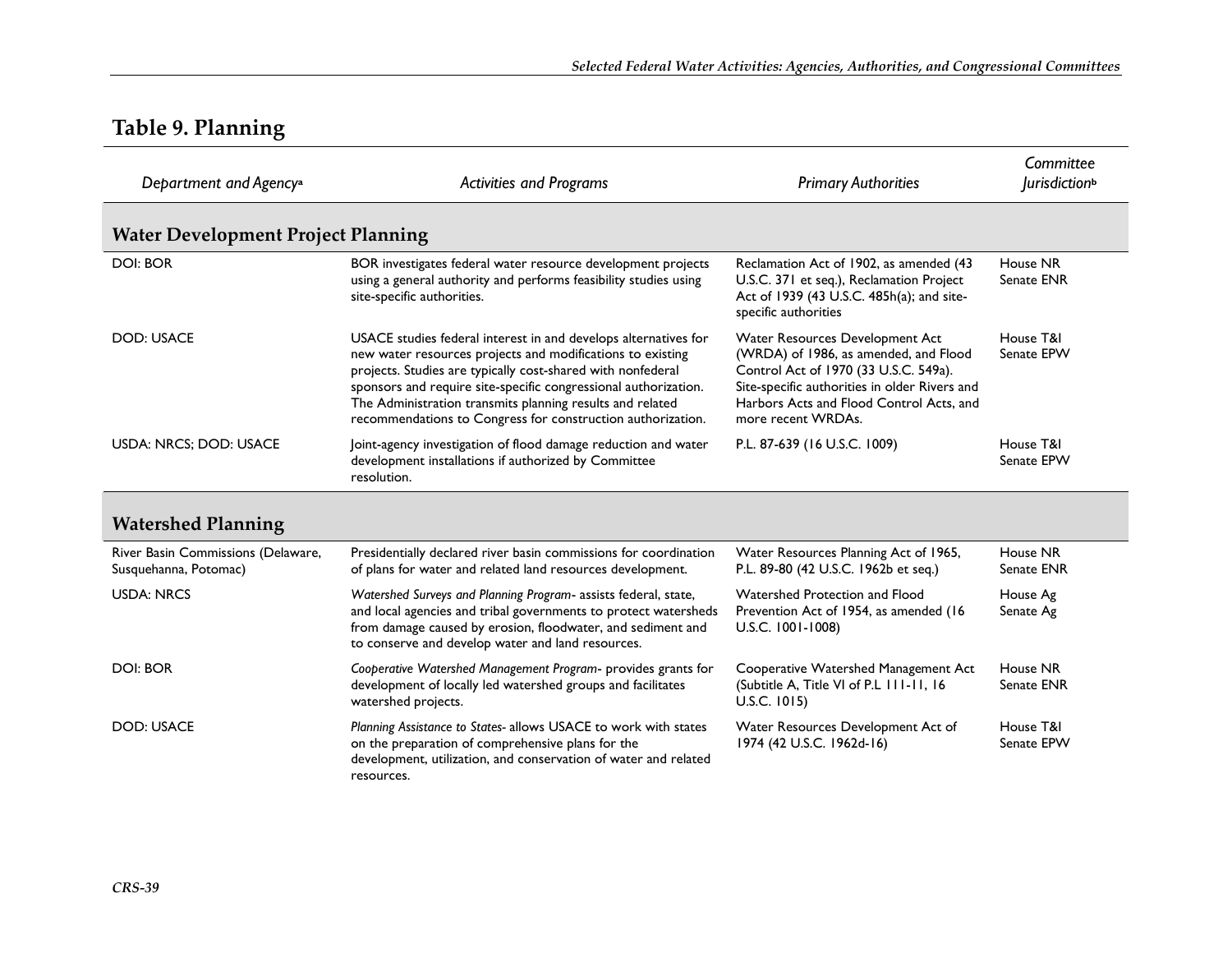| Department and Agency <sup>a</sup><br><b>Activities and Programs</b> |                                                                                                                                                                                                                                   | <b>Primary Authorities</b>                | Committee<br><i>lurisdiction</i> <sup>b</sup> |
|----------------------------------------------------------------------|-----------------------------------------------------------------------------------------------------------------------------------------------------------------------------------------------------------------------------------|-------------------------------------------|-----------------------------------------------|
| EPA                                                                  | EPA encourages a watershed approach as the most effective<br>means of addressing water resource and water quality<br>challenges, such as restoration of pollution-impaired waters and<br>management of nonpoint source pollution. | Clean Water Act, (33 U.S.C. 1251 et seq.) | House T&I<br>Senate EPW                       |
| <b>Water Quality</b>                                                 |                                                                                                                                                                                                                                   |                                           |                                               |
| <b>EPA</b>                                                           | The Clean Water Act authorizes extensive water quality<br>planning, studies, and monitoring under the direction primarily<br>of EPA. Many other federal agencies participate, including USGS,<br>NOAA, FWS, and USACE.            | Clean Water Act, (33 U.S.C. 1251 et seq.) | House SST<br>House T&I<br>Senate EPW          |

**Source:** Prepared by the Congressional Research Service.

a. Department, agency, and committee names and abbreviations are provided in **Appendix D**.

b. Committees are listed alphabetically by chamber. For information regarding committee jurisdiction and referral rules, see **Appendix A**. **Appendix B** and **Appendix C** present the official language from House Rule X and Senate Rule XXV, respectively, as indicators of congressional jurisdiction over water resources.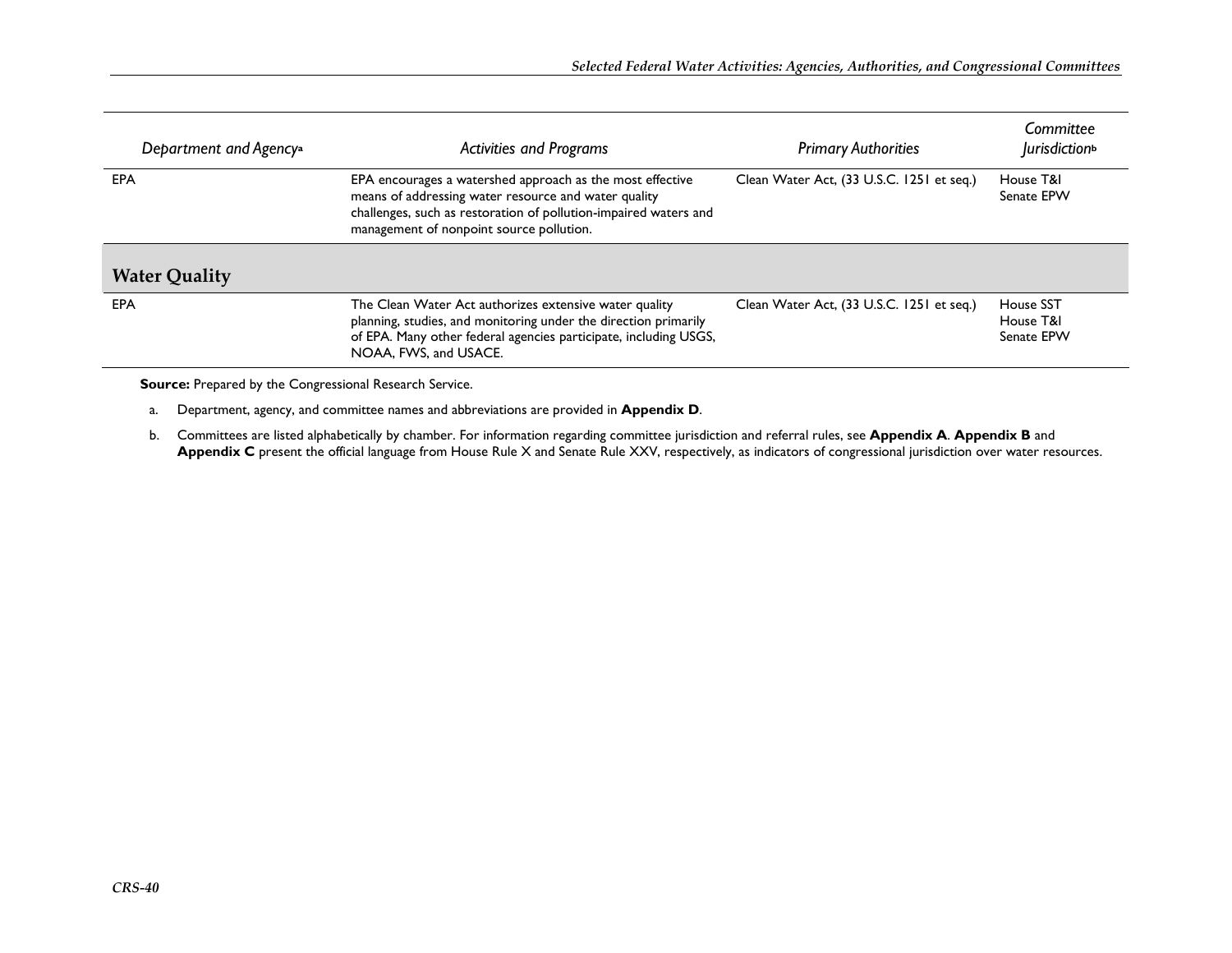# **Appendix A**

#### **Determining Committee Jurisdiction**

Committee jurisdiction is determined by a variety of factors. Paramount are House Rule X and Senate Rule XXV, which designate the subject matter within the purview of each standing committee. House Rule X and Senate Rule XXV, however, are both broadly written and the product of an era in which governmental activity was not as extensive, and relations among policies not as common or intertwined as now. Due to topic omissions and a lack of clarity, as well as overlaps among committees in areas of jurisdiction, the formal provision of the rules is supplemented by an intricate series of precedents and informal agreements governing the referral of legislation. In general, once a measure has been referred to a given committee, it remains the responsibility of that committee; if the measure is enacted into law, amendments to the law are presumed to be within the originating committee's responsibility. Relatedly, bills which are more comprehensive than the measure they amend or supersede are presumed to be within the jurisdiction of the committee reporting the more comprehensive measure. The resultant accretions of subject responsibility greatly broaden the range or shift the scope of jurisdictional subjects assigned to each committee. Several other factors also should be considered in determining committee jurisdiction, although these are not formal or even acknowledged in rules or precedents. These factors may include the expertise of a measure's sponsor, the timing of a bill, or the appropriations subcommittee that considers appropriations requests for the program authorized. Subcommittees are not officially authorized in either the rules of the House or the Senate. Subcommittees are creatures of the full committee that established them. Accordingly, determining official subcommittee jurisdictions is imprecise. Therefore, although some information regarding subcommittee jurisdiction is included in **Appendix B** and **Appendix C**, information on subcommittee jurisdiction is not uniformly provided in this report.

#### **House Referral**

In 1974, with the adoption of the Committee Reform Amendments, the House authorized the Speaker to refer measures to more than one committee, in a joint, split, or sequential manner. In 1995, with the rules changes adopted in the  $104<sup>th</sup>$  Congress, the Speaker could no longer refer measures jointly; he was authorized instead to designate a primary committee. Split and sequential referrals were still allowed. Further, the Speaker could impose time limitations on any committee receiving a referral. In 2003, with the rules changes adopted in the  $108<sup>th</sup>$  Congress, the Speaker was authorized to refer measures to more than one committee without designation of a primary committee under "exceptional circumstances."

#### **Senate Referral**

A measure introduced in the Senate, or passed by the House and sent to the Senate, will likely be referred to a Senate committee. Measures are referred to Senate committees in accordance with their official jurisdictions in Senate Rule XXV, and precedents established by prior referrals. A series of formal agreements among committees over time also can supplement Rule XXV, and generally are regarded as setting precedent for future referrals. Ad hoc agreements may be made to govern the consideration of particular measures, but these are not binding on future referrals.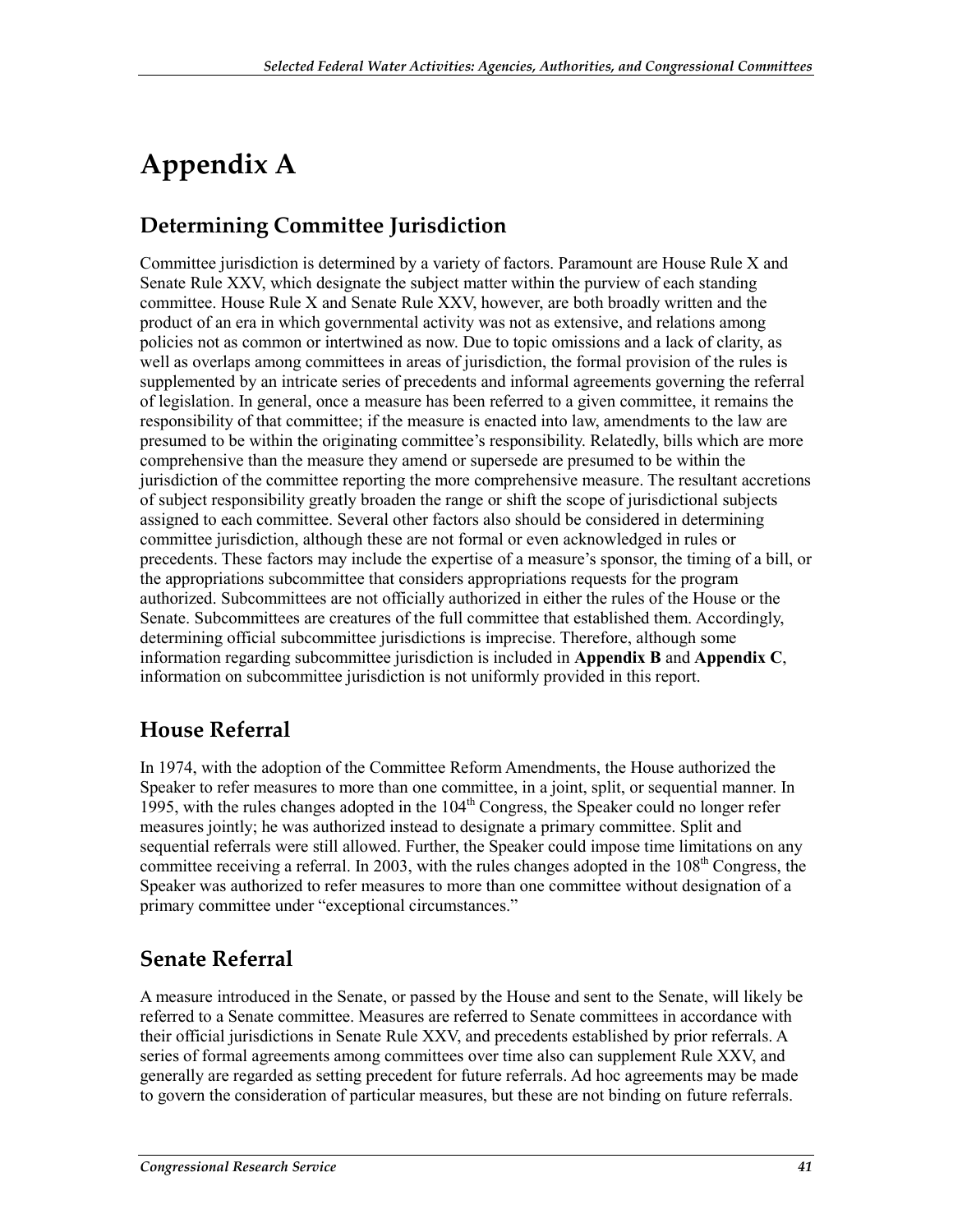Referral of measures is formally the responsibility of the presiding officer of the Senate, but in practice the Senate parliamentarian advises on bill referrals. Under Senate Rule XVII, in general each measure is referred to a single committee based on "the subject matter which predominates" in the legislation. Predominance usually is determined by the extent to which a measure deals with a subject. However, there appear to be exceptions; most notably, a measure containing revenue provisions is likely to be referred to the Committee on Finance, even where the subject does not appear to predominate.

#### **Individual Jurisdictional Issues**

This section briefly discusses an example of water issues that are either within the jurisdiction of more than one committee or contested among committees. If the issue is clearly within the purview of one panel, it is not addressed in this section.

#### **Jurisdiction over Dams and Land Necessary for their Development**

House Rule  $X<sup>16</sup>$  identifies several committees to which bills authorizing federal dam construction might be referred. The Natural Resources Committee has jurisdiction over "irrigation and reclamation, including water supply for reclamation projects, and easements of public lands for irrigation projects, and acquisition of private lands when necessary to complete water projects."<sup>17</sup> As such, it has jurisdiction over most activities of the Bureau of Reclamation (Department of the Interior). The Committee on Transportation and Infrastructure is responsible for "flood control and improvement of rivers and harbors... public works for the benefit of navigation, including bridges and dams (other than international bridges and dams)... water power." Consequently, most activities of the Army Corps of Engineers fall under the jurisdiction of the House Transportation and Infrastructure Committee. The Committee on Agriculture has jurisdiction over "water conservation related to activities of the Department of Agriculture."

Senate Rule  $XXV^{18}$  also identifies several committees for which bills authorizing federal dam construction might be referred. The Energy and Natural Resources Committee has jurisdiction over "hydroelectric power, irrigation, and reclamation projects," and, hence, most activities of the Bureau of Reclamation; whereas, the Environment and Public Works Committee (EPW) has jurisdiction over "public works, bridges, and dams" and "flood control." Consequently, EPW has jurisdiction over most activities of the Army Corps of Engineers. Additionally, the Agriculture, Nutrition and Forestry Committee has jurisdiction over "soil conservation... food from fresh waters... rural development, rural electrification, and watersheds."

As is shown in **Table 1**, multiple committees in each chamber are principally involved in jurisdiction over dams, which is not readily apparent from perusal of the rules language alone. Private dams must be licensed by the Federal Energy Regulatory Commission, which is under the

1

<sup>&</sup>lt;sup>16</sup> U.S. Congress, Constitution Jefferson's Manual and Rules of the House of Representatives of the United States One Hundred Twelfth Congress, prepared by John V. Sullivan, 111th Cong., 2nd sess., May 24, 2011, H. Doc. 111-157 (Washington: GPO, 2011).

 $17$  Ibid.

<sup>18</sup> U.S. Congress, *Senate Manual Containing the Standing Rules, Orders, Laws, and Resolutions Affecting the Business of the United States Senate Declaration of Independence Articles of Confederation Ordinance of 1787 and the Constitution of the United States*, prepared by Matthew McGowan, 112th Cong., 1st sess., January 1, 2011, S. Doc. 112- 1 (Washington: GPO, 2011).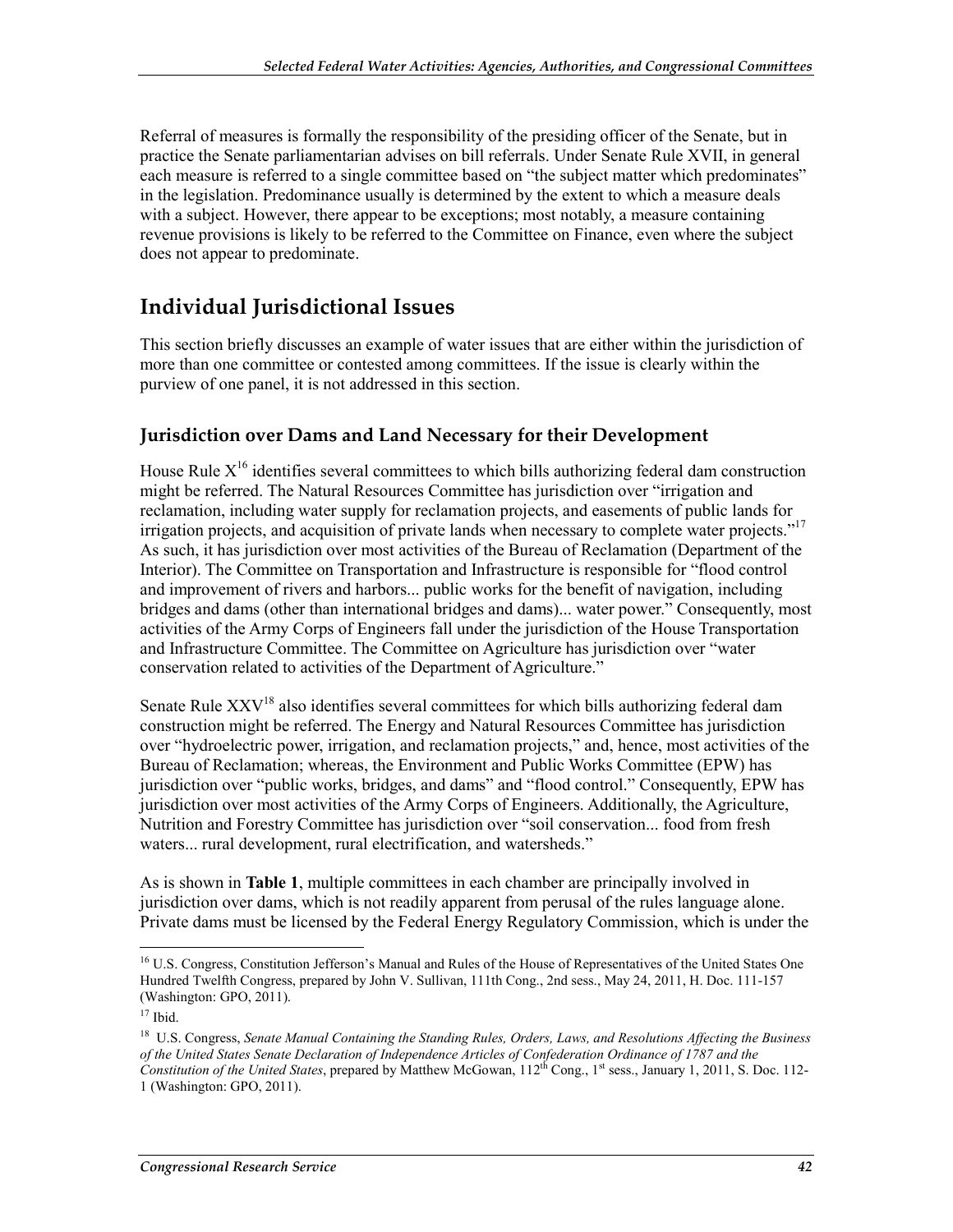jurisdiction of the House Energy and Commerce and the Senate Energy and Natural Resources Committees. Further, several different executive branch departments and agencies are responsible for implementing the laws under the jurisdiction of these committees. This arrangement complicates management of river systems and resources comprising large watershed areas such as the Columbia and Colorado River Basins, and the Sacramento and San Joaquin Rivers' delta confluence with San Francisco Bay, and even smaller systems, especially where anadromous fisheries (fish that live in both freshwater and marine environments) are involved.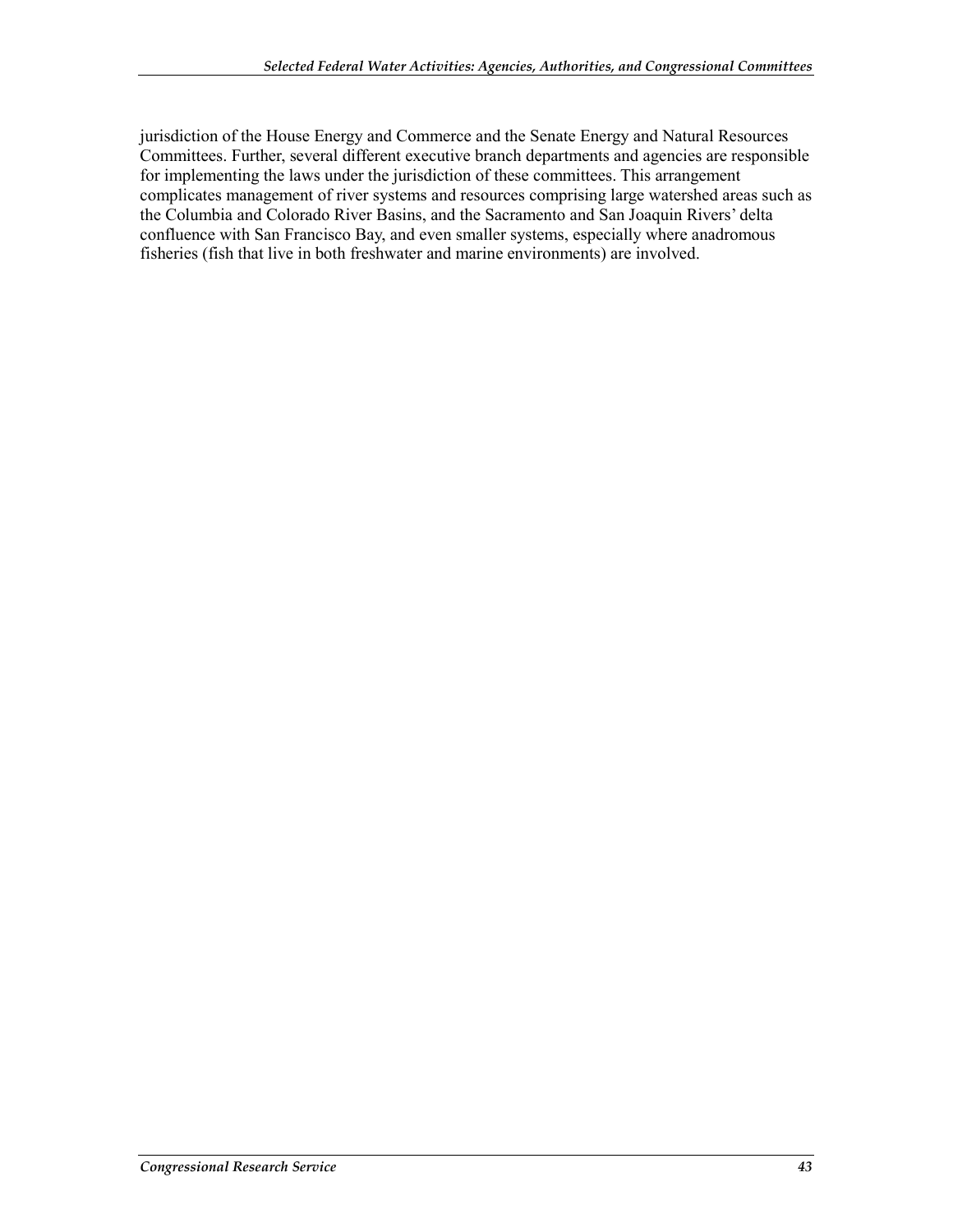# **Appendix B**

**Table 10** includes official excerpts from House Rule X.

#### **Table 10. House Rule X**

| Committee          | <b>Rule X Language</b>                             | Parliamentarian<br><b>Notes</b>                                                                                                                                                 | Committee Language on<br>Subcommittee Jurisdiction <sup>a</sup> |                                                                                       |                                                         |
|--------------------|----------------------------------------------------|---------------------------------------------------------------------------------------------------------------------------------------------------------------------------------|-----------------------------------------------------------------|---------------------------------------------------------------------------------------|---------------------------------------------------------|
| <b>Agriculture</b> | Crop insurance and soil<br>conservation            | Bills to develop land<br>and water<br>conservation<br>programs on private<br>and non federal<br>lands; The<br>Committee on                                                      |                                                                 | Subcommittee on Conservation,<br>Energy and Forestry (Soil, water, and                |                                                         |
|                    | Inspection of  seafood and<br>seafood products     |                                                                                                                                                                                 |                                                                 |                                                                                       | resource conservation)<br>Livestock, Dairy, and Poultry |
|                    | Water conservation related<br>to activities of the |                                                                                                                                                                                 |                                                                 | (Seafood Inspection, marketing, and<br>promotion of such commodities;<br>Aquaculture) |                                                         |
|                    | Department of Agriculture                          | Natural Resources.<br>and not this<br>committee, has<br>jurisdiction over a<br>bill to convey land<br>that is part of a<br>National Forest<br>created from the<br>public domain | Rural Development                                               |                                                                                       |                                                         |

Water Jurisdiction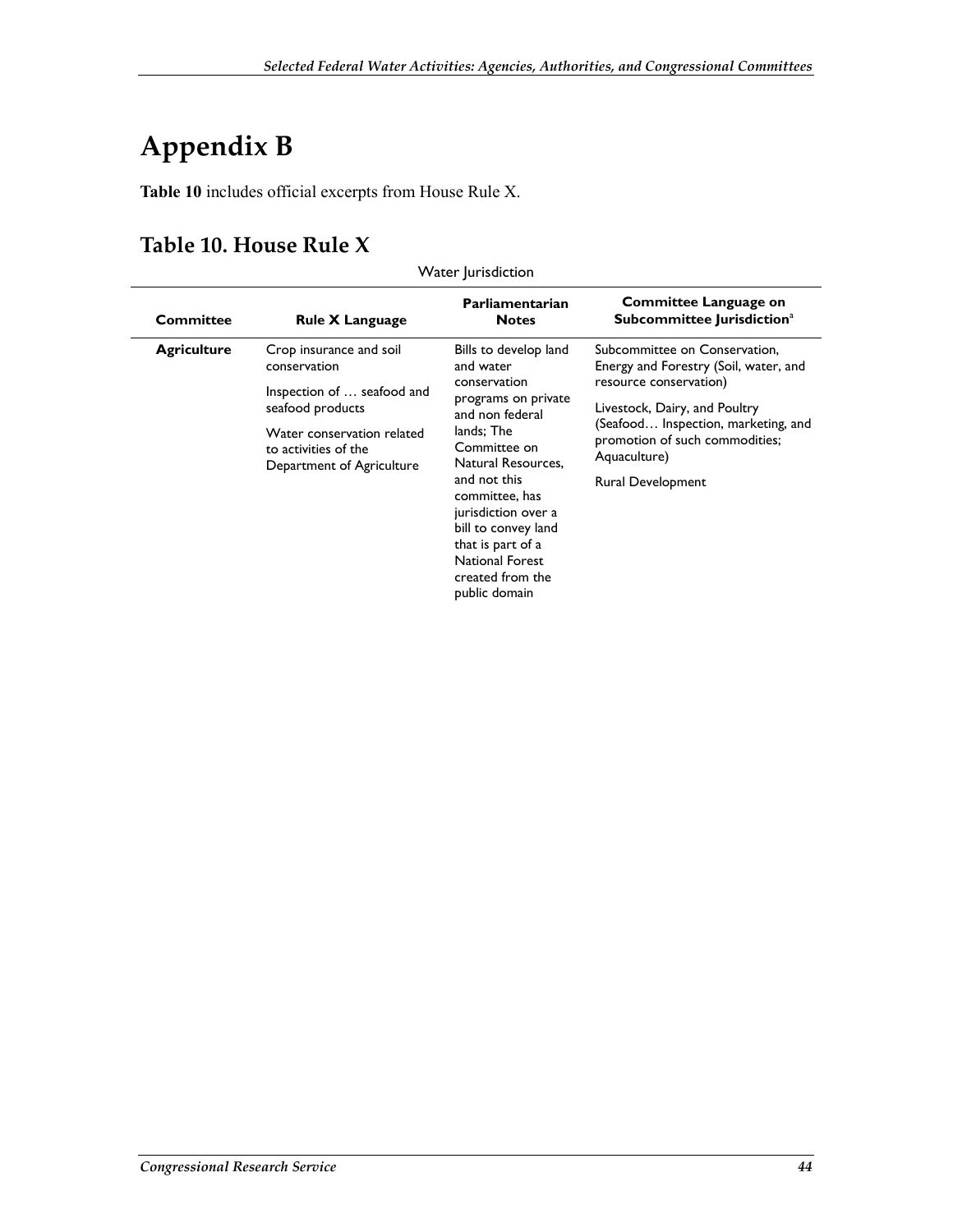| <b>Committee</b>                     | <b>Rule X Language</b>                                                                                                                                                                                                                                                          | Parliamentarian<br><b>Notes</b>                                                                             | Committee Language on<br>Subcommittee Jurisdiction <sup>a</sup>                                         |  |                    |                                                                                                                |  |
|--------------------------------------|---------------------------------------------------------------------------------------------------------------------------------------------------------------------------------------------------------------------------------------------------------------------------------|-------------------------------------------------------------------------------------------------------------|---------------------------------------------------------------------------------------------------------|--|--------------------|----------------------------------------------------------------------------------------------------------------|--|
| <b>Energy and</b><br><b>Commerce</b> | Consumer affairs and<br>consumer protection                                                                                                                                                                                                                                     | This committee<br>formerly had<br>jurisdiction over bills<br>proposing<br>construction of<br>bridges across | Subcommittee on Commerce,<br>Manufacturing and Trade (Regulation                                        |  |                    |                                                                                                                |  |
|                                      | Health and health facilities<br>(except health care<br>supported by payroll<br>deductions)                                                                                                                                                                                      |                                                                                                             | navigable streams,                                                                                      |  |                    |                                                                                                                |  |
|                                      | Interstate energy compacts                                                                                                                                                                                                                                                      | which now are                                                                                               | fossil energy, renewable energy<br>resources and synthetic fuels, energy                                |  |                    |                                                                                                                |  |
|                                      | Interstate and foreign<br>commerce generally                                                                                                                                                                                                                                    | banned under clause<br>4 of rule XII if<br>private                                                          | conservation, energy information,<br>energy regulation and information;                                 |  |                    |                                                                                                                |  |
|                                      | Exploration, production,<br>storage, supply, marketing,                                                                                                                                                                                                                         |                                                                                                             | Interstate energy compacts; All laws,<br>programs, and government activities<br>affecting such matters) |  |                    |                                                                                                                |  |
|                                      | pricing, and regulation of<br>energy resources, including all<br>fossil fuels, solar energy, and<br>other unconventional or<br>renewable energy resources                                                                                                                       |                                                                                                             |                                                                                                         |  | of drinking water) | Subcommittee on Environment and<br>the Economy (All matters relating to<br>water contamination; The regulation |  |
|                                      | Conservation of energy<br>resources                                                                                                                                                                                                                                             |                                                                                                             |                                                                                                         |  |                    | Subcommittee on Health (Public<br>health and quarantine)                                                       |  |
|                                      | Energy information generally                                                                                                                                                                                                                                                    |                                                                                                             |                                                                                                         |  |                    |                                                                                                                |  |
|                                      | The generation and<br>marketing of power (except<br>by federally chartered or<br>Federal regional power<br>marketing authorities);<br>reliability and generation<br>facilities (except the<br>installation of<br>interconnections between<br>Government waterpower<br>projects) |                                                                                                             |                                                                                                         |  |                    |                                                                                                                |  |
|                                      | General Management of the<br>Department of Energy and all<br>functions of the Federal<br><b>Energy Regulatory</b><br>Commission                                                                                                                                                 |                                                                                                             |                                                                                                         |  |                    |                                                                                                                |  |
|                                      | National energy policy<br>generally                                                                                                                                                                                                                                             |                                                                                                             |                                                                                                         |  |                    |                                                                                                                |  |
|                                      | Public health and quarantine                                                                                                                                                                                                                                                    |                                                                                                             |                                                                                                         |  |                    |                                                                                                                |  |
| <b>Foreign Affairs</b>               |                                                                                                                                                                                                                                                                                 | The committee has<br>broad jurisdiction<br>over bridges and<br>dams on<br>international waters              |                                                                                                         |  |                    |                                                                                                                |  |
|                                      |                                                                                                                                                                                                                                                                                 |                                                                                                             |                                                                                                         |  |                    |                                                                                                                |  |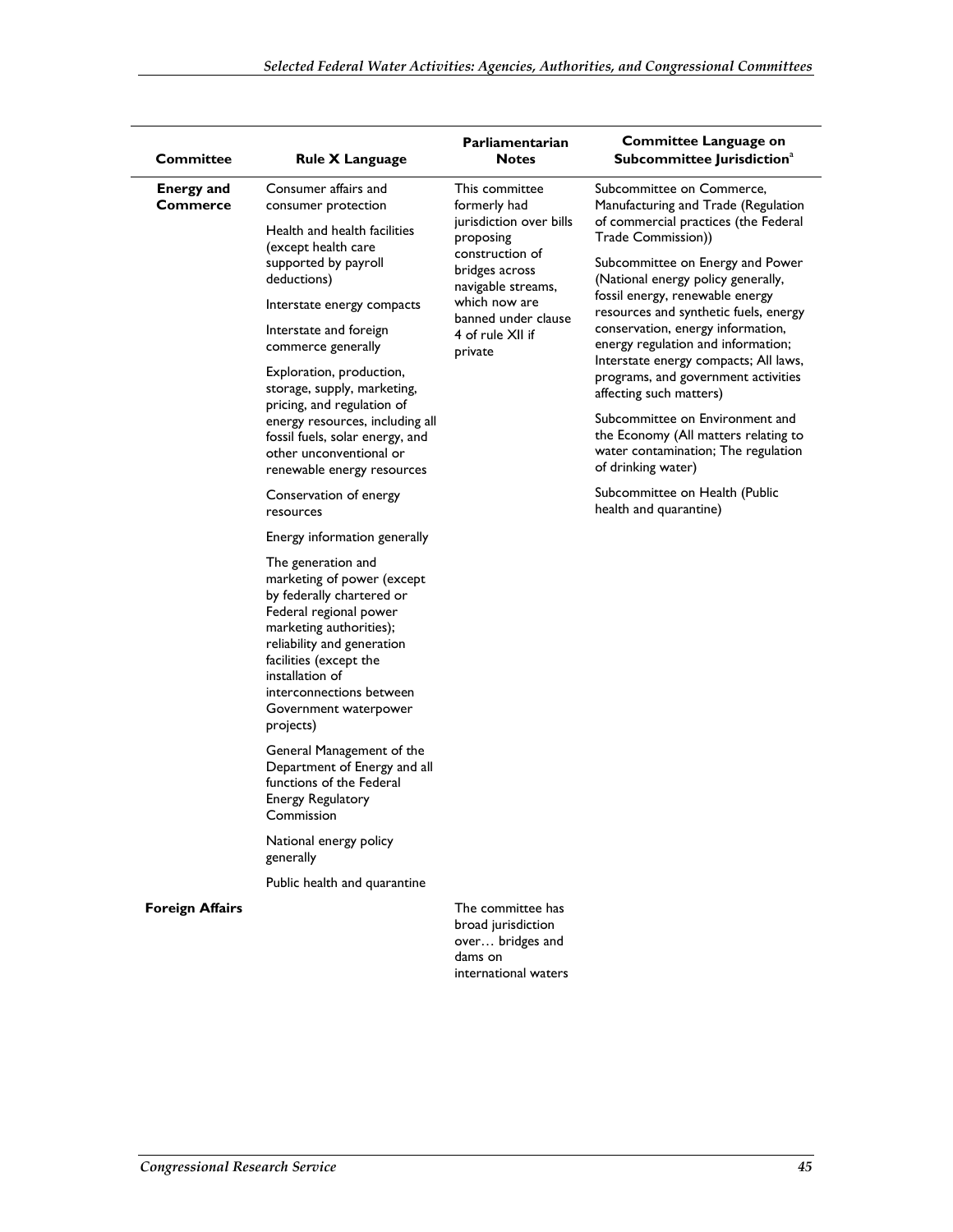| <b>Committee</b>            | <b>Rule X Language</b>                                                                                                     | Parliamentarian<br><b>Notes</b> | <b>Committee Language on</b><br>Subcommittee Jurisdiction <sup>a</sup> |
|-----------------------------|----------------------------------------------------------------------------------------------------------------------------|---------------------------------|------------------------------------------------------------------------|
| Homeland<br><b>Security</b> | Overall homeland security<br>policy                                                                                        |                                 | Emergency Preparedness, Response,<br>and Communications (Oversight of  |
|                             | Organization and<br>administration of the<br>Department of Homeland<br>Security                                            |                                 | the Federal Emergency Management<br>Agency)                            |
|                             | Functions of the Department<br>of Homeland Security relating<br>to border and port<br>security  transportation<br>security |                                 |                                                                        |
| Judiciary                   | Interstate compacts, generally                                                                                             |                                 |                                                                        |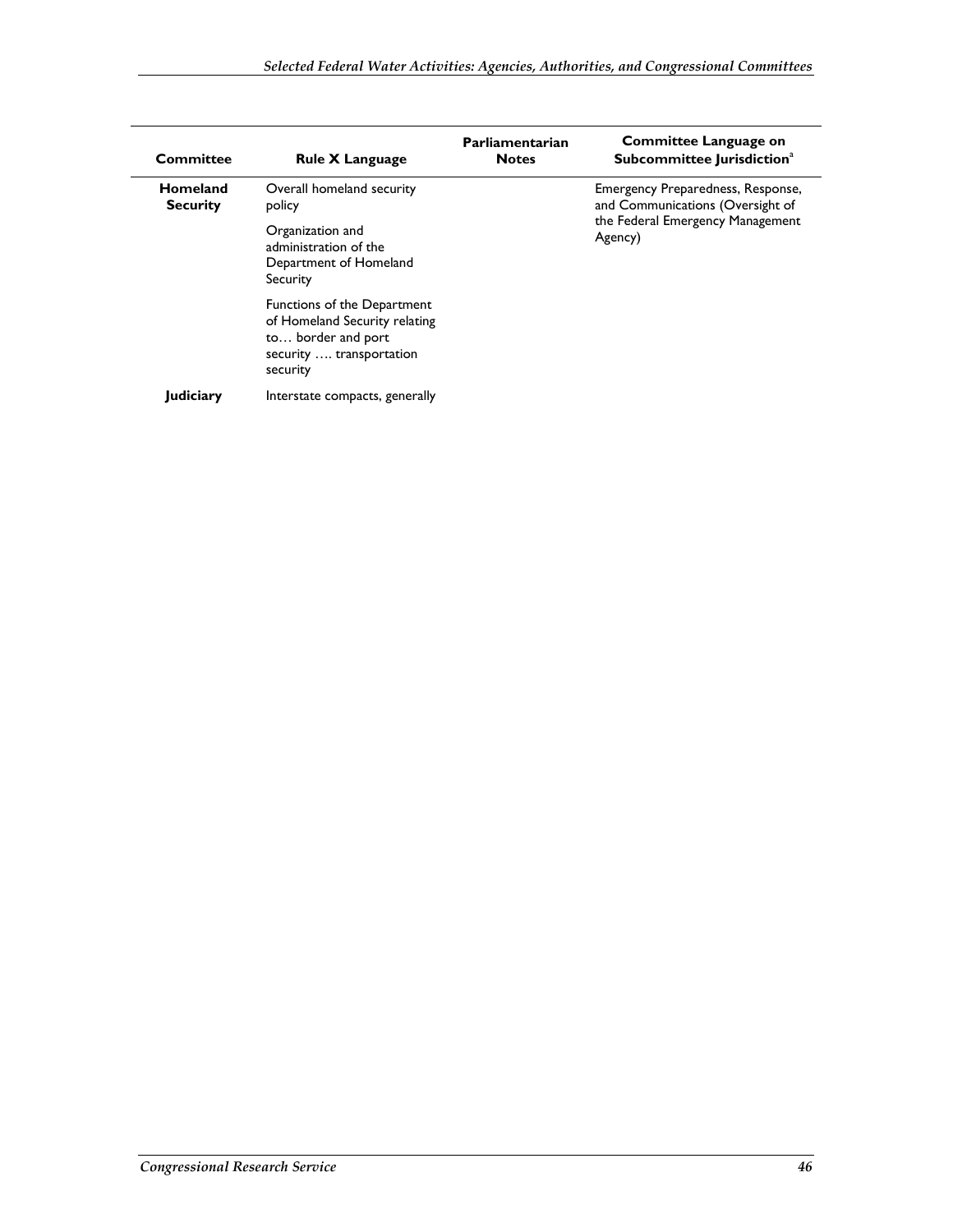| <b>Committee</b>                   | <b>Rule X Language</b>                                                                                                                                                                                                                                                                                                                                                                                                                                                                                                                                                                                                                                                                                                                                                                             | Parliamentarian<br><b>Notes</b>                                                                                                                                                                                                                                                                                                                                                                                                                                                                                                                         | Committee Language on<br>Subcommittee Jurisdiction <sup>a</sup>                                                                                                                                                                                                                                                                                                                                                                                                                                                                                                                                                                                                                                                                                                                                                                                                                                                                                                                                                                                                                                                                                                                                                                                                                                                                                                                                                                                                                                                                                                                                                                                                                                                                                                                                                                                                                           |
|------------------------------------|----------------------------------------------------------------------------------------------------------------------------------------------------------------------------------------------------------------------------------------------------------------------------------------------------------------------------------------------------------------------------------------------------------------------------------------------------------------------------------------------------------------------------------------------------------------------------------------------------------------------------------------------------------------------------------------------------------------------------------------------------------------------------------------------------|---------------------------------------------------------------------------------------------------------------------------------------------------------------------------------------------------------------------------------------------------------------------------------------------------------------------------------------------------------------------------------------------------------------------------------------------------------------------------------------------------------------------------------------------------------|-------------------------------------------------------------------------------------------------------------------------------------------------------------------------------------------------------------------------------------------------------------------------------------------------------------------------------------------------------------------------------------------------------------------------------------------------------------------------------------------------------------------------------------------------------------------------------------------------------------------------------------------------------------------------------------------------------------------------------------------------------------------------------------------------------------------------------------------------------------------------------------------------------------------------------------------------------------------------------------------------------------------------------------------------------------------------------------------------------------------------------------------------------------------------------------------------------------------------------------------------------------------------------------------------------------------------------------------------------------------------------------------------------------------------------------------------------------------------------------------------------------------------------------------------------------------------------------------------------------------------------------------------------------------------------------------------------------------------------------------------------------------------------------------------------------------------------------------------------------------------------------------|
| <b>Natural</b><br><b>Resources</b> | Fisheries and wildlife,<br>including research,<br>restoration, refuges, and<br>conservation<br>Geological Survey<br>International fishing<br>agreements<br>Interstate compacts relating<br>to apportionment of waters<br>for irrigation purposes<br>Irrigation and reclamation,<br>including water supply for<br>reclamation projects, and<br>easements of public lands for<br>irrigation projects; and<br>acquisition of private lands<br>when necessary to complete<br>irrigation projects<br>care and allotment of<br>Native American lands<br>Marine affairs, including<br>coastal zone management<br>except for measures relating<br>to oil and other pollution of<br>navigable waters<br>Oceanography<br>Relations of the U.S. with<br><b>Native Americans and Native</b><br>American tribes | To transfer interest<br>in a National<br>Oceanic and<br>Atmospheric<br>Administration<br>fisheries research<br>laboratory; This<br>committee, and not<br>the Committee on<br>Agriculture, has<br>jurisdiction over a<br>bill to convey land<br>that is part of a<br><b>National Forest</b><br>created from the<br>public domain; This<br>committee, and not<br>the Committee on<br>Transportation and<br>Infrastructure, has<br>jurisdiction over a<br>bill addressing a<br>federal water project<br>operated by the<br>Bureau of<br><b>Reclamation</b> | Subcommittee on National Parks,<br>Forests and Public Lands (Measures<br>and matters related to the National<br>Parks system and its units, including<br>Federal reserved water rights; Wild<br>and Scenic Rivers System ; Federal<br>and nonfederal outdoor recreation<br>plans, programs and administration<br>including the Land and Water<br>Conservation Fund Act of 1965 and<br>the Outdoor Recreation Act of 1963;<br>Public lands generally, including<br>measures or matters relating to entry,<br>easements, withdrawals, grazing, and<br>Federal reserved water rights; Public<br>forest lands generally, including<br>measures or matters related to entry,<br>easements, withdrawals, grazing and<br>Federal reserved water rights)<br>Subcommittee on Fisheries, Wildlife,<br>Oceans, and Insular Affairs (Fisheries<br>management and fisheries research<br>generally, including the management<br>of all commercial and recreational<br>fisheries, the Magnuson-Stevens<br>Fishery Conservation and<br>Management Act, interjurisdictional<br>fisheries, international fisheries<br>agreements, aquaculture, seafood<br>safety and fisheries promotion;<br>Wildlife resources, including research,<br>restoration, refuges and conservation;<br>Protection of coastal and marine<br>environments, including estuarine<br>protection; Oceanography; Ocean<br>engineering, including materials,<br>technology and systems; Coastal zone<br>management; Marine sanctuaries;<br>U.N. Convention on the Law of the<br>Sea; Sea Grant programs and marine<br>extension services)<br>Subcommittee on Indian and Alaska<br>Native Affairs (Bureau of Indian<br>Affairs; Indian lands (including leasing,<br>acquisition, and alienation of tribal<br>lands and individual allotments);<br>Energy, minerals, and timber issues;<br>Land and water claims; Indian treaty<br>rights) |

Subcommittee on Energy and Mineral Resources (All measures and matters concerning the U.S. Geological Survey, except for the activities and programs of Water Resources Division or its successor; All measures and matters affecting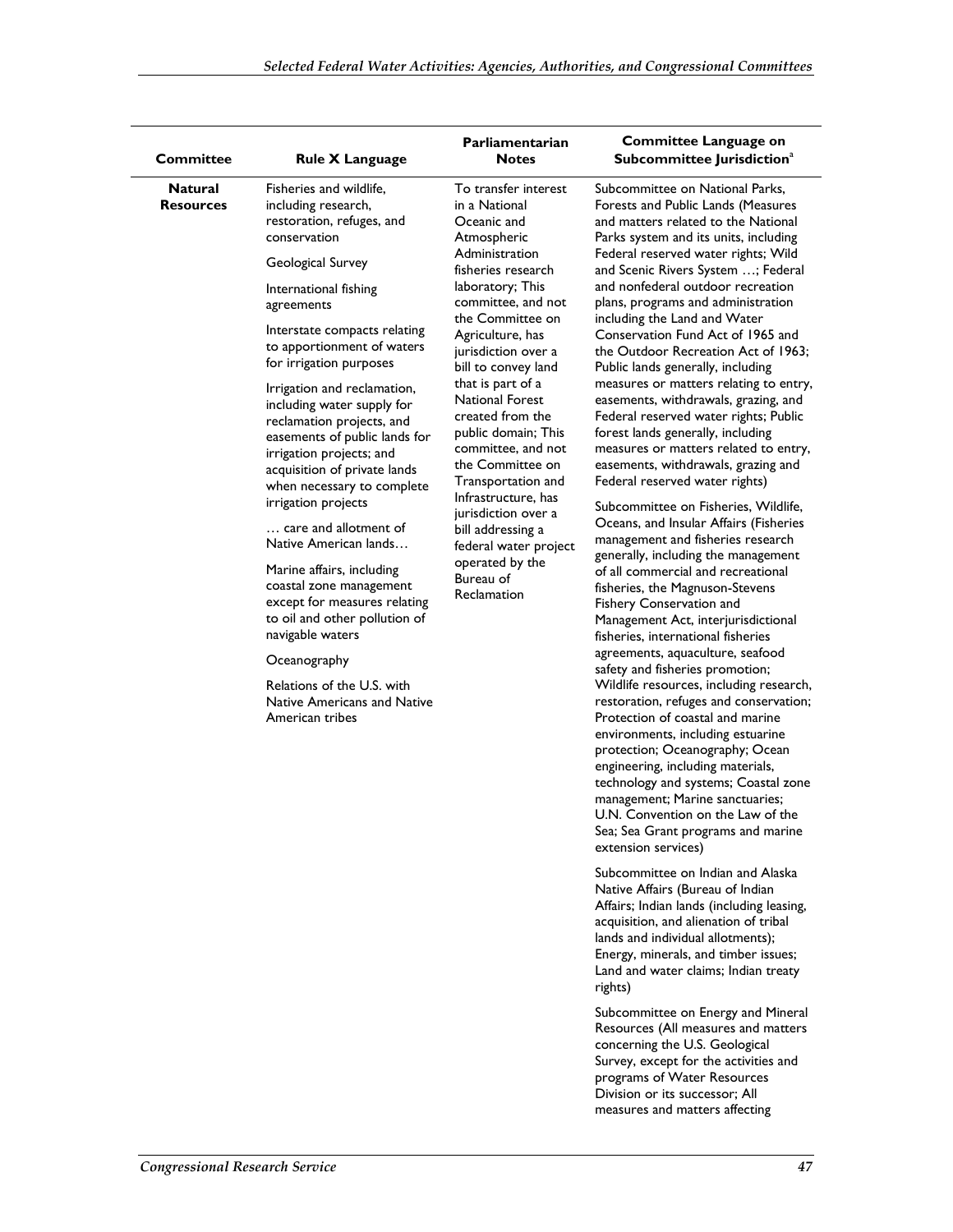| <b>Committee</b>                  | <b>Rule X Language</b>                                                  | Parliamentarian<br><b>Notes</b>                                                                                                                                                                                                                                                                         | <b>Committee Language on</b><br>Subcommittee Jurisdiction <sup>a</sup>                                                                                                                                                                                                                                                                                                                                                                                                                                                                                                                                                                                      |                                                                                                                                        |
|-----------------------------------|-------------------------------------------------------------------------|---------------------------------------------------------------------------------------------------------------------------------------------------------------------------------------------------------------------------------------------------------------------------------------------------------|-------------------------------------------------------------------------------------------------------------------------------------------------------------------------------------------------------------------------------------------------------------------------------------------------------------------------------------------------------------------------------------------------------------------------------------------------------------------------------------------------------------------------------------------------------------------------------------------------------------------------------------------------------------|----------------------------------------------------------------------------------------------------------------------------------------|
|                                   |                                                                         |                                                                                                                                                                                                                                                                                                         | geothermal resources)                                                                                                                                                                                                                                                                                                                                                                                                                                                                                                                                                                                                                                       |                                                                                                                                        |
|                                   |                                                                         |                                                                                                                                                                                                                                                                                                         | Subcommittee on Water and Power<br>(Generation and marketing of electric<br>power from federal water projects;<br>Water resources planning<br>conducted pursuant to the Water<br>Resources Planning Act, water<br>resource research and development<br>programs and saline water research<br>and development; Compacts relating<br>to the use and apportionment of<br>interstate waters, water rights, and<br>major interbasin water or power<br>movement programs; Irrigation and<br>reclamation projects and other water<br>resources development and recycling<br>programs including policies and<br>procedures; Indian water rights and<br>settlements) |                                                                                                                                        |
| Science, Space,<br>and Technology | All energy research,<br>development, and<br>demonstration, and projects | With four other<br>committees,<br>measures                                                                                                                                                                                                                                                              | coordinating federal                                                                                                                                                                                                                                                                                                                                                                                                                                                                                                                                                                                                                                        | Subcommittee on Energy and<br>Environment (All matters relating to<br>energy research, development and<br>projects thereof, commercial |
|                                   | Environmental research and<br>development                               | agencies research<br>into ground water                                                                                                                                                                                                                                                                  | application of energy technology, and<br>environmental research including:                                                                                                                                                                                                                                                                                                                                                                                                                                                                                                                                                                                  |                                                                                                                                        |
|                                   | Marine Research                                                         | contamination,                                                                                                                                                                                                                                                                                          | Department of Energy research,                                                                                                                                                                                                                                                                                                                                                                                                                                                                                                                                                                                                                              |                                                                                                                                        |
|                                   | Commercial application of<br>energy technology                          | including that done<br>by the Environmental<br>Protection Agency;<br>The committee on<br>Natural Resources,<br>and not this<br>committee, has<br>jurisdiction over a<br>bill transferring<br>interest in a National<br>Oceanic and<br>Atmospheric<br>Administration<br>fisheries research<br>laboratory |                                                                                                                                                                                                                                                                                                                                                                                                                                                                                                                                                                                                                                                             | Department of Energy laboratories,<br>Department of Energy science<br>activities, energy supply activities,                            |
|                                   | National Aeronautics and<br>Space Administration                        |                                                                                                                                                                                                                                                                                                         | solar and renewable energy, and<br>other advanced energy technologies;                                                                                                                                                                                                                                                                                                                                                                                                                                                                                                                                                                                      |                                                                                                                                        |
|                                   | <b>National Weather Service</b>                                         |                                                                                                                                                                                                                                                                                                         | Energy conservation research and<br>development; energy aspects of                                                                                                                                                                                                                                                                                                                                                                                                                                                                                                                                                                                          |                                                                                                                                        |
| development, and                  | Scientific research,<br>demonstration, and projects                     |                                                                                                                                                                                                                                                                                                         | climate change; Energy and<br>environmental standards; Energy<br>conservation including distributed<br>power systems and industrial process<br>improvements; Environmental<br>Protection Agency research and<br>development programs; National<br>Oceanic and Atmospheric<br>Administration, including all activities<br>related to weather, weather services,<br>climate, and the atmosphere, and<br>marine fisheries, and oceanic<br>research: Risk assessment activities:<br>Scientific issues related to<br>environmental policy, including<br>climate change)                                                                                          |                                                                                                                                        |
|                                   |                                                                         |                                                                                                                                                                                                                                                                                                         | Subcommittee on Technology and                                                                                                                                                                                                                                                                                                                                                                                                                                                                                                                                                                                                                              |                                                                                                                                        |

Innovation (Surface and water transportation research, development, and demonstration programs)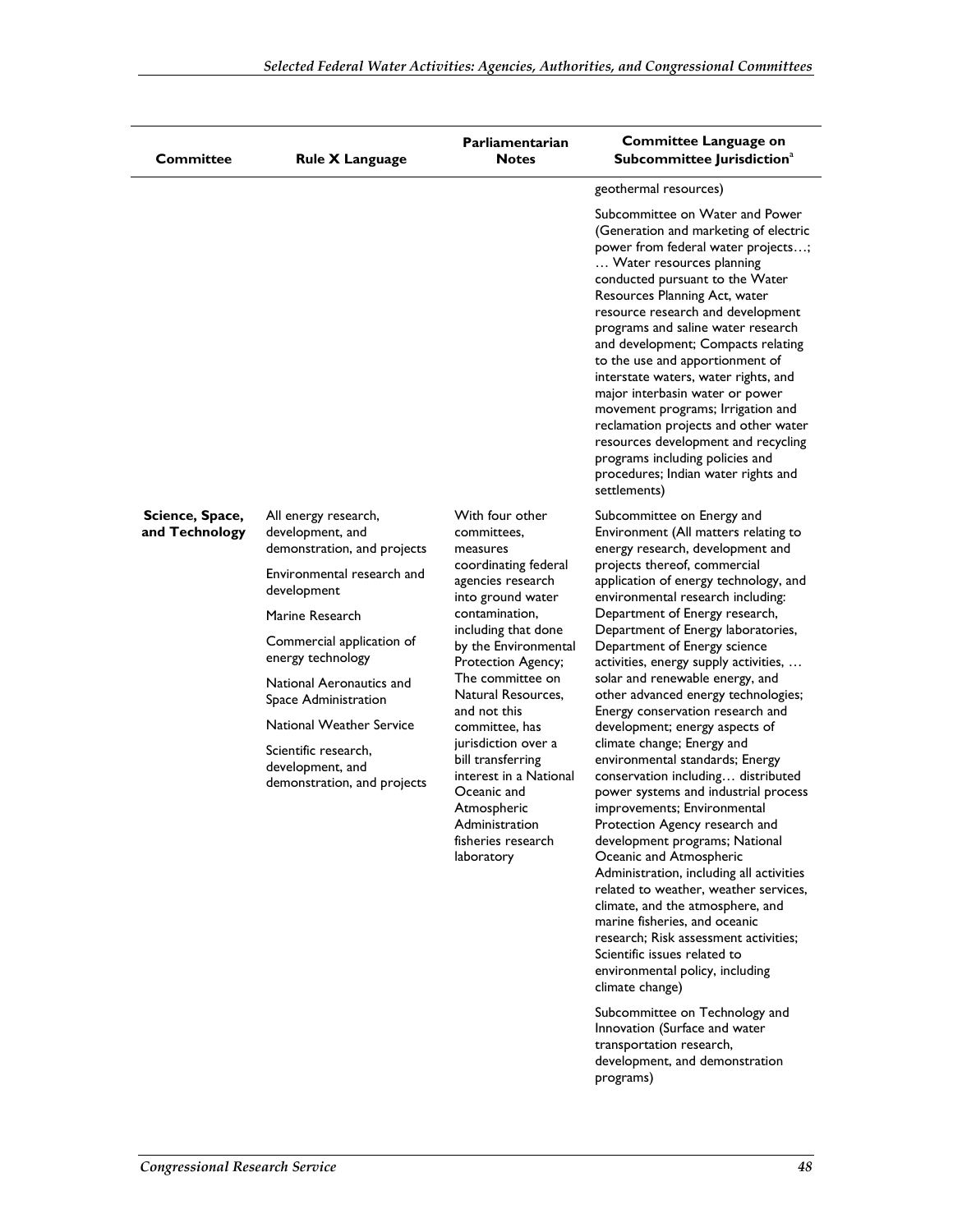|                              |                                                                                                                                | Parliamentarian | <b>Committee Language on</b>                                                                                                                                                                                       |
|------------------------------|--------------------------------------------------------------------------------------------------------------------------------|-----------------|--------------------------------------------------------------------------------------------------------------------------------------------------------------------------------------------------------------------|
| <b>Committee</b>             | <b>Rule X Language</b>                                                                                                         | <b>Notes</b>    | Subcommittee Jurisdiction <sup>a</sup>                                                                                                                                                                             |
| <b>Transportation</b>        | Coast Guard                                                                                                                    |                 | Subcommittee on Coast Guard and                                                                                                                                                                                    |
| and<br><b>Infrastructure</b> | Federal management of<br>emergencies and natural<br>disasters                                                                  |                 | Maritime Transportation (U.S. coast<br>Guard; Maritime transportation;<br>Navigation, port and waterway safety;<br>Maritime transportation regulatory                                                              |
|                              | Flood control and<br>improvement of rivers and<br>harbors                                                                      |                 | activities, including the regulation of<br>vessels and merchant seamen; Marine<br>environmental protection, generally<br>as related to vessel operation (oil and                                                   |
|                              | Inland waterways                                                                                                               |                 | plastics pollution, invasive/aquatic                                                                                                                                                                               |
|                              | Inspection of merchant<br>marine vessels                                                                                       |                 | nuisance species transported by<br>vessels; Port security; Federal<br>Maritime Commission and the                                                                                                                  |
|                              | Navigation and laws relating<br>thereto, including pilotage                                                                    |                 | regulation of ocean shipping; Non-<br>national security aspects of the                                                                                                                                             |
|                              | Merchant marine (except for<br>national security aspects of<br>merchant thereof)                                               |                 | merchant marine)<br>Subcommittee on Water Resources<br>and Environment (Water resources                                                                                                                            |
|                              | Oil and other pollution of<br>navigable waters, including<br>inland, coastal, and ocean<br>waters                              |                 | programs of the Army Corps of<br>Engineers; Clean Water Act;<br>Superfund (Comprehensive<br>Environmental Response,<br>Compensation, and Liability Act);                                                           |
|                              | Marine affairs, including<br>coastal zone management, as<br>they relate to oil and other<br>pollution of navigable waters      |                 | Water infrastructure and watershed<br>protection programs; Environmental<br>Protection Agency (EPA); Ocean<br>dumping; Oil pollution of navigable                                                                  |
|                              | Public works for the benefit<br>of navigation, including<br>bridges and dams (other than<br>international bridges and<br>dams) |                 | waters of the U.S.; Tennessee Valley<br>Authority (TVA); Saint Lawrence<br>Seaway Development Corporation;<br>Small watershed program of the<br><b>Natural Resources Conservation</b><br>Service; Deepwater ports; |
|                              | Transportation, including<br>water transportation                                                                              |                 | Invasive/aquatic nuisance species;<br>National Oceanic and Atmospheric<br>Administration (NOAA); Natural                                                                                                           |
|                              | Water power                                                                                                                    |                 | resource damages provisions in<br>Superfund and the Oil Pollution Act;<br>Groundwater protection; Water<br>resources policy                                                                                        |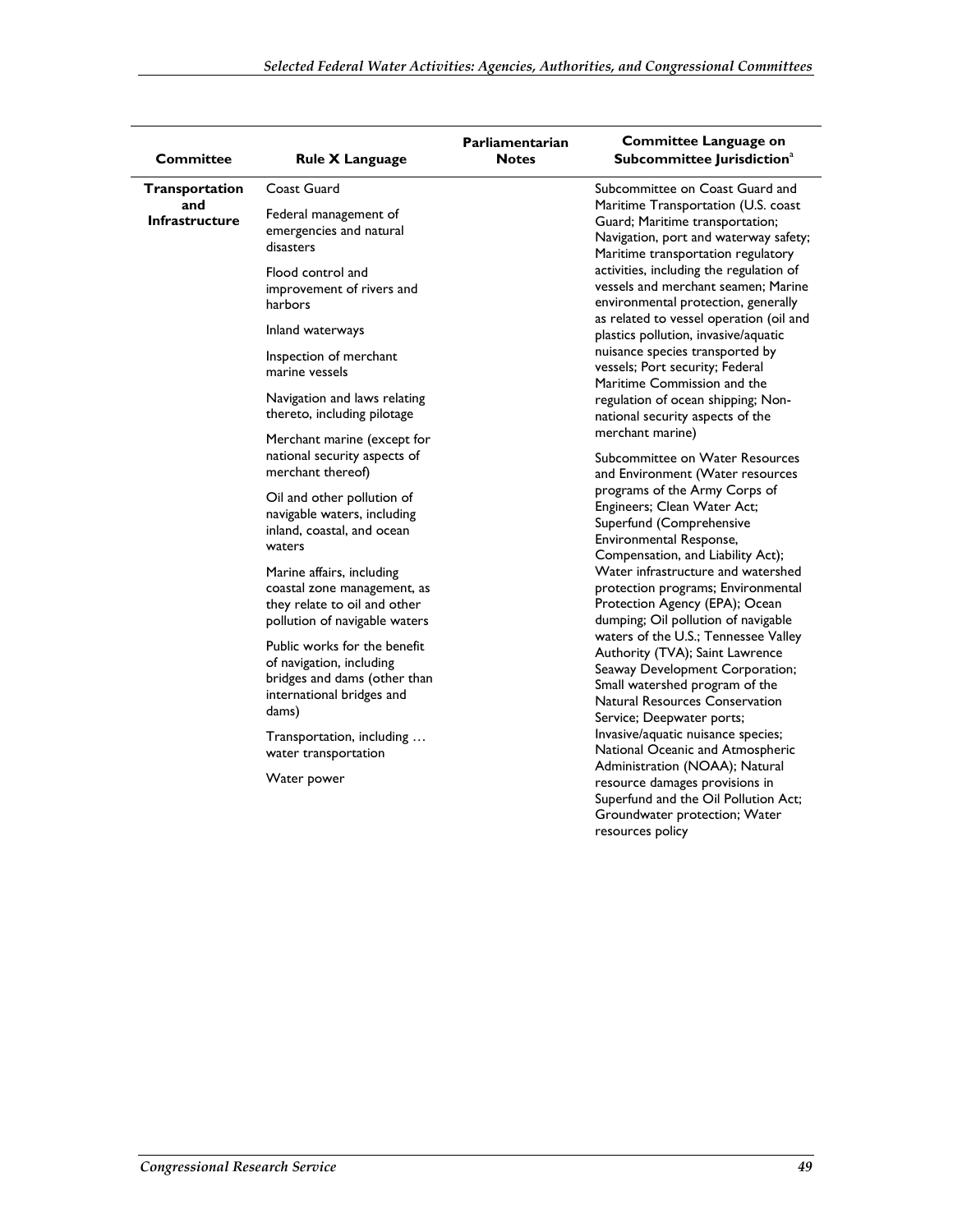| Committee                | <b>Rule X Language</b>      | Parliamentarian<br><b>Notes</b>                                                                                                                                                                                                                                   | <b>Committee Language on</b><br>Subcommittee Jurisdiction <sup>a</sup> |
|--------------------------|-----------------------------|-------------------------------------------------------------------------------------------------------------------------------------------------------------------------------------------------------------------------------------------------------------------|------------------------------------------------------------------------|
| Ways and<br><b>Means</b> | Ports of entry and delivery | With the Committee<br>on Natural<br>Resources, amending<br>the Fishermen's<br>Protective Act to<br>authorize the<br>President to prohibit<br>the importation of<br>any product from a<br>country violating an<br>international fishery<br>conservation<br>program |                                                                        |

**Source:** U.S. Congress, *Constitution Jefferson's Manual and Rules of the House of Representatives of the United States One Hundred Twelfth Congress*, prepared by John V. Sullivan, 111th Cong., 2nd sess., May 24, 2011, H. Doc. 111-157 (Washington: GPO, 2011).

a. Subcommittees are not officially authorized in either House or Senate rules; they are creatures of the full committee that created them. Accordingly, information on subcommittee jurisdiction is not uniformly provided. Subcommittees are listed here only where subcommittee descriptions have been stipulated in writing by the appropriate committee.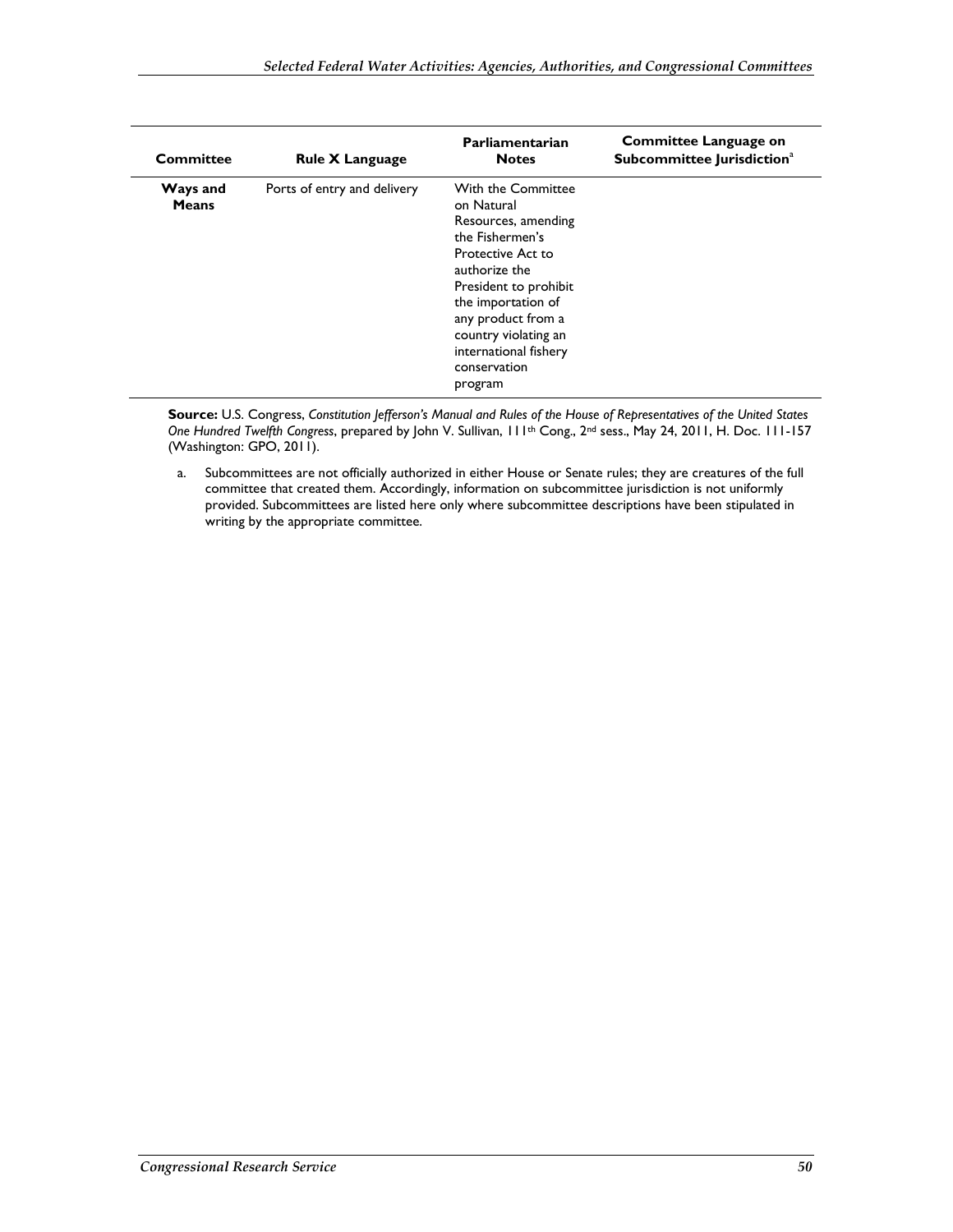# **Appendix C**

**Table 11** includes official excerpts from Senate Rule XXV.

#### **Table 11. Senate Rule XXV and Nominations Considered**

| Committee                                               | Rule XXV Language <sup>a</sup>                        | <b>Nominations Handled</b> <sup>a</sup>                                                | <b>Committee Language on</b><br>Subcommittee Jurisdiction <sup>b</sup>                                                                                                                                               |
|---------------------------------------------------------|-------------------------------------------------------|----------------------------------------------------------------------------------------|----------------------------------------------------------------------------------------------------------------------------------------------------------------------------------------------------------------------|
| Agriculture,<br><b>Nutrition and</b><br><b>Forestry</b> | Crop insurance and soil<br>conservation               | USDA Secretary; Under<br>Secretary for Rural<br>Development                            | Subcommittee on Commodities,<br>Markets, Trade and Risk Management                                                                                                                                                   |
|                                                         | Food from fresh waters                                |                                                                                        | (fresh water food production)                                                                                                                                                                                        |
|                                                         | Plant industry, soils and<br>agricultural engineering |                                                                                        | Subcommittee on Conservation,<br>Forestry and Natural Resources<br>(conservation, protection and<br>stewardship of natural resources and<br>the environment)                                                         |
|                                                         | Rural development, rural<br>electrification, and      |                                                                                        |                                                                                                                                                                                                                      |
|                                                         | watersheds                                            |                                                                                        | Subcommittee on Jobs, Rural<br>Economic Growth and Energy<br>Innovation (rural electrification;<br>renewable energy production and<br>energy efficiency improvement on<br>farms and ranches in rural<br>communities) |
| Banking,<br>Housing, and<br><b>Urban Affairs</b>        | Urban development                                     | <b>HUD Secretary; Assistant</b><br>Secretary for Community<br>Planning and Development | Subcommittee on Economic Policy<br>(Flood insurance; Disaster assistance)                                                                                                                                            |
|                                                         |                                                       |                                                                                        | Subcommittee on Housing,<br><b>Transportation and Community</b><br>Development (Urban affairs and<br>development; HUD; Indian Housing)                                                                               |

Water Jurisdiction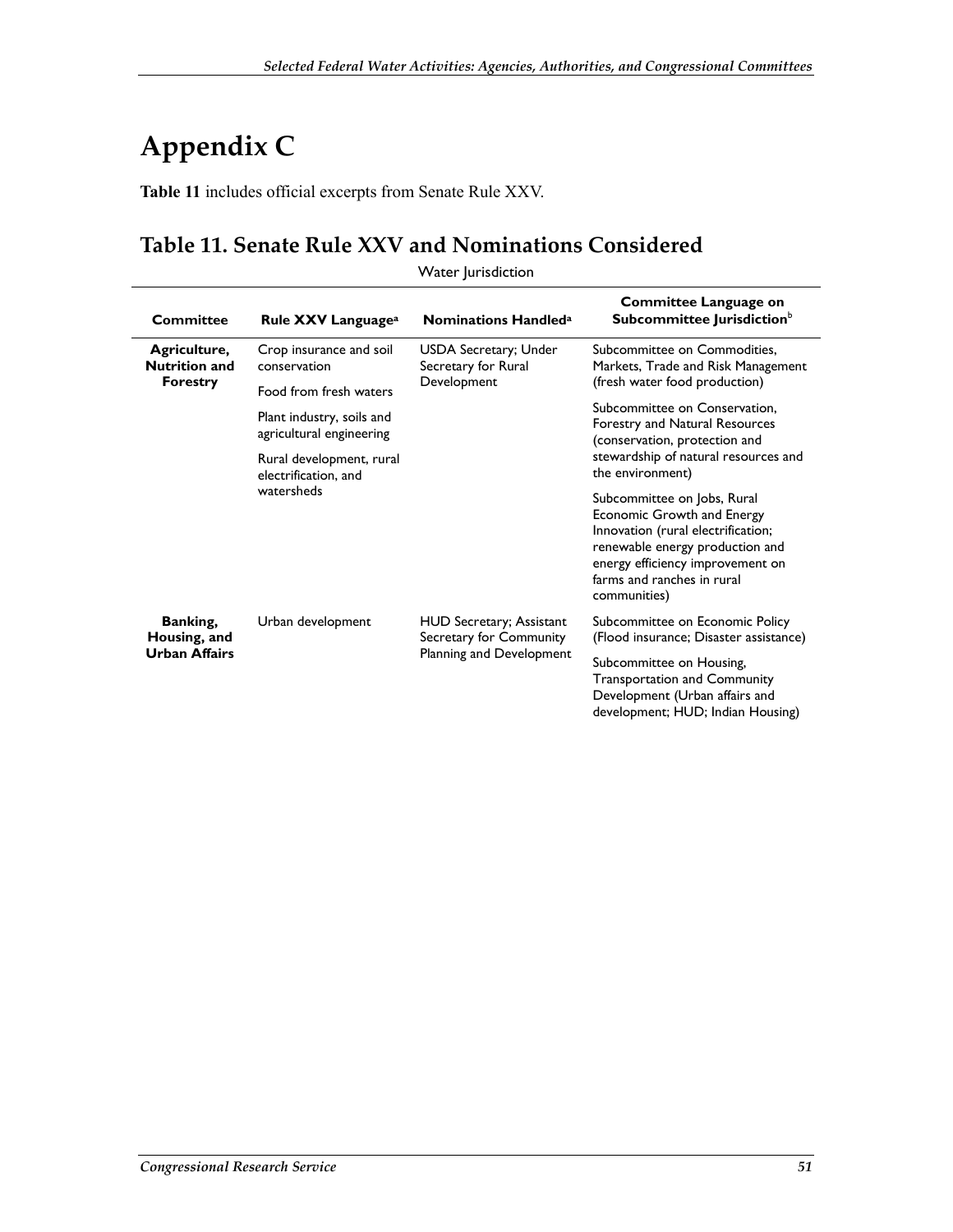| <b>Committee</b>                            | Rule XXV Language <sup>a</sup>                                          | <b>Nominations Handled<sup>a</sup></b>                                                                                                                                                                                                                                                                                                                                                                                | Committee Language on<br>Subcommittee Jurisdiction <sup>b</sup>                                                                                                                                                                                                                                                                                                                                          |
|---------------------------------------------|-------------------------------------------------------------------------|-----------------------------------------------------------------------------------------------------------------------------------------------------------------------------------------------------------------------------------------------------------------------------------------------------------------------------------------------------------------------------------------------------------------------|----------------------------------------------------------------------------------------------------------------------------------------------------------------------------------------------------------------------------------------------------------------------------------------------------------------------------------------------------------------------------------------------------------|
| Commerce,<br>Science, and<br>Transportation | Coast Guard<br>Coastal zone<br>management                               | DOC Secretary; Under<br>Secretary for Oceans and<br>Atmosphere/Administrator                                                                                                                                                                                                                                                                                                                                          | Subcommittee on Consumer<br>Protection, Product Safety, and<br>Insurance                                                                                                                                                                                                                                                                                                                                 |
|                                             | Inland waterways, except<br>construction                                | - NOAA; Assistant<br>Secretary for Oceans and<br>Atmosphere/Deputy<br>Administrator - NOAA;                                                                                                                                                                                                                                                                                                                           | Subcommittee on Oceans,<br>Atmosphere, Fisheries, and Coast<br>Guard                                                                                                                                                                                                                                                                                                                                     |
|                                             | Marine and ocean<br>navigation, safety, and                             | Chief Scientist of NOAA;<br>Officer Corps-NOAA                                                                                                                                                                                                                                                                                                                                                                        | Subcommittee on Science and Space                                                                                                                                                                                                                                                                                                                                                                        |
|                                             | transportation, including<br>navigational aspects of<br>deepwater ports | Department of Homeland<br>Security - United States                                                                                                                                                                                                                                                                                                                                                                    | Subcommittee on Surface<br><b>Transportation and Merchant Marine</b><br>Infrastructure, Safety, and Security                                                                                                                                                                                                                                                                                             |
|                                             | Marine fisheries                                                        | <b>Coast Guard Officers</b><br>DOT Secretary;                                                                                                                                                                                                                                                                                                                                                                         |                                                                                                                                                                                                                                                                                                                                                                                                          |
|                                             | Merchant marine and<br>navigation                                       | Administrator of Maritime<br>Administration;                                                                                                                                                                                                                                                                                                                                                                          |                                                                                                                                                                                                                                                                                                                                                                                                          |
|                                             | Oceans, weather, and<br>atmospheric activities                          | Administrator of St.<br>Lawrence Seaway<br>Development Corporation                                                                                                                                                                                                                                                                                                                                                    |                                                                                                                                                                                                                                                                                                                                                                                                          |
|                                             | Panama Canal and<br>interoceanic canals<br>generally                    | Federal Maritime<br>Commission, five positions                                                                                                                                                                                                                                                                                                                                                                        |                                                                                                                                                                                                                                                                                                                                                                                                          |
|                                             |                                                                         | <b>NASA Administrator:</b><br>Deputy Administrator                                                                                                                                                                                                                                                                                                                                                                    |                                                                                                                                                                                                                                                                                                                                                                                                          |
| <b>Energy and</b>                           | Energy policy                                                           | DOE Secretary; Deputy<br>Secretary; Assistant<br>Secretary for Electricity<br>Delivery and Energy<br>Reliability; Assistant<br>Secretary for Energy<br><b>Efficiency and Renewable</b><br>Energy; Assistant Secretary<br>for Environmental<br>Management                                                                                                                                                              | Subcommittee on Energy (global<br>climate change)                                                                                                                                                                                                                                                                                                                                                        |
| <b>Natural</b><br><b>Resources</b>          | Hydroelectric power,<br>irrigation, and<br>reclamation                  |                                                                                                                                                                                                                                                                                                                                                                                                                       | Subcommittee on National Parks (wild<br>and scenic rivers system; land and                                                                                                                                                                                                                                                                                                                               |
|                                             | National parks  wild<br>and scenic rivers                               |                                                                                                                                                                                                                                                                                                                                                                                                                       | water conservation fund)<br>Subcommittee on Public Lands and<br>Forests (reserved water rights)                                                                                                                                                                                                                                                                                                          |
|                                             |                                                                         |                                                                                                                                                                                                                                                                                                                                                                                                                       | Subcommittee on Water and Power                                                                                                                                                                                                                                                                                                                                                                          |
|                                             |                                                                         | DOI Secretary; Deputy<br>Secretary; Assistant<br>Secretary for Fish, Wildlife,<br>and Parks (shared with<br>EPW Committee);<br>Assistant Secretary for<br><b>Land and Minerals</b><br>Management; Assistant<br>Secretary for Water and<br>Science; Commissioner of<br>BOR; Director of BLM;<br>Director of Office of<br><b>Surface Mining</b><br>Reclamation and<br>Enforcement; Director of<br>NPS; Director of USGS | (irrigation; reclamation projects,<br>including related flood control<br>purposes; power marketing<br>administrations (e.g.: Bonneville<br>Power. Southwestern Power.<br>Western Area Power, Southeastern<br>Power); energy development impacts<br>on water resources; groundwater<br>resources and management;<br>hydroelectric power; low head hydro;<br>energy related aspects of deepwater<br>ports) |
|                                             |                                                                         | Commissioner of FERC,                                                                                                                                                                                                                                                                                                                                                                                                 |                                                                                                                                                                                                                                                                                                                                                                                                          |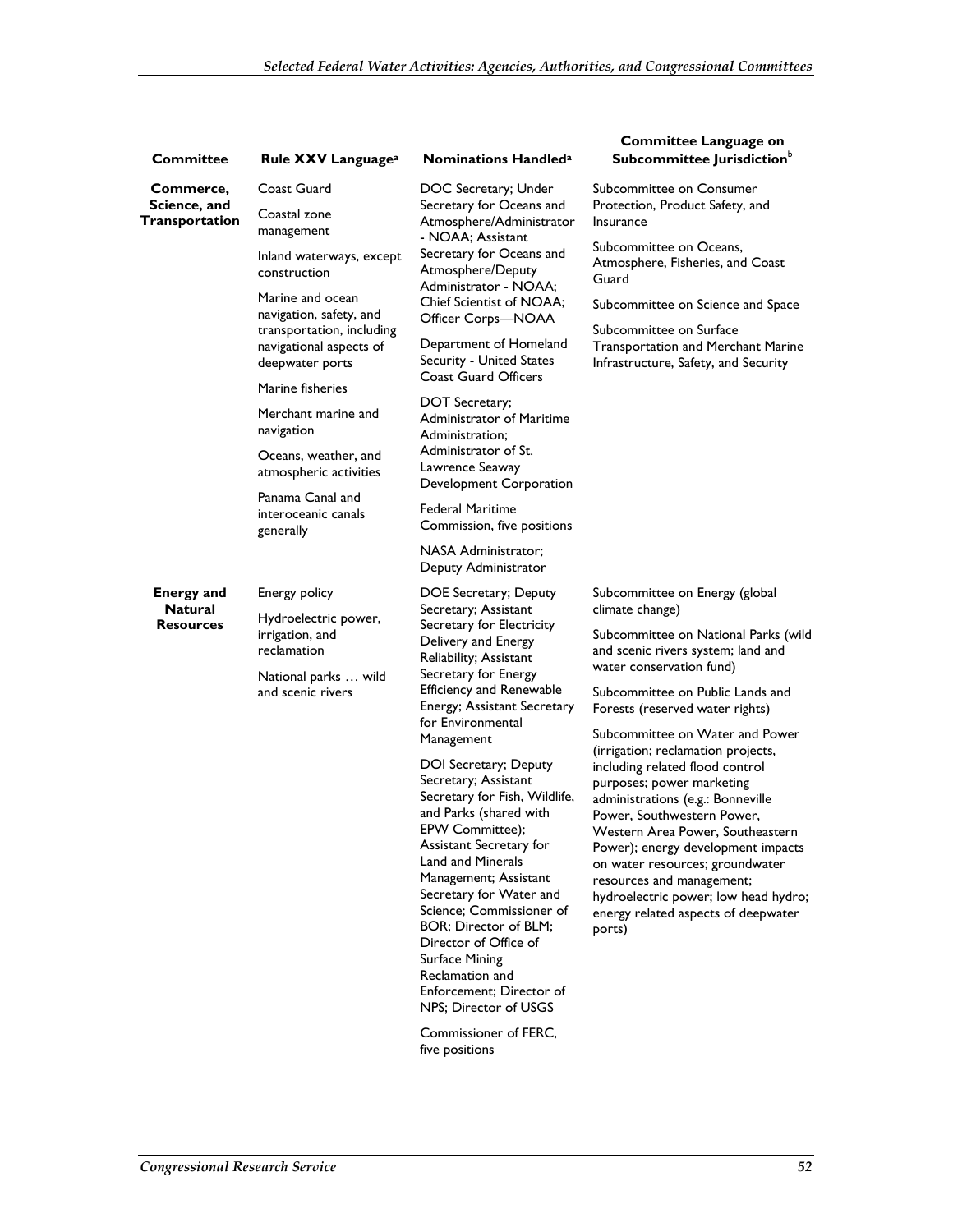| <b>Committee</b>                                           | Rule XXV Language <sup>a</sup>                                                                                       | <b>Nominations Handled<sup>a</sup></b>                                                                                 | <b>Committee Language on</b><br>Subcommittee Jurisdiction <sup>b</sup>                                                                                                                                                                                                                                                     |
|------------------------------------------------------------|----------------------------------------------------------------------------------------------------------------------|------------------------------------------------------------------------------------------------------------------------|----------------------------------------------------------------------------------------------------------------------------------------------------------------------------------------------------------------------------------------------------------------------------------------------------------------------------|
| <b>Environment</b><br>and Public<br><b>Works</b>           | <b>Environmental Policy</b>                                                                                          | <b>DOI Assistant Secretary</b><br>for Fish, Wildlife, and<br>Parks (shared with ENR<br>Committee); Director of<br>FWS: | Subcommittee on Clean Air, and<br>Nuclear Safety (Tennessee Valley<br>Authority)                                                                                                                                                                                                                                           |
|                                                            | Environmental research<br>and development                                                                            |                                                                                                                        |                                                                                                                                                                                                                                                                                                                            |
|                                                            | Fisheries and wildlife                                                                                               |                                                                                                                        | Subcommittee on Green Jobs and the<br>New Economy (federal investment in<br>technologies and practices that reduce<br>the government's carbon footprint or<br>the emission of other pollutants,<br>including technologies and practices<br>that enhance energy efficiency,<br>conservation, or renewable power<br>sources) |
|                                                            | Flood control and<br>improvements of rivers<br>and harbors, including<br>environmental aspects of<br>deepwater ports | Council on Environmental<br>Quality - Chair                                                                            |                                                                                                                                                                                                                                                                                                                            |
|                                                            |                                                                                                                      | EPA: Administrator,<br>Deputy Administrator, all<br>assistant administrators                                           |                                                                                                                                                                                                                                                                                                                            |
|                                                            | Ocean dumping                                                                                                        | TVA: nine members:                                                                                                     |                                                                                                                                                                                                                                                                                                                            |
|                                                            | Environmental aspects of<br><b>Outer Continental Shelf</b><br>lands                                                  | Inspector General<br>Mississippi River<br>Commission:<br>Commissioner, seven<br>positions                              | Subcommittee on Transportation and<br>Infrastructure (Water Resources<br>Development Act (WRDA); National<br>Dam Safety Program; Stafford Act and<br>federal disaster relief programs;<br>Mississippi River Commission)                                                                                                    |
|                                                            | Public works, bridges,<br>and dams                                                                                   |                                                                                                                        |                                                                                                                                                                                                                                                                                                                            |
|                                                            | Water pollution                                                                                                      |                                                                                                                        |                                                                                                                                                                                                                                                                                                                            |
|                                                            | Water resources                                                                                                      |                                                                                                                        | Subcommittee on Water and Wildlife<br>(Clean Water Act; Safe Drinking<br>Water Act; Coastal Zone<br>Management Act; invasive species;<br>Endangered Species Act (ESA);<br>fisheries and wildlife: national wildlife<br>refuges; outer continental shelf lands)                                                             |
| Health,<br>Education,<br>Labor and<br><b>Pensions</b>      |                                                                                                                      | Director and Deputy<br>Director for the National<br>Science Foundation                                                 |                                                                                                                                                                                                                                                                                                                            |
| Homeland<br>Security and<br>Governmental<br><b>Affairs</b> |                                                                                                                      | Department of Homeland<br>Security: Assistant<br>Administrator for FEMA                                                |                                                                                                                                                                                                                                                                                                                            |
| <b>Indian Affairs</b>                                      | Indian land<br>management                                                                                            | HHS: Director for HIS:<br>Commissioner for<br><b>Administration for Native</b><br>Americans                            |                                                                                                                                                                                                                                                                                                                            |
|                                                            |                                                                                                                      | DOI: Assistant Secretary<br>for Indian Affairs                                                                         |                                                                                                                                                                                                                                                                                                                            |

**Source:** U.S. Congress, Senate Committee on Rules and Administration, Senate Manual Containing the Standing Rules, Orders, Laws, and Resolutions Affecting the Business of the United States Senate Declaration of Independence Articles of Confederation Ordinance of 1787 and the Constitution of the United States, committee print, prepared by Matthew McGowan, 112<sup>th</sup> Cong., 1st sess., January 1, 2011, S. Doc. 112-1 (Washington: GPO, 2011).

- a. CRS Report RL30959, *Presidential Appointee Positions Requiring Senate Confirmation and Committees Handling Nominations*, by Henry B. Hogue, Maureen Bearden, and Terrence L. Lisbeth.
- b. *Congressional Yellow Book*, vol. 37, n. 4 (Leadership Directories, Inc., Winter 2012). Subcommittees are not officially authorized in either House or Senate rules; they are creatures of the full committee that created them. Accordingly, information on subcommittee jurisdiction is not uniformly provided. Subcommittees are listed here only where subcommittee descriptions have been stipulated in writing by the appropriate committee.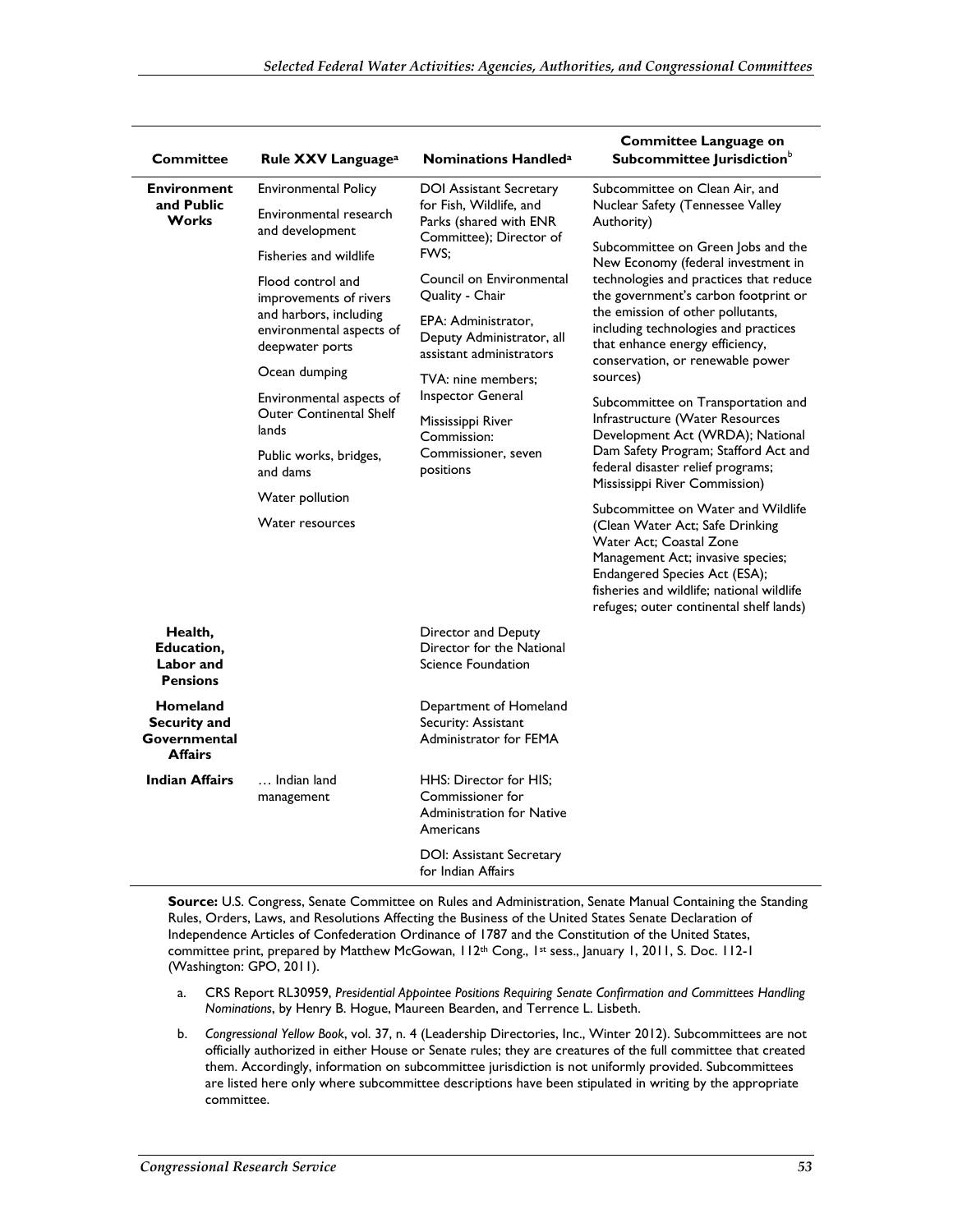# **Appendix D**

#### **Glossary of Abbreviations**

| <b>AMS</b>           | <b>Agricultural Marketing Service</b>                 |
|----------------------|-------------------------------------------------------|
| APA                  | Alaska Power Administration                           |
| <b>ARS</b>           | Agricultural Research Service                         |
| <b>BIA</b>           | <b>Bureau of Indian Affairs</b>                       |
| <b>BLM</b>           | Bureau of Land Management                             |
| <b>BOR</b>           | <b>Bureau of Reclamation</b>                          |
| <b>BPA</b>           | <b>Bonneville Power Administration</b>                |
| <b>DHS</b>           | Department of Homeland Security                       |
| <b>DOC</b>           | Department of Commerce                                |
| <b>DOD</b>           | Department of Defense                                 |
| <b>DOE</b>           | Department of Energy                                  |
| DOI                  | Department of the Interior                            |
| <b>DOJ</b>           | Department of Justice                                 |
| <b>EDA</b>           | Economic Development Administration                   |
| <b>EPA</b>           | <b>Environmental Protection Agency</b>                |
| <b>ERS</b>           | Economic Research Service                             |
| <b>FEMA</b>          | Federal Emergency Management Agency                   |
| <b>FERC</b>          | Federal Energy Regulatory Commission                  |
| <b>FSA</b>           | Farm Service Agency                                   |
| <b>FTC</b>           | <b>Federal Trade Commission</b>                       |
| <b>FWS</b>           | Fish and Wildlife Service                             |
| <b>HHS</b>           | United States Department of Health and Human Services |
| <b>House Ag</b>      | House Committee on Agriculture                        |
| House E&C            | House Committee on Energy and Commerce                |
| <b>House FA</b>      | House Committee on Foreign Affairs                    |
| <b>House FS</b>      | House Committee on Financial Services                 |
| <b>House HS</b>      | House Committee on Homeland Security                  |
| House Judiciary      | House Committee on the Judiciary                      |
| <b>House NR</b>      | House Committee on Natural Resources                  |
| <b>House SST</b>     | House Committee on Science, Space, and Technology     |
| House T&I            | House Committee on Transportation and Infrastructure  |
| <b>House W&amp;M</b> | House Committee on Ways and Means                     |
| <b>HUD</b>           | Department of Housing and Urban Development           |
| <b>IBWC</b>          | International Boundary and Water Commission           |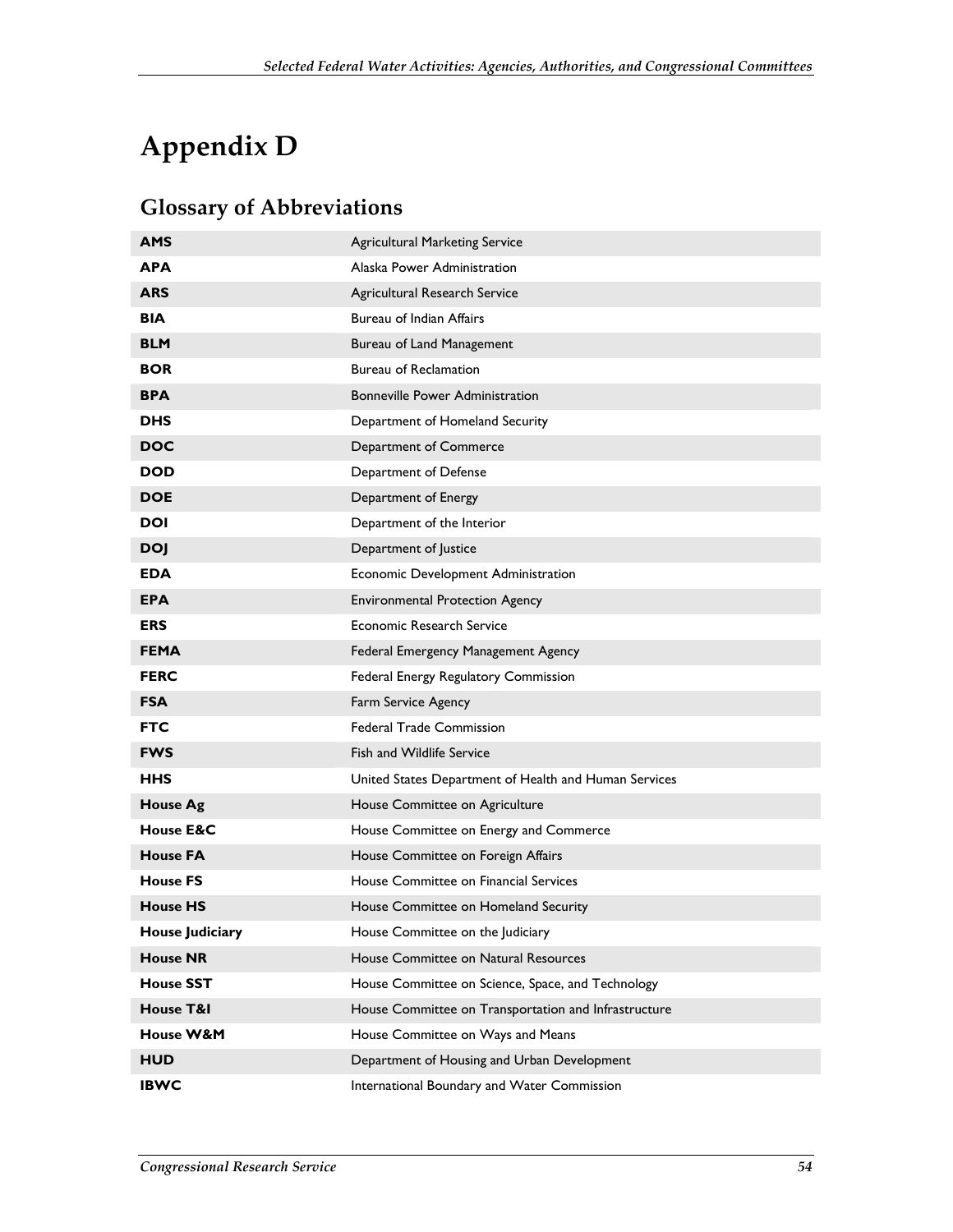| <b>IHS</b>              | Indian Health Service                                          |
|-------------------------|----------------------------------------------------------------|
| <b>NASA</b>             | National Aeronautics and Space Administration                  |
| <b>NASS</b>             | National Agricultural Statistics Service                       |
| <b>NIFA</b>             | National Institute of Food and Agriculture                     |
| <b>NMFS</b>             | National Marine Fisheries Service                              |
| <b>NOAA</b>             | National Oceanic and Atmospheric Administration                |
| <b>NPS</b>              | <b>National Park Service</b>                                   |
| <b>NRCS</b>             | <b>Natural Resources Conservation Service</b>                  |
| <b>NSF</b>              | National Science Foundation                                    |
| <b>NWS</b>              | <b>National Weather Service</b>                                |
| <b>PMA</b>              | Power Marketing Administration                                 |
| <b>RMA</b>              | Risk Management Agency                                         |
| <b>RUS</b>              | <b>Rural Utilities Service</b>                                 |
| <b>Senate Ag</b>        | Senate Committee on Agriculture, Nutrition and Forestry        |
| <b>Senate Banking</b>   | Senate Committee on Banking, Housing, and Urban Affairs        |
| <b>Senate CST</b>       | Senate Committee on Commerce, Science, and Transportation      |
| <b>Senate ENR</b>       | Senate Committee on Energy and Natural Resources               |
| <b>Senate EPW</b>       | Senate Committee on Environment and Public Works               |
| <b>Senate Fin</b>       | Senate Committee on Finance                                    |
| <b>Senate FR</b>        | Senate Committee on Foreign Relations                          |
| <b>Senate HELP</b>      | Senate Health, Education, Labor and Pensions                   |
| <b>Senate HS</b>        | Senate Committee on Homeland Security and Governmental Affairs |
| Senate IA               | Senate Committee on Indian Affairs                             |
| <b>Senate Judiciary</b> | Senate Committee on the Judiciary                              |
| <b>SEPA</b>             | South Eastern Power Administration                             |
| <b>State</b>            | Department of State                                            |
| <b>SWPA</b>             | South Western Power Administration                             |
| Treasury                | Department of the Treasury                                     |
| TVA                     | <b>Tennessee Valley Authority</b>                              |
| <b>USACE</b>            | United States Army Corps of Engineers                          |
| <b>USCG</b>             | United States Coast Guard                                      |
| <b>USDA</b>             | United States Department of Agriculture                        |
| <b>USFS</b>             | United States Forest Service                                   |
| <b>USGS</b>             | United States Geological Survey                                |
| <b>USTR</b>             | United States Trade Representative                             |
| <b>WAPA</b>             | Western Area Power Administration                              |